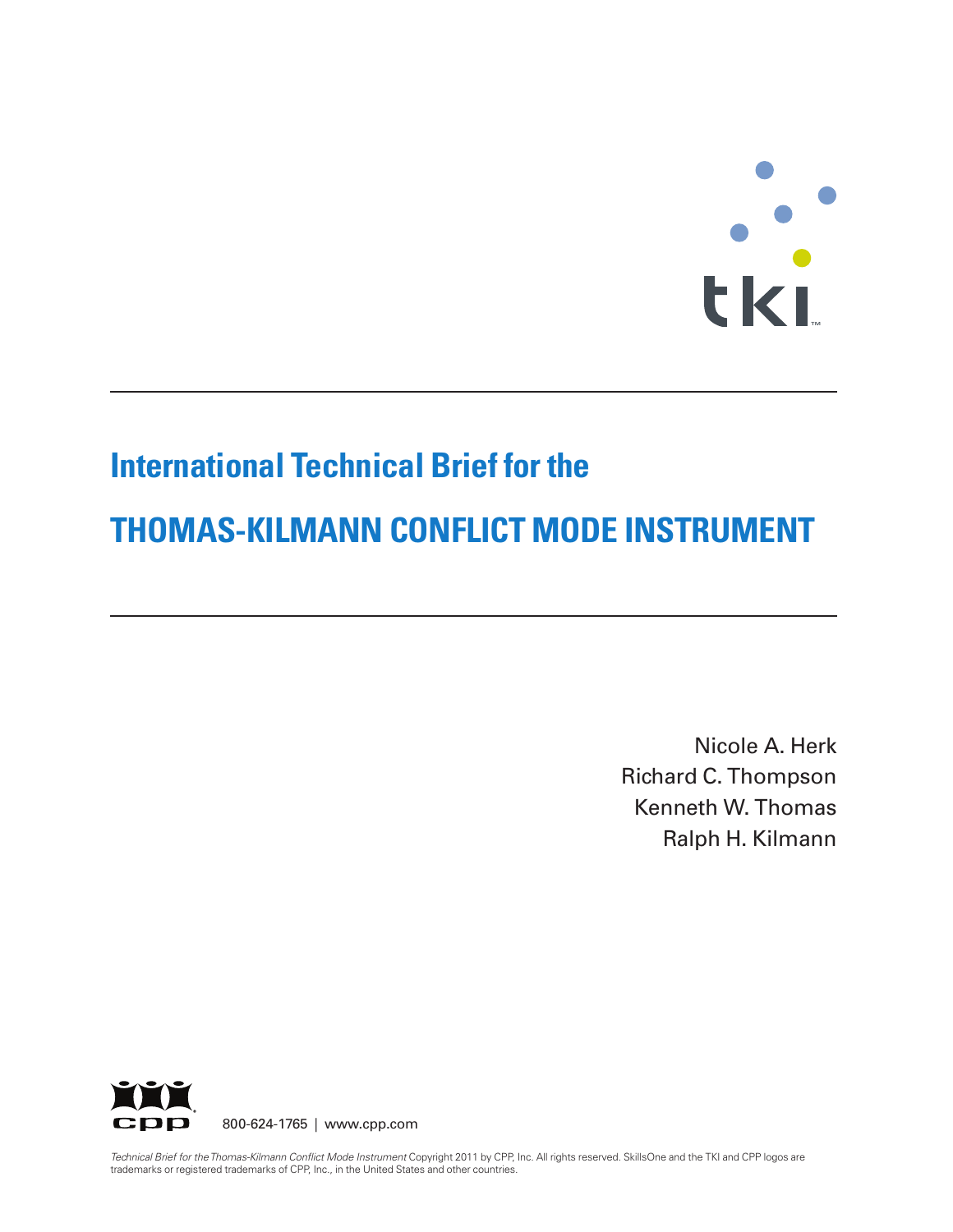# **CONTENTS**

Purpose 1

The *Thomas-Kilmann Conflict Mode Instrument* 1

U.S. Norm Sample 1

International Sample 2

Analyses of Conflict Mode Differences 6

Conclusion 8

References 9

Appendix A: Demographic Information for the U.S. Norm Sample and the International Sample by Country 10

Appendix B: Competing Mode by Country 12

Appendix C: Collaborating Mode by Country 16

Appendix D: Compromising Mode by Country 20

Appendix E: Avoiding Mode by Country 24

Appendix F: Accommodating Mode by Country 28

Appendix G: Percentile Medians for Women and Men in the U.S. Norm Sample and the International Sample by Country 32

Appendix H: Calculation of Percentile Scores 34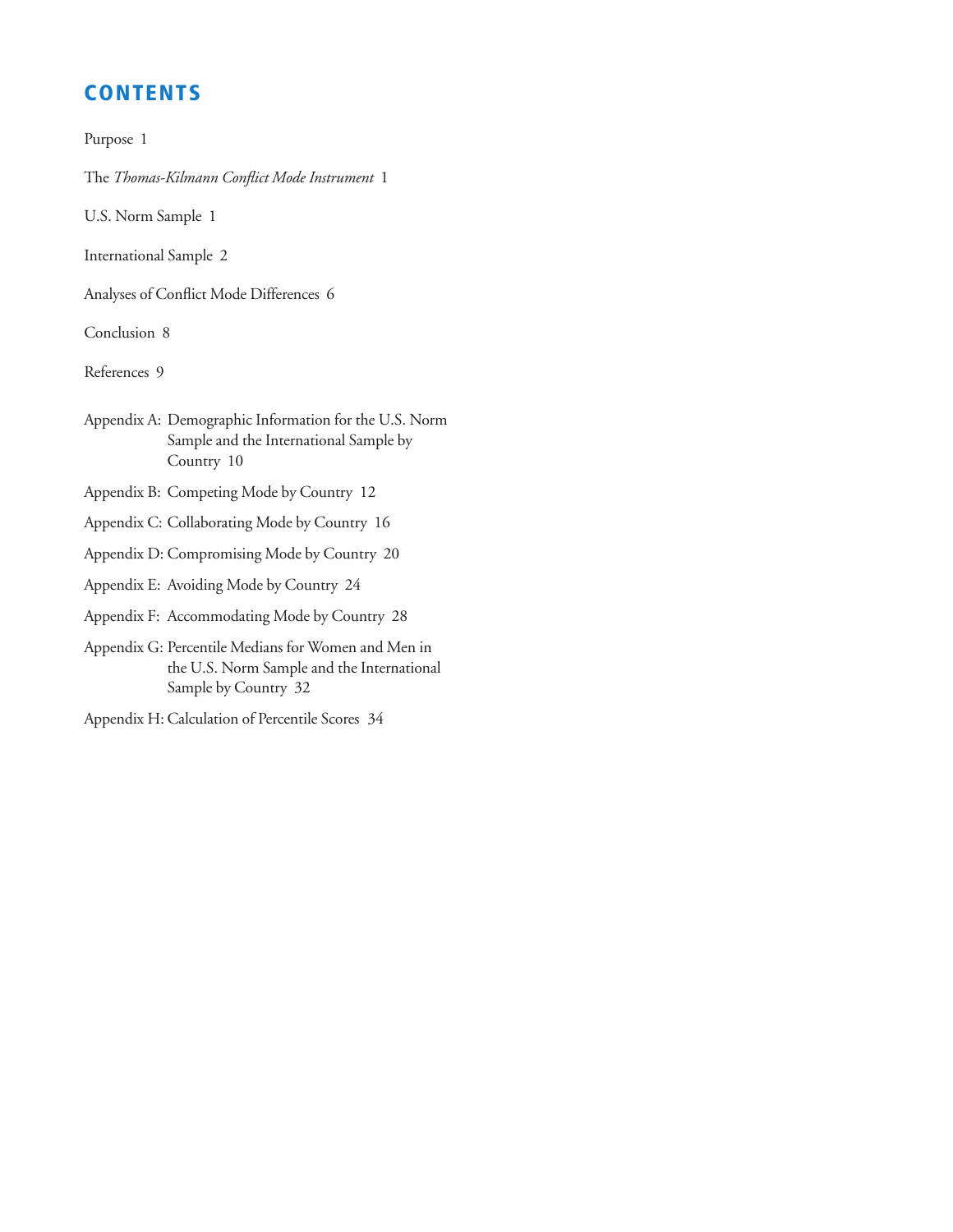## **PURPOSE**

The *Thomas-Kilmann Conflict Mode Instrument* (TKI) is a personality assessment that examines the ways that individuals deal with conflict. Currently, the TKI is scored in terms of percentiles based on data gathered in the United States. This technical brief uses existing data to see whether samples from other nations diverge significantly from U.S. norms.

# **THE THOMAS-KILMANN CONFLICT MODE INSTRUMENT**

The TKI assessment, developed by Kenneth W. Thomas and Ralph H. Kilmann, is based on a conceptual framework originally proposed by Robert Blake and Jane Mouton (1964). Blake and Mouton suggested that there were five basic attitudes and styles of control for managers that could be placed on a managerial grid (Blake and Mouton, 1964). Thomas refined the conflict aspects of this framework in the early 1970s (Thomas, 2002). The revised TKI assessment conflict model identifies five different "conflict-handling modes," or ways of dealing with conflict (Schaubhut, 2007): *competing, collaborating, compromising, avoiding,* and *accommodating.* These modes can be described along two independent dimensions: assertiveness, the degree to which individuals attempt to satisfy their own concerns, and cooperativeness, the degree to which individuals attempt to satisfy other people's concerns (Thomas & Kilmann, 1974, 2007). As described in *Introduction to Conflict Management* (Thomas, 2002), the conflict modes represent the following major combinations of assertiveness and cooperation:

- *Competing* is assertive and uncooperative. Individuals who use this mode try to satisfy their own concerns at the other person's expense.
- *Collaborating* is both assertive and cooperative. Individuals who use this mode try to find a win-win solution that completely satisfies both persons' concerns.
- *Compromising* is intermediate in both assertiveness and cooperativeness. Individuals who use this mode try to find an acceptable settlement that only partially satisfies both persons' concerns.
- *Avoiding* is both unassertive and uncooperative. Individuals who use this mode sidestep the conflict without trying to satisfy either person's concerns.
- *Accommodating* is unassertive and cooperative. Individuals who use this mode attempt to satisfy the other person's concerns at the expense of their own.

The TKI assessment helps individuals identify the conflict modes they use most often and also gives them the concepts to identify the modes used by others. Understanding one's conflict-handling style and the broader range of conflict modes can help individuals manage conflict more constructively. The TKI assessment is commonly used in a variety of applications, such as management and supervisory training, team building, leadership coaching, and marriage and family counseling.

Two sets of scores are generated from TKI assessment results: raw scores on each of the five conflict modes and corresponding percentile scores. In general terms, the percentile scores indicate the percentage of people in a norm group who scored at or below a given raw score. In addition, percentile scores are partitioned into three interpretive ranges—high (the top 25%), medium (the middle 50%), and low (the bottom 25%) based on percentile scores. For information on the more precise method used to calculate percentiles for theTKI assessment, see Appendix H.

A key attribute of the TKI assessment is that it controls for social desirability of the response options. Past research has suggested that a failure to control socially desirable responding can decrease test validity (Edwards, 1970). Thus, Thomas and Kilmann were careful in addressing the issue when developing the TKI assessment. A study examining the ability of the instrument to control social desirability found that the TKI significantly reduces the social desirability response bias when compared to three similar tools assessing conflict behavior (Kilmann & Thomas, 1977; for a copy of this paper, see "References.")

# **U.S. NORM SAMPLE**

In 2007, the U.S. Norm Sample (often referred to as the TKI Norm Sample) was updated to reflect possible changes in occupational and demographic composition of the U.S. workforce (Schaubhut, 2007). The new norm sample resulted in an update of the percentile values for scores on the five conflict modes.

The 2007 U.S. Norm Sample included 8,000 adults from the U.S. employed population. Respondents represented a number of racial and ethnic groups and self-reported working in a variety of occupations. Individuals in this sample were selected to mirror the U.S. workforce as reported by the Bureau of Labor Statistics (U.S. Department of Labor, n.d.).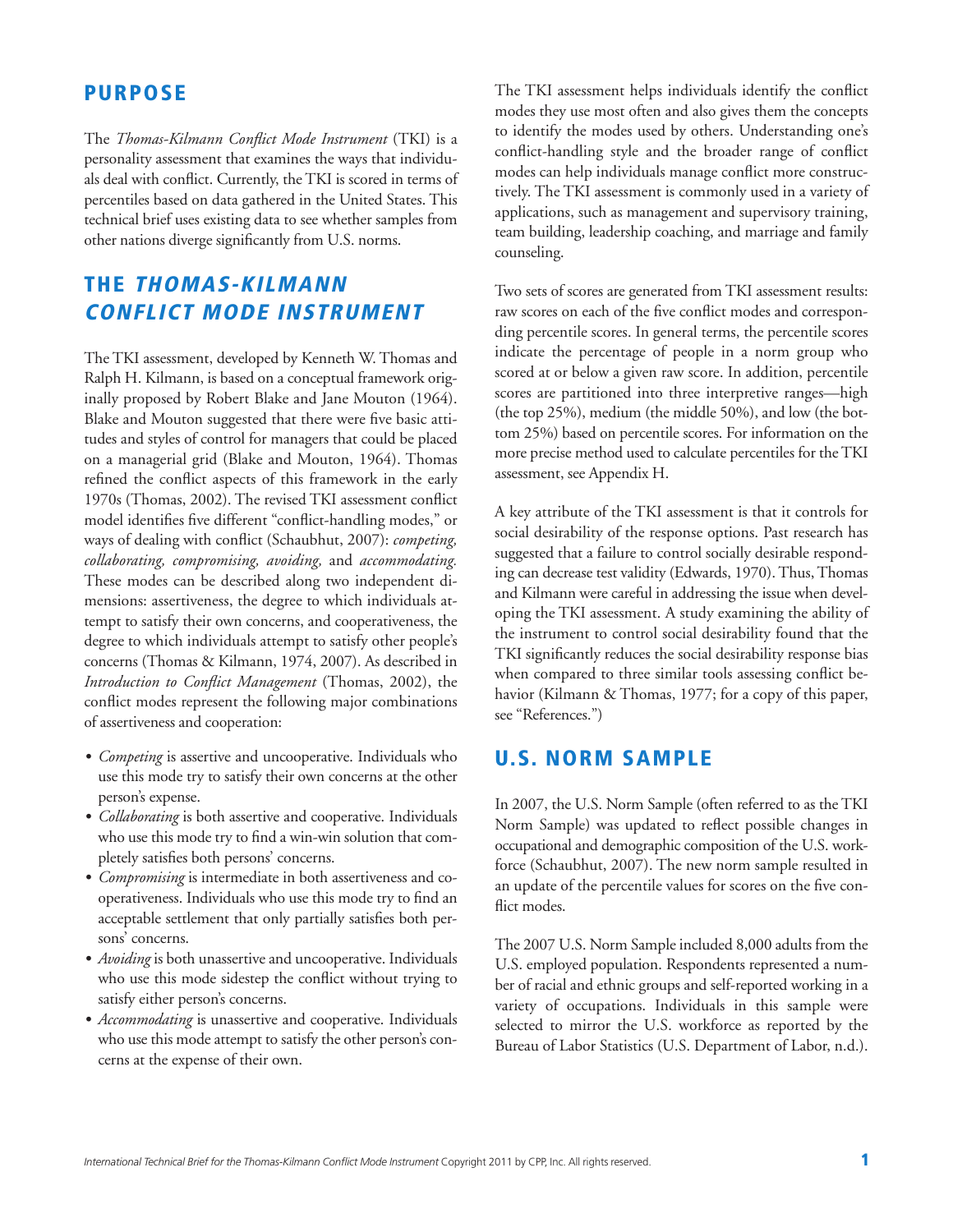|                  | Percentile |                      |              |          |               |  |  |  |  |  |
|------------------|------------|----------------------|--------------|----------|---------------|--|--|--|--|--|
| <b>Raw Score</b> | Competing  | <b>Collaborating</b> | Compromising | Avoiding | Accommodating |  |  |  |  |  |
| $\mathbf{0}$     | 3          | $\mathbf{0}$         | 0            | 1        | 0             |  |  |  |  |  |
|                  | 10         | 1                    | 0            | 2        | 2             |  |  |  |  |  |
| 2                | 20         | 3                    |              | 6        | 7             |  |  |  |  |  |
| 3                | 31         | 7                    | 3            | 12       | 16            |  |  |  |  |  |
| 4                | 44         | 15                   | 7            | 22       | 30            |  |  |  |  |  |
| 5                | 57         | 26                   | 15           | 34       | 46            |  |  |  |  |  |
| 6                | 69         | 41                   | 27           | 49       | 62            |  |  |  |  |  |
| 7                | 79         | 58                   | 41           | 65       | 76            |  |  |  |  |  |
| 8                | 87         | 74                   | 58           | 78       | 87            |  |  |  |  |  |
| 9                | 93         | 87                   | 75           | 88       | 94            |  |  |  |  |  |
| 10 <sup>°</sup>  | 96         | 95                   | 87           | 95       | 98            |  |  |  |  |  |
| 11               | 98         | 99                   | 95           | 98       | 100           |  |  |  |  |  |
| 12               | 100        | 100                  | 99           | 100      | 100           |  |  |  |  |  |

#### **TABLE 1. TKI RAW SCORES AND PERCENTILES FOR THE U.S. NORM SAMPLE**

*Note: N* = 8,000. Percentiles are rounded up.

Table 1 shows the updated norms for the TKI based on the U.S. Norm Sample.

As previously noted, respondents included in the 2007 U.S. Norm Sample were all drawn from the United States. However, the TKI assessment is commonly used outside the U.S.; thus, CPP, Inc., the publisher of the instrument, sought to determine whether the assessment was functioning in a similar manner cross-culturally. This technical brief summarizes the results of those analyses. Essentially, it examines the percentile ranks, raw score distributions, and interpretive ranges for each country, as well as the mean score differences of conflict modes by gender and country.

## **INTERNATIONAL SAMPLE**

The International Sample, used for the analyses presented in this document, is a sample of convenience collected from CPP's commercial database. This database includes individuals who took the TKI assessment from 2002 to 2010 using CPP's commercial Web site, SkillsOne.com. Most of the respondents completed the assessment in U.S. English, with the single exception of the Canadian French sample. To be included in this analysis, respondents had to report their country of origin and country of residence as one outside the U.S. (e.g., born and currently residing in Germany). In addition, they had to provide the same response to both items (country of origin and country of residence), choosing from a list of over 200 different countries. They also needed to be at least 18 years of age. A minimum of 100 respondents were required for a country to be included in the International Sample.The information provided by the International Sample is useful for examining whether there are significant differences inTKI scores based on the country in which a participant is residing. However, these findings should not be used to make definitive generalizations regarding the preferred conflict-handling modes of people in a given country.

The final International Sample included 6,168 individuals representing 16 countries: Australia, Brazil, Canada (two samples—English speakers and Canadian French speakers), People's Republic of China, France, Germany, India, Republic of Ireland, Italy, Japan, Mexico, New Zealand, Singapore, South Africa, Sweden, and the United Kingdom. Table 2 shows the total number of people and gender breakdown for each of these countries and for the U.S. Norm Sample.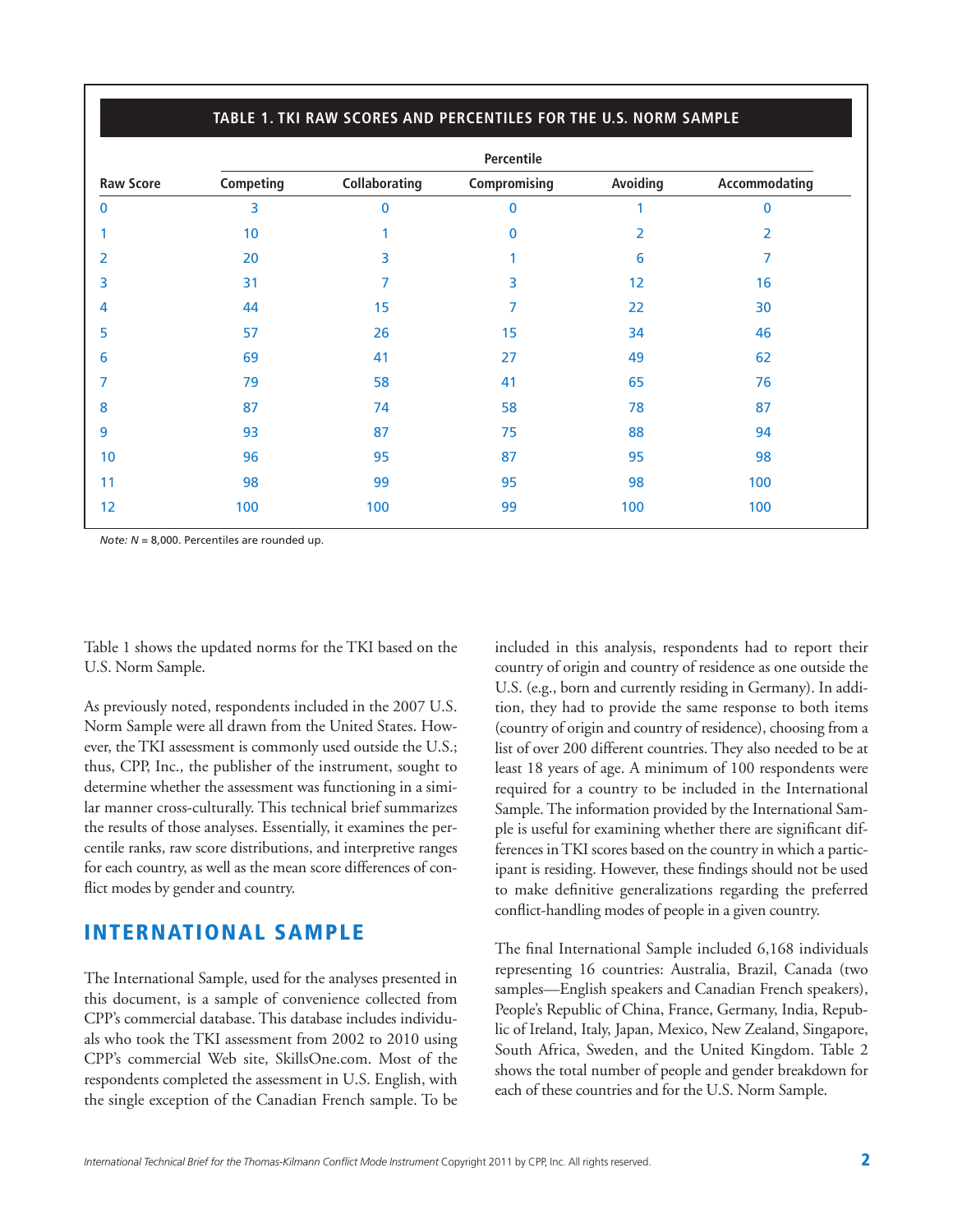| THE INTERNATIONAL SAMPLE BY COUNTRY |            |         |       |  |  |  |  |  |  |
|-------------------------------------|------------|---------|-------|--|--|--|--|--|--|
| <b>Sample</b>                       | $\sqrt{n}$ | Women % | Men % |  |  |  |  |  |  |
| U.S. Norm Sample ( $N = 8,000$ )    |            | 50.0    | 50.0  |  |  |  |  |  |  |
| <b>Australia</b>                    | 143        | 25.9    | 65.7  |  |  |  |  |  |  |
| <b>Brazil</b>                       | 191        | 25.1    | 72.3  |  |  |  |  |  |  |
| <b>Canada (English speakers)</b>    | 635        | 52.8    | 43.9  |  |  |  |  |  |  |
| Canada (Canadian French speakers)   | 962        | 55.6    | 44.4  |  |  |  |  |  |  |
| China, People's Republic of         | 370        | 36.5    | 52.4  |  |  |  |  |  |  |
| <b>France</b>                       | 159        | 24.5    | 56.6  |  |  |  |  |  |  |
| Germany                             | 215        | 18.1    | 74.4  |  |  |  |  |  |  |
| India                               | 841        | 14.7    | 67.1  |  |  |  |  |  |  |
| Ireland, Republic of                | 124        | 27.4    | 71.8  |  |  |  |  |  |  |
| <b>Italy</b>                        | 299        | 16.4    | 82.6  |  |  |  |  |  |  |
| Japan                               | 163        | 23.3    | 68.7  |  |  |  |  |  |  |
| <b>Mexico</b>                       | 255        | 39.2    | 57.3  |  |  |  |  |  |  |
| <b>New Zealand</b>                  | 106        | 55.7    | 41.5  |  |  |  |  |  |  |
| Singapore                           | 109        | 35.8    | 52.3  |  |  |  |  |  |  |
| <b>South Africa</b>                 | 194        | 36.6    | 61.9  |  |  |  |  |  |  |
| Sweden                              | 425        | 24.2    | 74.8  |  |  |  |  |  |  |
| <b>United Kingdom</b>               | 977        | 20.3    | 59.4  |  |  |  |  |  |  |
|                                     |            |         |       |  |  |  |  |  |  |

# **TABLE 2. GENDER COMPOSITION OF THE U.S. NORM SAMPLE AND**

*Note:* Some individuals from the Australia, Brazil, Canada (Canadian French speakers), People's Republic of China, France, Germany, India, Republic of Ireland, Italy, Japan, Mexico, New Zealand, Singapore, South Africa, Sweden, and United Kingdom samples did not indicate gender.

All respondents, other than those who completed the Canadian French assessment, responded to a number of demographic items prior to taking the TKI assessment. These items pertained to organizational level, employment status, age, years working in current occupation, and satisfaction with current occupation. Table 3 summarizes the organizational level for the U.S. Norm Sample and each of the countries in the International Sample. All other demographic information is provided in Appendix A.

# **Percentile Ranks from the International Sample**

Percentiles were calculated for each of the raw scores (0–12). In general terms, percentile values are the cumulative frequency of the raw score—that is, the percentage of people who scored at or below the corresponding raw score. For example, if a raw score of 6 on Competing had a percentile of 70%, we would infer that 70% of individuals in the International Sample scored 6 or lower on that conflict mode. (Again, the more precise method used to calculate percentiles for the TKI assessment is described in Appendix H.)

The percentile scores for the International Sample are shown in Table 4. To examine the International Sample percentile scores by country, refer to Appendixes B–F. For comparison purposes, the percentile scores for the U.S. Norm Sample are also included inTables B-1, C-1, D-1, E-1, and F-1.

When compared with the results presented in Table 1, the percentiles in Table 4 shifted slightly from the U.S. norms on all conflict modes. To interpret these shifts, it is important to understand that a shift toward higher percentile scores tends to indicate that raw scores have declined; that is, percentile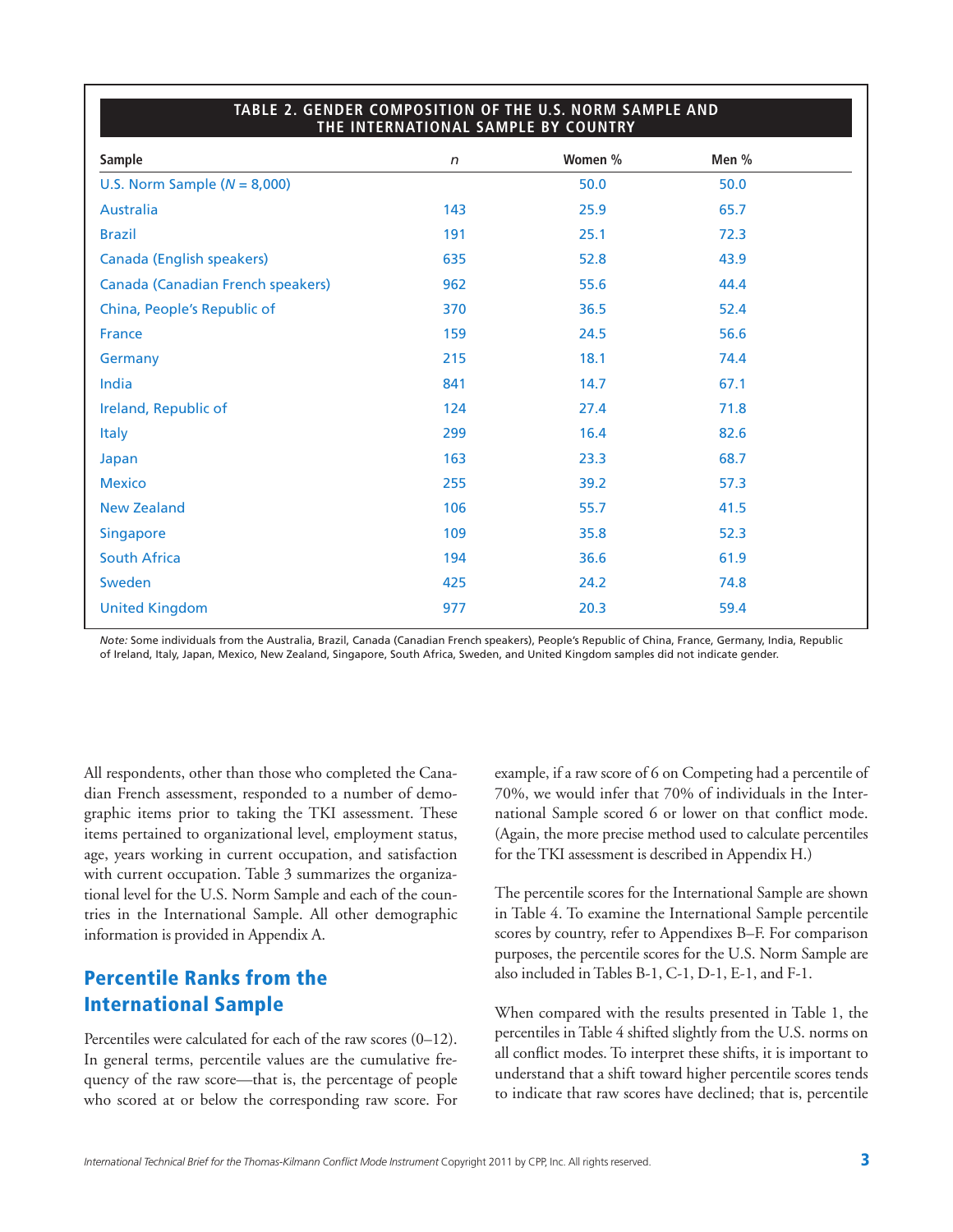#### **TABLE 3. ORGANIZATIONAL LEVEL OF THE U.S. NORM SAMPLE AND THE INTERNATIONAL SAMPLE BY COUNTRY**

| Entry<br>Level % | Nonsuper-<br>visory % | Super-<br>visory % | Manage-<br>ment % | Execu-<br>tive % | Top<br>Manage-<br>ment % |
|------------------|-----------------------|--------------------|-------------------|------------------|--------------------------|
| 5.0              | 20.3                  | 19.7               | 35.2              | 14.9             | 5.0                      |
| 1.4              | 15.4                  | 11.2               | 51.0              | 7.7              | 1.4                      |
| 2.1              | 15.7                  | 26.7               | 35.1              | 9.4              | 2.6                      |
| 4.4              | 22.4                  | 10.7               | 32.6              | 9.0              | 1.6                      |
| n/a              | n/a                   | n/a                | n/a               | n/a              | n/a                      |
| 3.5              | 16.8                  | 24.9               | 36.8              | 3.0              | 0.0                      |
| 1.3              | 11.9                  | 6.3                | 47.8              | 11.3             | 0.0                      |
| 6.0              | 26.5                  | 18.6               | 37.2              | 3.3              | 0.0                      |
| 2.4              | 6.1                   | 15.9               | 43.5              | 3.7              | 1.0                      |
| 0.0              | 21.8                  | 8.1                | 54.0              | 3.2              | 0.0                      |
| 1.3              | 17.4                  | 27.1               | 47.8              | 1.7              | 0.3                      |
| 1.8              | 25.8                  | 30.1               | 23.9              | 2.5              | 0.0                      |
| 2.7              | 9.8                   | 24.7               | 29.4              | 8.2              | 3.5                      |
| 16.0             | 43.4                  | 13.2               | 19.8              | 2.8              | 0.0                      |
| 0.0              | 13.8                  | 13.8               | 39.4              | 12.8             | 0.9                      |
| 4.6              | 16.5                  | 19.1               | 49.0              | 8.8              | 1.0                      |
| 0.7              | 11.1                  | 16.9               | 68.0              | 0.9              | 0.5                      |
| 1.7              | 11.3                  | 8.2                | 46.2              | 8.4              | 1.7                      |
|                  |                       |                    |                   |                  |                          |

*Note:* U.S. Norm Sample *N* = 8,000, Australia *n* = 143, Brazil *n* = 191, Canada (English speakers) *n* = 635, Canada (Canadian French speakers) *n* = 962, People's Republic of China *n* = 370, France *n* =159, Germany *n* = 215, India *n* = 841, Republic of Ireland *n* = 124, Italy *n* = 299, Japan *n* = 163, Mexico *n* = 255, New Zealand *n* = 106, Singapore *n* = 109, South Africa *n* = 194, Sweden *n* = 425, United Kingdom *n* = 977.

values for a given raw score increase when a sample has lower raw scores. Some of the more noteworthy shifts on conflict modes include the following. In the Australian sample, the percentiles shifted down on Competing, as the Australian sample scored higher than the U.S. Norm Sample. In contrast, the German sample shifted up on Collaborating, indicating that it had lower raw scores than the U.S. Norm Sample. The Canadian French sample shifted down on Compromising, as it scored higher than the U.S. Norm Sample. A noteworthy change on Avoiding was a shift down in percentile scores for the New Zealand sample. Finally, percentiles on Accommodating shifted up for the Mexican sample, again indicating lower raw scores than those reported for the U.S. Norm Sample.

As with the U.S. Norm Sample, the International Sample was partitioned into three interpretive categories—high (the top 25%), medium (the middle 50%), and low (the bottom 25%), based on the distribution of the raw scores. Table 5 illustrates the results for each of the five conflict modes. Although the International Sample percentile scores shifted slightly for all conflict modes, the interpretive categories are very similar to those found for the U.S. Norm Sample. Thus, interpretation of TKI results for the U.S. Norm Sample and the International Sample overall remain largely the same.The only differences in raw score ranges between the two samples was on the Collaborating mode, where ranges of 5–8 and 9– 12 were categorized as low and medium, respectively, for the U.S. Norm Sample and ranges of 5–7 and 8–12 were categorized as low and medium, respectively, for the International Sample. Differences on the Collaborating mode may be a function of the organizational level of individuals in the U.S. Norm Sample versus that of those in the International Sample. In the U.S. Norm Sample, 75% of respondents were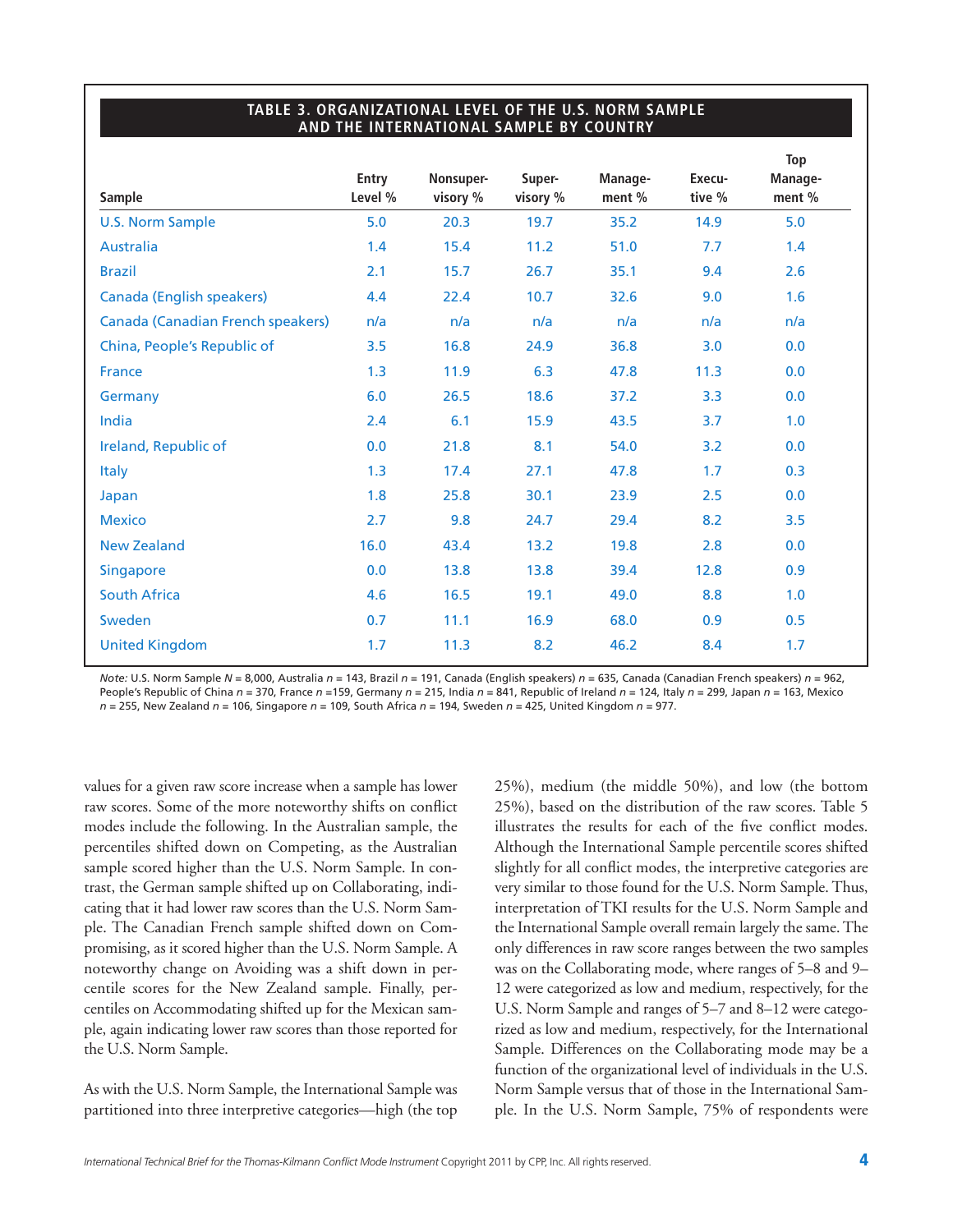#### **TABLE 4. TKI RAW SCORES AND PERCENTILES FOR THE INTERNATIONAL SAMPLE**

|                  | Percentile |               |              |                 |               |  |  |  |  |  |
|------------------|------------|---------------|--------------|-----------------|---------------|--|--|--|--|--|
| <b>Raw Score</b> | Competing  | Collaborating | Compromising | Avoiding        | Accommodating |  |  |  |  |  |
| $\bf{0}$         | 2          | $\bf{0}$      | $\mathbf 0$  | $\mathbf{0}$    | $\mathbf{0}$  |  |  |  |  |  |
|                  | 6          | 1             | 0            | 2               | 2             |  |  |  |  |  |
| 2                | 14         | 3             |              | 4               | 8             |  |  |  |  |  |
| 3                | 25         | 8             | 3            | 10 <sub>1</sub> | 18            |  |  |  |  |  |
| 4                | 39         | 16            | 7            | 19              | 33            |  |  |  |  |  |
| 5                | 53         | 29            | 14           | 32              | 49            |  |  |  |  |  |
| 6                | 66         | 45            | 26           | 47              | 65            |  |  |  |  |  |
| 7                | 77         | 63            | 40           | 63              | 79            |  |  |  |  |  |
| 8                | 86         | 78            | 57           | 77              | 89            |  |  |  |  |  |
| 9                | 92         | 89            | 72           | 88              | 95            |  |  |  |  |  |
| 10               | 96         | 96            | 86           | 95              | 98            |  |  |  |  |  |
| 11               | 98         | 99            | 95           | 98              | 99            |  |  |  |  |  |
| 12               | 100        | 100           | 99           | 100             | 100           |  |  |  |  |  |

*Note: N* = 6,168. Percentiles are rounded up.

| TABLE 5. RAW SCORES AND INTERPRETIVE CATEGORIES FOR THE U.S. NORM SAMPLE<br>AND THE INTERNATIONAL SAMPLE |                        |                              |                        |                              |                               |                              |                        |                              |                               |                              |
|----------------------------------------------------------------------------------------------------------|------------------------|------------------------------|------------------------|------------------------------|-------------------------------|------------------------------|------------------------|------------------------------|-------------------------------|------------------------------|
|                                                                                                          |                        | Competing                    |                        | <b>Collaborating</b>         |                               | Compromising                 |                        | Avoiding                     |                               | Accommodating                |
| <b>Interpretive</b><br>Category                                                                          | U.S.<br>Norm<br>Sample | Inter-<br>national<br>Sample | U.S.<br>Norm<br>Sample | Inter-<br>national<br>Sample | U.S.<br><b>Norm</b><br>Sample | Inter-<br>national<br>Sample | U.S.<br>Norm<br>Sample | Inter-<br>national<br>Sample | U.S.<br><b>Norm</b><br>Sample | Inter-<br>national<br>Sample |
| High<br>(top 25%)                                                                                        | $7 - 12$               | $7 - 12$                     | $9 - 12$               | $8 - 12$                     | $10 - 12$                     | $10 - 12$                    | $8 - 12$               | $8 - 12$                     | $7 - 12$                      | $7 - 12$                     |
| Medium<br>(middle 50%)                                                                                   | $3 - 6$                | $3 - 6$                      | $5 - 8$                | $5 - 7$                      | $6 - 9$                       | $6-9$                        | $5 - 7$                | $5 - 7$                      | $4 - 6$                       | $4 - 6$                      |
| Low<br>(bottom $25\%$ )                                                                                  | $0 - 2$                | $0 - 2$                      | $0 - 4$                | $0 - 4$                      | $0 - 5$                       | $0 - 5$                      | $0 - 4$                | $0 - 4$                      | $0 - 3$                       | $0 - 3$                      |

*Note:* Interpretive categories that differ between the U.S. Norm Sample and the International Sample are shaded.

employed as supervisors, managers, executives, or top executives. In contrast, the International Sample had only 56% of respondents employed as supervisors, managers, executives, or top executives. Previous research (Blake & Mouton, 1964; Brewer, Mitchell, & Weber, 2002; Thomas, Thomas, & Schaubhut, 2008) has indicated that Collaborating increases at higher organizational levels. Given these findings, the shift

in the Collaborating mode in the current study may be attributed to the smaller percentage of individuals in the International Sample who were supervisors or above. Appendixes B–F (Tables B-2, C-2, D-2, E-2, and F-2) provide information on the raw scores and interpretive categories for each of the countries in the International Sample.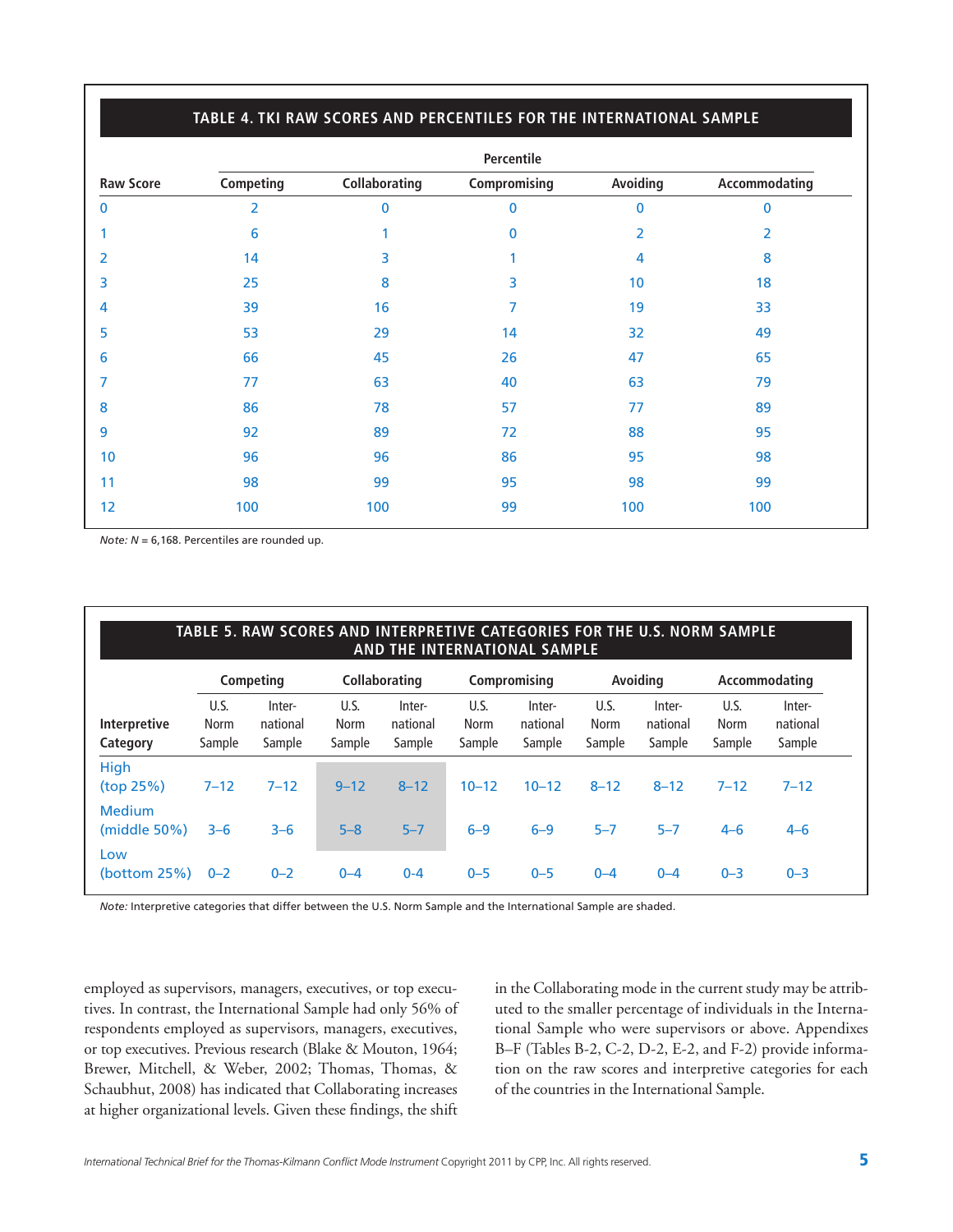| <b>TKI Mode</b> | Variance<br><b>Sources</b> | Sum of<br>Squares (SS) | Degrees of<br>Freedom ( <i>df</i> ) | Mean<br>Square (MS) | F      | p    | r <sup>2</sup> |
|-----------------|----------------------------|------------------------|-------------------------------------|---------------------|--------|------|----------------|
| Competing       | Country<br>Error           | 1597.392<br>105282.718 | 17<br>14150                         | 93.964<br>7.440     | 12.629 | .000 | .015           |
| Collaborating   | Country<br>Error           | 1016.927<br>67029.927  | 17<br>14150                         | 59.819<br>4.737     | 12.628 | .000 | .015           |
| Compromising    | Country<br>Error           | 2825.739<br>66174.436  | 17<br>14150                         | 166.220<br>4.677    | 35.543 | .000 | .041           |
| Avoiding        | Country<br>Error           | 1523.324<br>80157.322  | 17<br>14150                         | 89.607<br>5.665     | 15.818 | .000 | .019           |
| Accommodating   | Country<br>Error           | 1852.206<br>68856.378  | 17<br>14150                         | 108.953<br>4.866    | 22,390 | .000 | .026           |

# **ANALYSES OF CONFLICT MODE DIFFERENCES**

The analysis of the raw score and percentile distributions show slight differences in the distributions and interpretive boundaries for several countries. However, it is necessary to determine whether these differences are meaningful to users of the TKI assessment. To that end, a series of analyses examined differences in mean scores based on respondents' gender and country.

# **Differences by Country**

First, univariate analyses of variance (ANOVAs) were calculated to see whether statistically significant differences exist between samples from the 17 countries in our data set (the United States and the 16 countries in the International Sample). ANOVAs compare the mean scores of two or more groups to determine whether there are statistically significant differences between them (Tabachnick & Fidell, 2001). A summary of this analysis is provided in Table 6, which shows that significant differences between countries were found on all five conflict modes.

Effect sizes were also computed to determine the magnitude of the results. Essentially, effect sizes provide an indication of size differences in a practical sense. While results can be statistically significant, they may not always have an impact in action or when applied in practice—that is, practical significance. Large samples almost always have statistically significant differences, so effect sizes are of particular value in this study. Effect sizes computed for the mean differences on the five TKI assessment conflict modes suggest that the differences reported here should be interpreted with caution. The *r*<sup>2</sup> effect sizes computed for the ANOVAs (Gravetter & Wallnau, 2004) were all small to medium (Cohen, 1992). According to Cohen's criteria for effect sizes, country was not shown to have a large impact on any of the five conflict modes.

After the ANOVAs showed statistically significant differences between the 17 countries, post hoc analyses were run to more specifically test differences between the U.S. Norm Sample and the individual countries in the International Sample. Post hoc analyses—that is, the Tukey Honestly Significant Difference tests run here—determine whether one country's mean is significantly higher than another's on each conflict mode. Tukey HSD comparisons between the U.S. Norm Sample and all countries included in the International Sample are provided in Appendixes B–F (Tables B-3, C-3, D-3, E-3, and F-3).

When compared to the U.S. Norm Sample, the Australia, France, Mexico, and United Kingdom samples all scored significantly higher on Competing. Canada (Canadian French speakers), the People's Republic of China, Germany, India, Italy, and Japan all scored significantly lower than the U.S. Norm Sample on Collaborating. On the Compromising conflict mode, Brazil, Canada (Canadian French speakers), France, Germany, and Mexico all scored significantly higher, while India and Japan scored significantly lower. In addition, the People's Republic of China, India, Italy, Japan, and New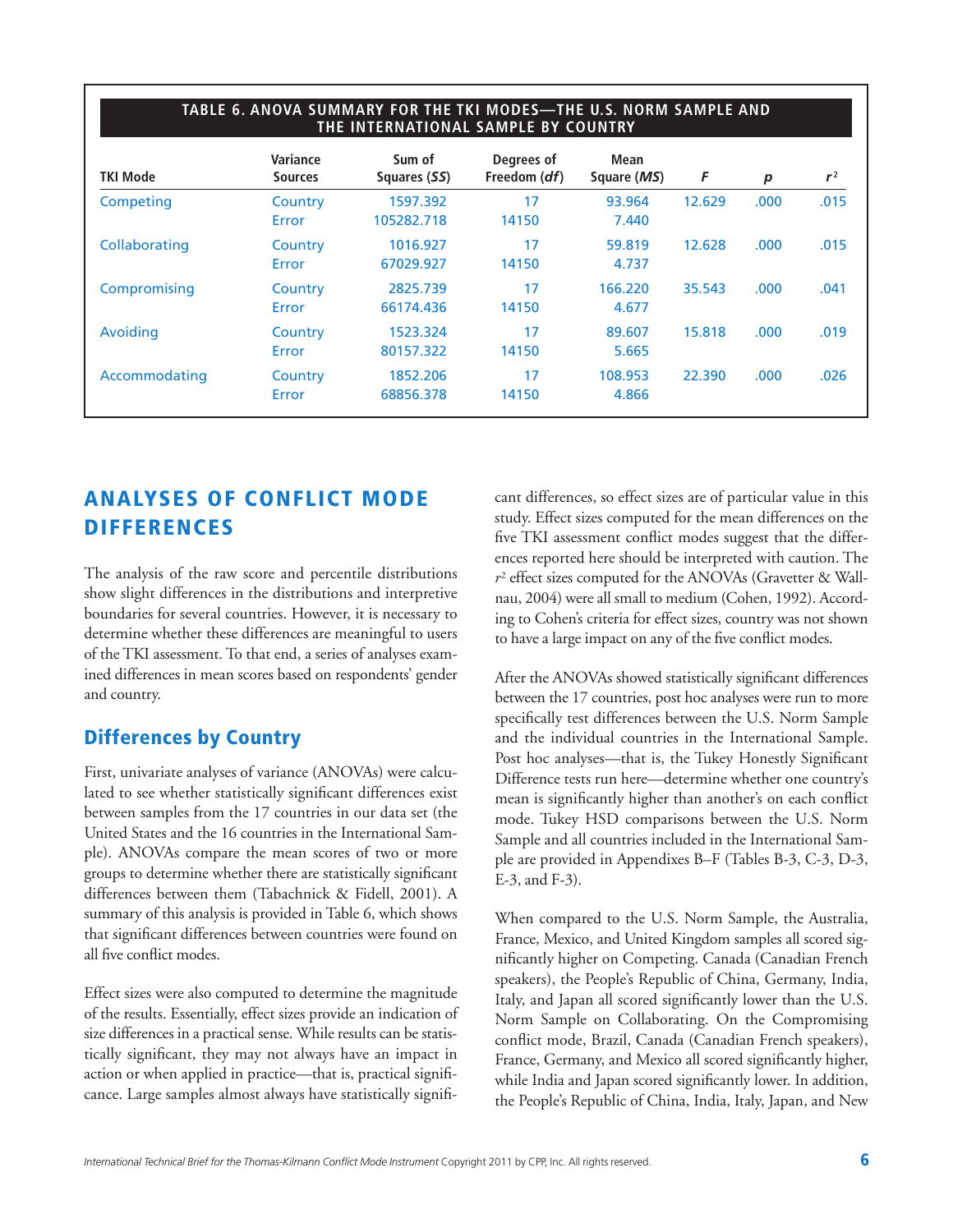#### **TABLE 7. TKI PERCENTILE MEDIANS BY GENDER FOR THE U.S. NORM SAMPLE AND THE INTERNATIONAL SAMPLE**

|                 |                          | Women                       | Men              |                             |  |  |  |  |
|-----------------|--------------------------|-----------------------------|------------------|-----------------------------|--|--|--|--|
|                 | <b>U.S. Norm Sample</b>  | <b>International Sample</b> | U.S. Norm Sample | <b>International Sample</b> |  |  |  |  |
| <b>TKI Mode</b> | <b>Percentile Median</b> |                             |                  |                             |  |  |  |  |
| Competing       | 44                       | 39                          | 57               | 53                          |  |  |  |  |
| Collaborating   | 58                       | 45                          | 58               | 45                          |  |  |  |  |
| Compromising    | 58                       | 57                          | 41               | 40                          |  |  |  |  |
| Avoiding        | 49                       | 47                          | 49               | 47                          |  |  |  |  |
| Accommodating   | 46                       | 49                          | 46               | 49                          |  |  |  |  |

*Note:* U.S. Norm Sample *N* = 8,000 (4,000 women and 4,000 men); International Sample *N* = 6,168 (1,983 women and 3,659 men; 526 did not indicate gender).

Zealand all scored significantly higher on Avoiding, whereas Canada (Canadian French speakers), scored significantly lower. Finally, Brazil, France, Mexico, Singapore, South Africa, and the United Kingdom all scored significantly lower on Accommodating. In contrast, the People's Republic of China and Japan scored significantly higher than the U.S. Norm Sample on Accommodating. It should be noted that most differences were found to have small  $(d \le .20)$  to medium (*d* < .50) effect sizes (i.e., Cohen's *d* ) according to Cohen's criteria (Cohen, 1992).

# **Differences by Gender**

Previous research using the U.S. Norm Sample has revealed differences between the scores of men and women on the conflict modes (Thomas, Thomas, & Schaubhut, 2008). The strongest difference occurred on Competing, where men scored somewhat higher than women—a finding consistent with a meta-analysis of previous findings by various researchers (Holt & DeVore, 2005). In this international technical brief, we sought to determine whether these same gender patterns occurred in the International Sample.

The International Sample was compared to the U.S. Norm Sample by looking at the median scores obtained for women and men on each of the five conflict modes. Median scores were determined by dividing the distribution of percentile scores in half for both women and men. The medians are the scores in the center of the distribution; exactly one-half of the distribution falls above the median and one-half of the distribution falls below the median. Results are presented inTable 7.

Collaborating percentiles for both women and men show the trend for people in the International Sample to score somewhat lower on Collaborating than people in the U.S. Norm Sample. With that exception, however, median percentiles for both women and men are quite similar across the U.S. and International samples, falling within a few points of each other. In particular, men exhibit moderately higher Competing scores than women in both the U.S. and International samples. Women tend to score somewhat higher than men on Compromising in this analysis. A breakdown of percentile medians for women and men by individual country is presented in Appendix G.

To explore more precisely gender differences by country, independent sample *t* tests were calculated. Independent sample *t* tests help to determine whether a significant difference exists between two populations (e.g., women and men) (Gravetter & Wallnau, 2004). Results are presented in Appendixes B–F (Tables B-4, C-4, D-4, E-4, and F-4). Here, the conventional cutoff value of  $p < .05$  was used to determine statistical significance.

As shown in these tables, statistically significant differences were found between women and men on all five conflict modes, with Competing having the largest number of countries to differ by gender. Men scored significantly higher than women on Competing in all countries except Brazil, France, Germany, the Republic of Ireland, Italy, Japan, and Singapore. Gender differences on other conflict modes were less widespread. On Collaborating, women scored higher than men in Germany and Italy, while men scored higher than women in Australia, Canada (English speakers), Canada (Canadian French speakers), and the United Kingdom. On Compromising, women scored higher than men in the U.S. Norm Sample, India, and the Republic of Ireland. On Avoiding, women scored higher than men in the U.S. Norm Sample,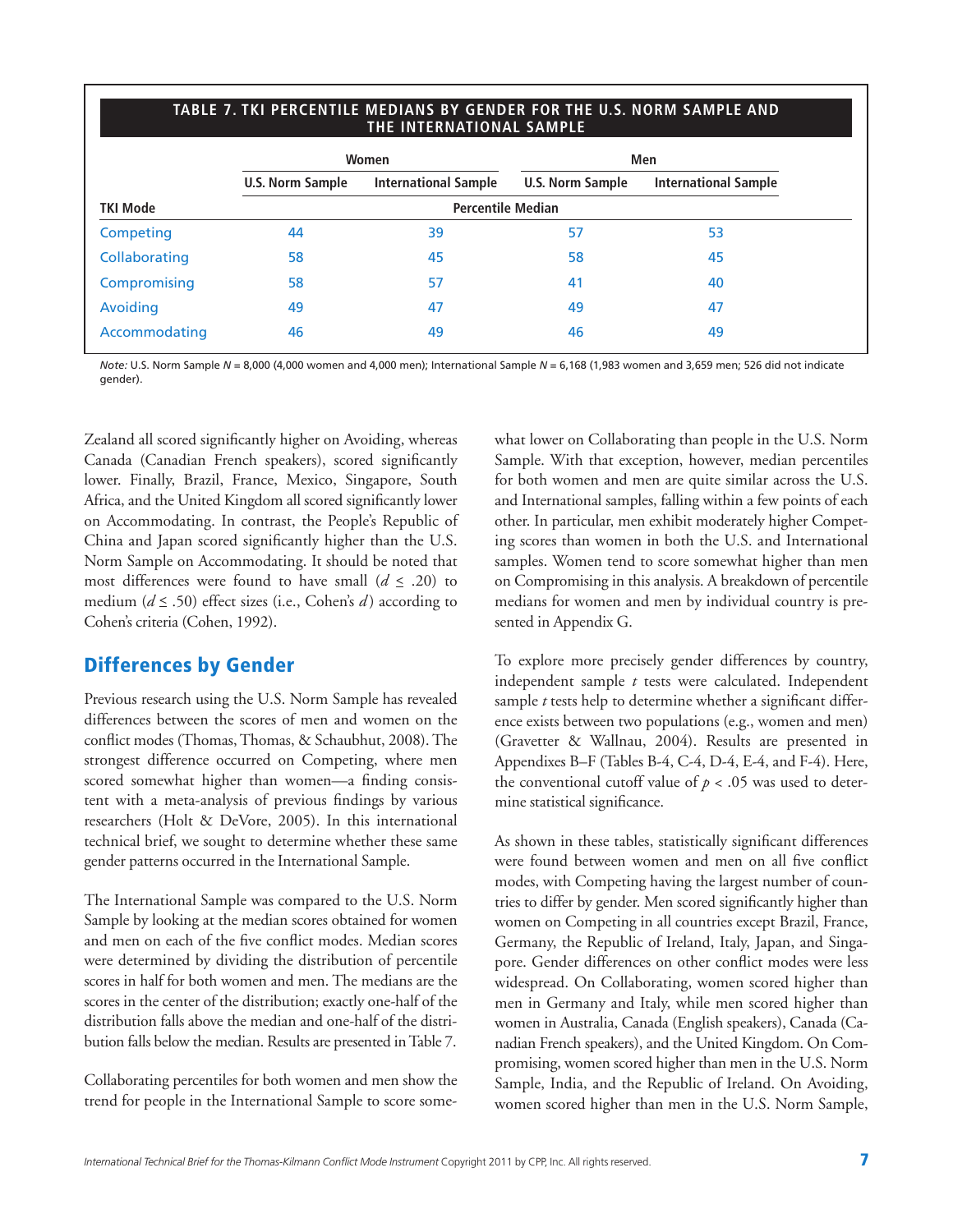Australia, Canada (English speakers), Canada (Canadian French speakers), Mexico, New Zealand, and the United Kingdom. On Accommodating, women scored higher than men in the U.S. Norm Sample, Australia, Canada (English speakers), New Zealand, and the United Kingdom, while men scored higher than women in Italy.

Again, these results should be interpreted with caution. In calculating effect sizes for the *t* tests (i.e., Cohen's *d* ), most gender differences were found to be small  $(d \le .20)$  to medium  $(d \le .50)$  according to Cohen's criteria (Cohen, 1992).The only country to have a mean score difference classified as large according to Cohen (1992) was Australia, where women and men differed strongly on the Accommodating mode.

Overall, however, we note that the strongest gender difference found in the International Sample—the tendency for men to score somewhat higher than women on Competing—is common to both the U.S. Norm Sample and the large majority of countries in the International Sample. Among other things, this finding underscores the importance of basing norms on a gender-balanced sample. While the U.S. Norm Sample was based on a 50/50 split of men and women, our samples of convenience for other countries varied considerably with respect to gender composition. These varying percentages of women and men may thus be contributing to differences in means and percentile scores across national samples in this study.

# **CONCLUSION**

The analyses presented in this document were conducted as an initial investigation of differences inTKI assessment scores across a variety of countries from around the globe. Overall, the pattern of the five conflict modes did not vary greatly across countries or in comparison to the U.S. Norm Sample. Findings appear to confirm that the modes, percentile computations, and scores used for the interpretive categories function similarly in different countries. Thus, results provide some initial support for the cross-cultural use of the instrument.

The mode that appeared to differ the most between the U.S. Norm Sample and the International Sample was Collaborat-

ing. Differences on the Collaborating mode may be a result of the organizational level of individuals in the International Sample. Approximately half of individuals in the International Sample were supervisors, managers, executives, or top executives, in comparison to over two-thirds of individuals in the U.S. Norm Sample. However, as previous research (Blake & Mouton, 1964; Brewer et al., 2002; Thomas et al., 2008) has suggested that Collaborating increases at higher organizational levels, these results may be impacted by the current work level of the International Sample participants.

While the U.S. Norm Sample was specifically developed to mirror the racial and ethnic distribution of the U.S. workforce, individual international samples included in this analysis are nearly all samples of convenience. The U.S. Norm Sample of 8,000 respondents was drawn, via a stratified random sample, from a much larger pool of 59,000 online respondents. Therefore, the high, middle, and low scores in the U.S. Norm Sample percentiles represent those national demographic features. The international samples, on the other hand, vary in size, with eight countries having fewer than 200 participants. These smaller samples are based on a relatively small number of administrations that tap different industries and occupations. Moreover, samples from different countries differ in their percentages of women and men, which would skew percentiles somewhat. Thus, differences (statistically or practically significant) revealed in these preliminary cultural comparisons may be a result of the different sampling methods employed for the U.S. and International samples.

Nevertheless, this initial examination suggests that, as a practical matter, the U.S. TKI norms (in particular, the high, medium, and low categories) do not diverge strongly from those of the countries in this study. Thus, we conclude that they can be used to interpret results for people of international origin and residence.

It should be noted, however, that broad generalizations to countries or cultures should not be made based on these findings. Future research should be conducted on translated versions of the TKI assessment as they are developed and used around the world, and on samples obtained through more rigorous sampling techniques and representative of the particular populations of interest.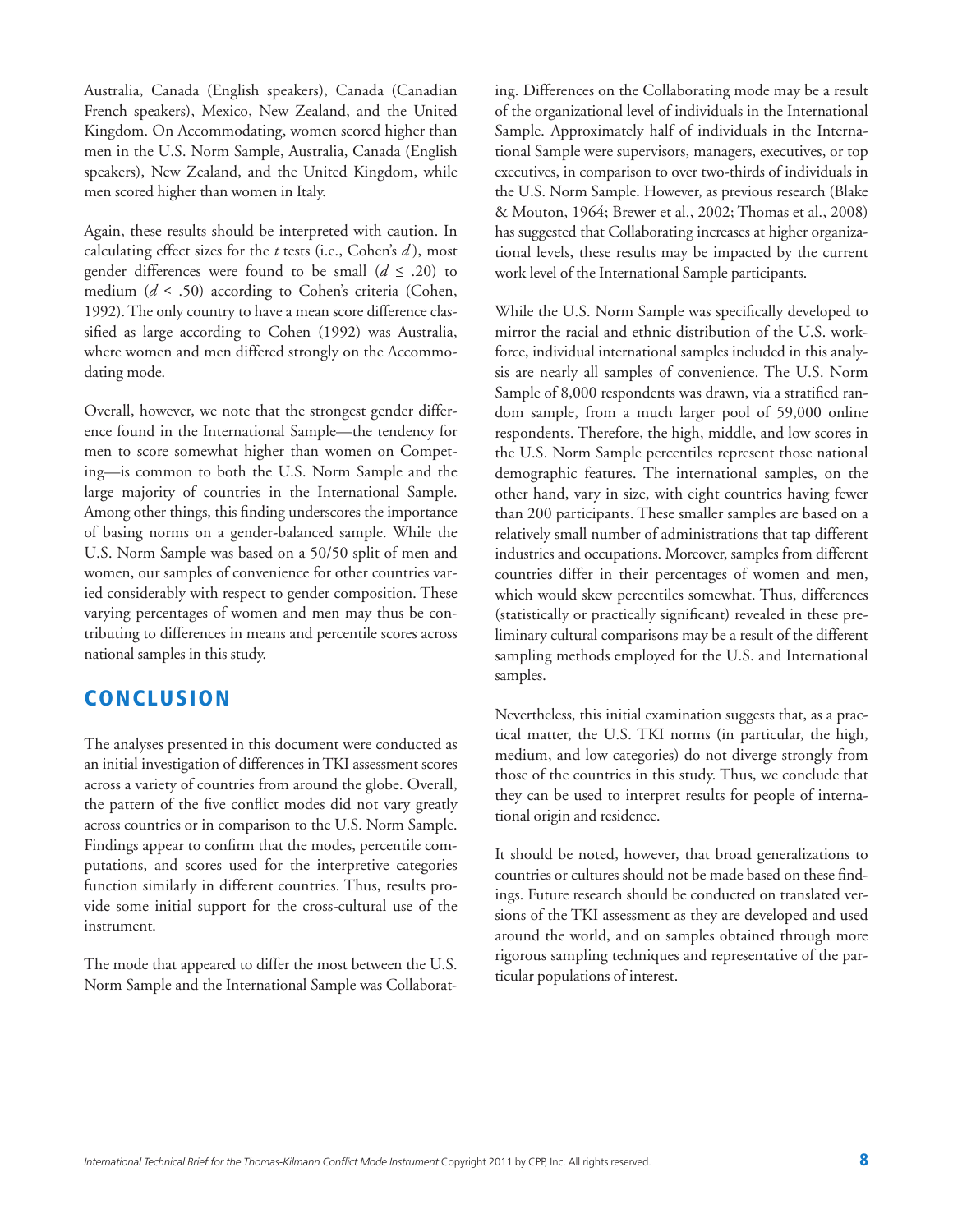# **REFERENCES**

- Blake, R., & Mouton, J. S. (1964). *The managerial grid*. Houston,TX: Gulf.
- Brewer, N., Mitchell, P., and Weber, N. (2002). Gender role, organizational status, and conflict management styles. *The International Journal of Conflict Management, 13,* 78–94.
- Cohen, J. (1992). A power primer. *Psychological Bulletin, 112*(1), 155–159.
- Edwards, A. L. (1970). *The measurement of personality traits by scales and inventories.* New York: Holt, Rinehart & Winston.
- Gravetter, F., & Wallnau, L. (2004). *Statistics for the behavioral sciences* (6th ed.). Belmont, CA: Wadsworth.
- Holt, J. L., & DeVore, C. J. (2005). Culture, gender, organizational role, and styles of conflict resolution: A metaanalysis. *International Journal of Intercultural Relations, 29*(2), 165–196.
- Kilmann, R. H., & Thomas, K. W. (1977). Developing a forced-choice measure of conflict-handling behavior: The MODE instrument. *Educational and Psychological*

*Measurement, 37*(2), 309–325. Available for download at www.kilmanndiagnostics.com/developing-forced-choicemeasure-conflict-handling-behavior-mode-instrument.

- Schaubhut, N. (2007). *Technical brief for the Thomas-Kilmann Conflict Mode Instrument.* Mountain View, CA: CPP, Inc.
- Tabachnick, B. G., & Fidell, L. S. (2001). *Using multivariate statistics.* Needham Heights, MA: Allyn & Bacon.
- Thomas, K. W. (2002). *Introduction to conflict management: Improving performance using the TKI*. Mountain View, CA: CPP, Inc.
- Thomas, K. W., & Kilmann, R. H. (1974, 2007). *Thomas-Kilmann Conflict Mode Instrument.* Mountain View, CA: CPP, Inc.
- Thomas, K. W., Thomas, G. F., & Schaubhut, N. (2008). Conflict styles of men and women at six organization levels. *The International Journal of Conflict Management, 19,* 148–166.
- U.S. Department of Labor, Bureau of Labor Statistics (n.d.). Household data annual averages, table 18. Retrieved August 15, 2006; www.bls.gov/cps/cpsaat18.pdf.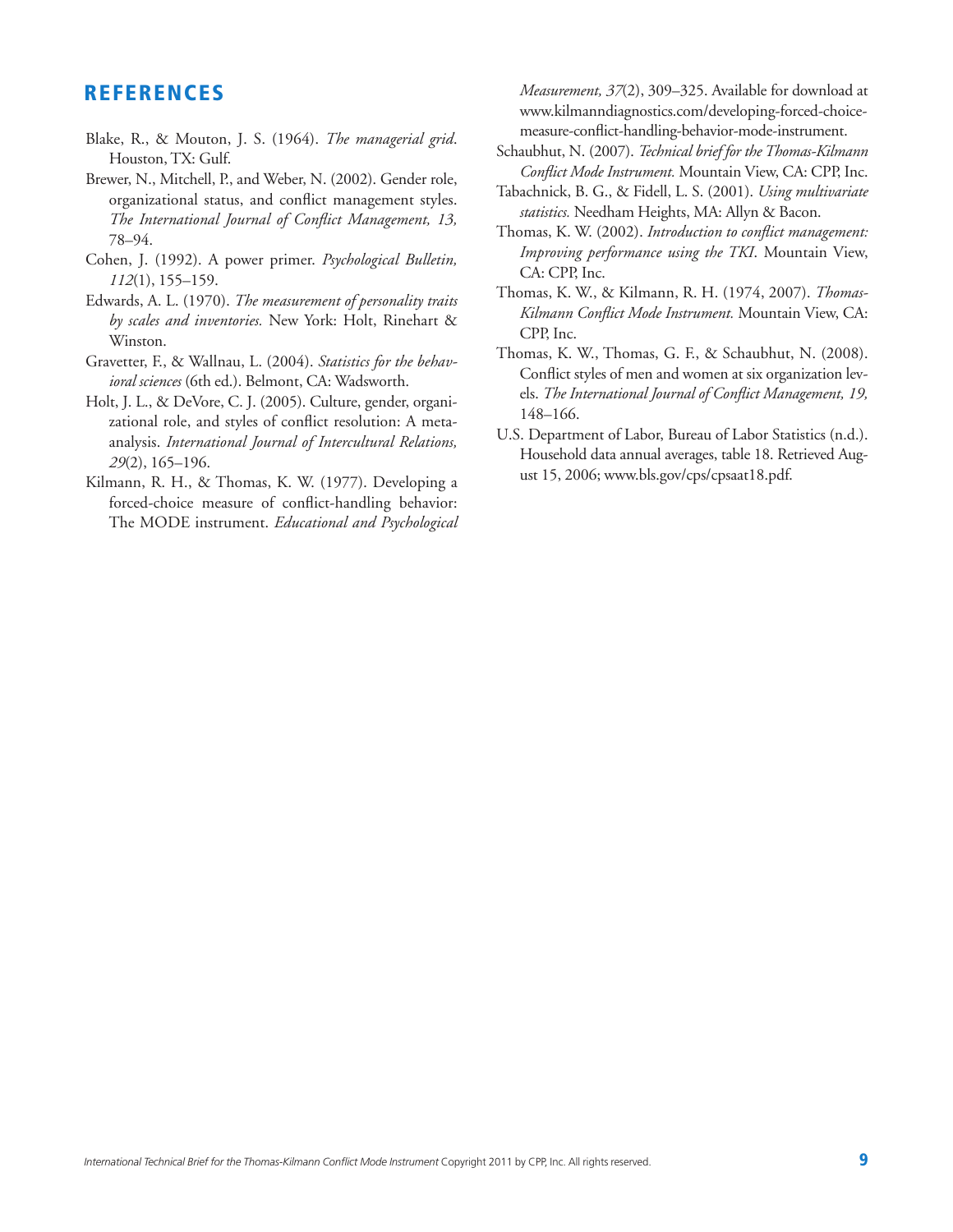# **APPENDIX A: Demographic Information for the U.S. Norm Sample and the International Sample by Country**

| TABLE A-1. EMPLOYMENT STATUS OF THE U.S. NORM SAMPLE<br>AND THE INTERNATIONAL SAMPLE BY COUNTRY |                                              |                                       |                                                   |                                 |                                                     |  |  |  |  |
|-------------------------------------------------------------------------------------------------|----------------------------------------------|---------------------------------------|---------------------------------------------------|---------------------------------|-----------------------------------------------------|--|--|--|--|
| Sample                                                                                          | Working<br><b>Full-Time</b><br>$\frac{0}{0}$ | Working<br>Part-Time<br>$\frac{0}{0}$ | <b>Not Working</b><br>for Income<br>$\frac{0}{0}$ | <b>Retired</b><br>$\frac{0}{0}$ | <b>Full-Time</b><br><b>Student</b><br>$\frac{0}{0}$ |  |  |  |  |
| <b>U.S. Norm Sample</b>                                                                         | 100.0                                        | 0.0                                   | 0.0                                               | 0.0                             | 0.0                                                 |  |  |  |  |
| <b>Australia</b>                                                                                | 86.0                                         | 2.1                                   | 0.7                                               | 0.7                             | 2.8                                                 |  |  |  |  |
| <b>Brazil</b>                                                                                   | 90.1                                         | 1.6                                   | 0.0                                               | 0.0                             | 7.3                                                 |  |  |  |  |
| <b>Canada (English speakers)</b>                                                                | 76.7                                         | 5.7                                   | 1.1                                               | 0.3                             | 11.7                                                |  |  |  |  |
| <b>Canada (Canadian French speakers)</b>                                                        | n/a                                          | n/a                                   | n/a                                               | n/a                             | n/a                                                 |  |  |  |  |
| China, People's Republic of                                                                     | 84.6                                         | 0.3                                   | 0.5                                               | 0.0                             | 9.7                                                 |  |  |  |  |
| <b>France</b>                                                                                   | 80.5                                         | 0.0                                   | 0.6                                               | 0.0                             | 6.9                                                 |  |  |  |  |
| Germany                                                                                         | 94.9                                         | 1.4                                   | 0.0                                               | 0.0                             | 1.9                                                 |  |  |  |  |
| India                                                                                           | 73.1                                         | 0.2                                   | 0.5                                               | 0.0                             | 8.2                                                 |  |  |  |  |
| Ireland, Republic of                                                                            | 86.3                                         | 2.4                                   | 4.8                                               | 0.0                             | 0.0                                                 |  |  |  |  |
| <b>Italy</b>                                                                                    | 95.7                                         | 0.3                                   | 0.3                                               | 0.0                             | 3.0                                                 |  |  |  |  |
| Japan                                                                                           | 85.3                                         | 0.6                                   | 0.0                                               | 0.0                             | 6.1                                                 |  |  |  |  |
| <b>Mexico</b>                                                                                   | 84.7                                         | 0.4                                   | 0.4                                               | 0.0                             | 11.8                                                |  |  |  |  |
| <b>New Zealand</b>                                                                              | 83.0                                         | 14.2                                  | 0.0                                               | 0.0                             | 0.9                                                 |  |  |  |  |
| <b>Singapore</b>                                                                                | 79.8                                         | 1.8                                   | 0.9                                               | 0.0                             | 6.4                                                 |  |  |  |  |
| <b>South Africa</b>                                                                             | 99.5                                         | 0.0                                   | 0.0                                               | 0.0                             | 0.5                                                 |  |  |  |  |
| Sweden                                                                                          | 98.6                                         | 0.7                                   | 0.0                                               | 0.0                             | 0.0                                                 |  |  |  |  |
| <b>United Kingdom</b>                                                                           | 78.0                                         | 2.4                                   | 0.1                                               | 0.0                             | 3.0                                                 |  |  |  |  |

*Note:* U.S. Norm Sample *N* = 8,000, Australia *n* = 143, Brazil *n* = 191, Canada (English speakers) *n* = 635, Canada (Canadian French speakers) *n* = 962, People's Republic of China *n* = 370, France *n* =159, Germany *n* = 215, India *n* = 841, Republic of Ireland *n* = 124, Italy *n* = 299, Japan *n* = 163, Mexico *n* = 255, New Zealand *n* = 106, Singapore *n* = 109, South Africa *n* = 194, Sweden *n* = 425, United Kingdom *n* = 977.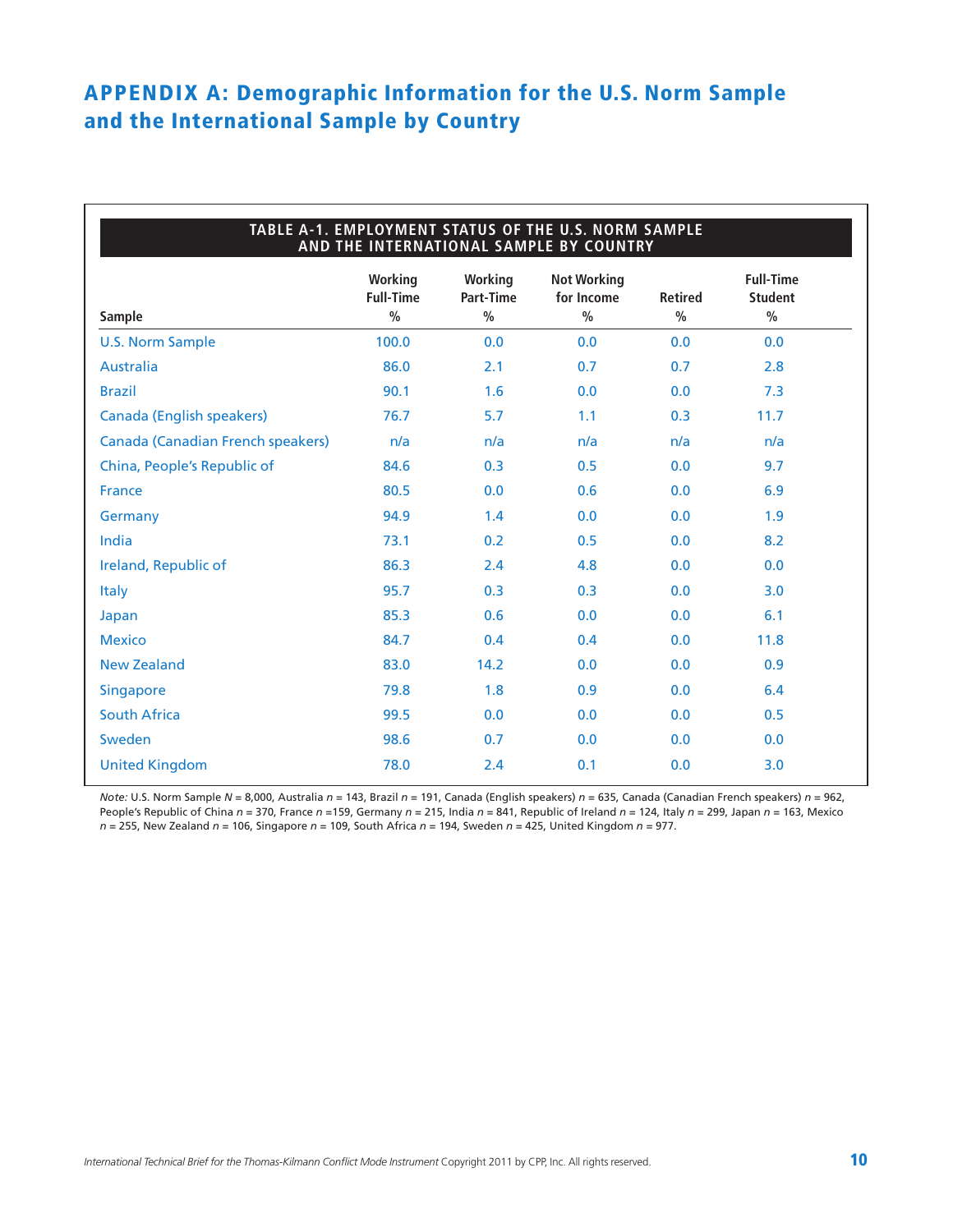#### **TABLE A-2. DEMOGRAPHIC PROFILE OF THE U.S. NORM SAMPLE AND THE INTERNATIONAL SAMPLE BY COUNTRY**

| <b>Sample</b>                     | Demographic Item                    | n     | Mean  | SD    |
|-----------------------------------|-------------------------------------|-------|-------|-------|
| U.S. Norm Sample $(N = 8,000)$    | Respondent's age                    | 8,000 | 40.35 | 9.66  |
|                                   | Years working in current occupation | 7,989 | 11.75 | 9.45  |
|                                   | Satisfaction with current job       | 7,988 | 1.85  | 0.88  |
| <b>Australia</b>                  | Respondent's age                    | 130   | 36.64 | 7.84  |
|                                   | Years working in current occupation | 127   | 11.06 | 7.78  |
|                                   | Satisfaction with current job       | 131   | 1.98  | 0.84  |
| <b>Brazil</b>                     | Respondent's age                    | 188   | 35.86 | 7.14  |
|                                   | Years working in current occupation | 174   | 11.37 | 7.91  |
|                                   | Satisfaction with current job       | 186   | 1.91  | 0.97  |
| Canada (English speakers)         | Respondent's age                    | 588   | 39.10 | 9.55  |
|                                   | Years working in current occupation | 515   | 12.48 | 8.63  |
|                                   | Satisfaction with current job       | 594   | 1.79  | 1.13  |
| Canada (Canadian French speakers) | Respondent's age                    | n/a   | n/a   | n/a   |
|                                   | Years working in current occupation | n/a   | n/a   | n/a   |
|                                   | Satisfaction with current job       | n/a   | n/a   | n/a   |
| China, People's Republic of       | Respondent's age                    | 349   | 33.49 | 5.41  |
|                                   | Years working in current occupation | 312   | 8.65  | 5.23  |
|                                   | Satisfaction with current job       | 345   | 2.19  | 0.96  |
| <b>France</b>                     | Respondent's age                    | 134   | 36.88 | 7.75  |
|                                   | Years working in current occupation | 126   | 9.74  | 7.44  |
|                                   | Satisfaction with current job       | 138   | 1.96  | 0.92  |
| Germany                           | Respondent's age                    | 205   | 37.01 | 7.96  |
|                                   | Years working in current occupation | 198   | 9.12  | 8.02  |
|                                   | Satisfaction with current job       | 201   | 2.05  | 0.74  |
| India                             | Respondent's age                    | 679   | 33.05 | 6.07  |
|                                   | Years working in current occupation | 611   | 9.78  | 5.49  |
|                                   | Satisfaction with current job       | 712   | 1.79  | 0.97  |
| Ireland, Republic of              | Respondent's age                    | 117   | 36.85 | 6.02  |
|                                   | Years working in current occupation | 108   | 11.14 | 7.22  |
|                                   | Satisfaction with current job       | 122   | 2.16  | 1.15  |
| <b>Italy</b>                      | Respondent's age                    | 297   | 39.72 | 5.67  |
|                                   | Years working in current occupation | 285   | 10.68 | 6.50  |
|                                   | Satisfaction with current job       | 293   | 2.46  | 0.94  |
| Japan                             | Respondent's age                    | 150   | 39.51 | 7.95  |
|                                   | Years working in current occupation | 137   | 11.66 | 8.70  |
|                                   | Satisfaction with current job       | 149   | 2.23  | 1.09  |
| <b>Mexico</b>                     | Respondent's age                    | 246   | 34.57 | 7.20  |
|                                   | Years working in current occupation | 200   | 9.37  | 6.83  |
|                                   | Satisfaction with current job       | 239   | 1.64  | 1.03  |
| <b>New Zealand</b>                | Respondent's age                    | 103   | 39.99 | 10.58 |
|                                   | Years working in current occupation | 101   | 9.90  | 7.92  |
|                                   | Satisfaction with current job       | 105   | 1.98  | 0.81  |
| <b>Singapore</b>                  | Respondent's age                    | 97    | 37.48 | 6.46  |
|                                   | Years working in current occupation | 89    | 11.00 | 5.81  |
|                                   | Satisfaction with current job       | 94    | 2.13  | 0.85  |
| <b>South Africa</b>               | Respondent's age                    | 186   | 37.97 | 7.57  |
|                                   | Years working in current occupation | 192   | 11.18 | 8.18  |
|                                   | Satisfaction with current job       | 193   | 2.16  | 0.93  |
| Sweden                            | Respondent's age                    | 419   | 38.34 | 5.71  |
|                                   | Years working in current occupation | 416   | 8.34  | 6.16  |
|                                   | Satisfaction with current job       | 422   | 2.08  | 0.80  |
| <b>United Kingdom</b>             | Respondent's age                    | 899   | 38.64 | 9.08  |
|                                   | Years working in current occupation | 750   | 13.53 | 9.26  |
|                                   | Satisfaction with current job       | 846   | 1.94  | 1.03  |

*Note:* Satisfaction with current job response options range from 1 = very satisfied to 6 = very dissatisfied.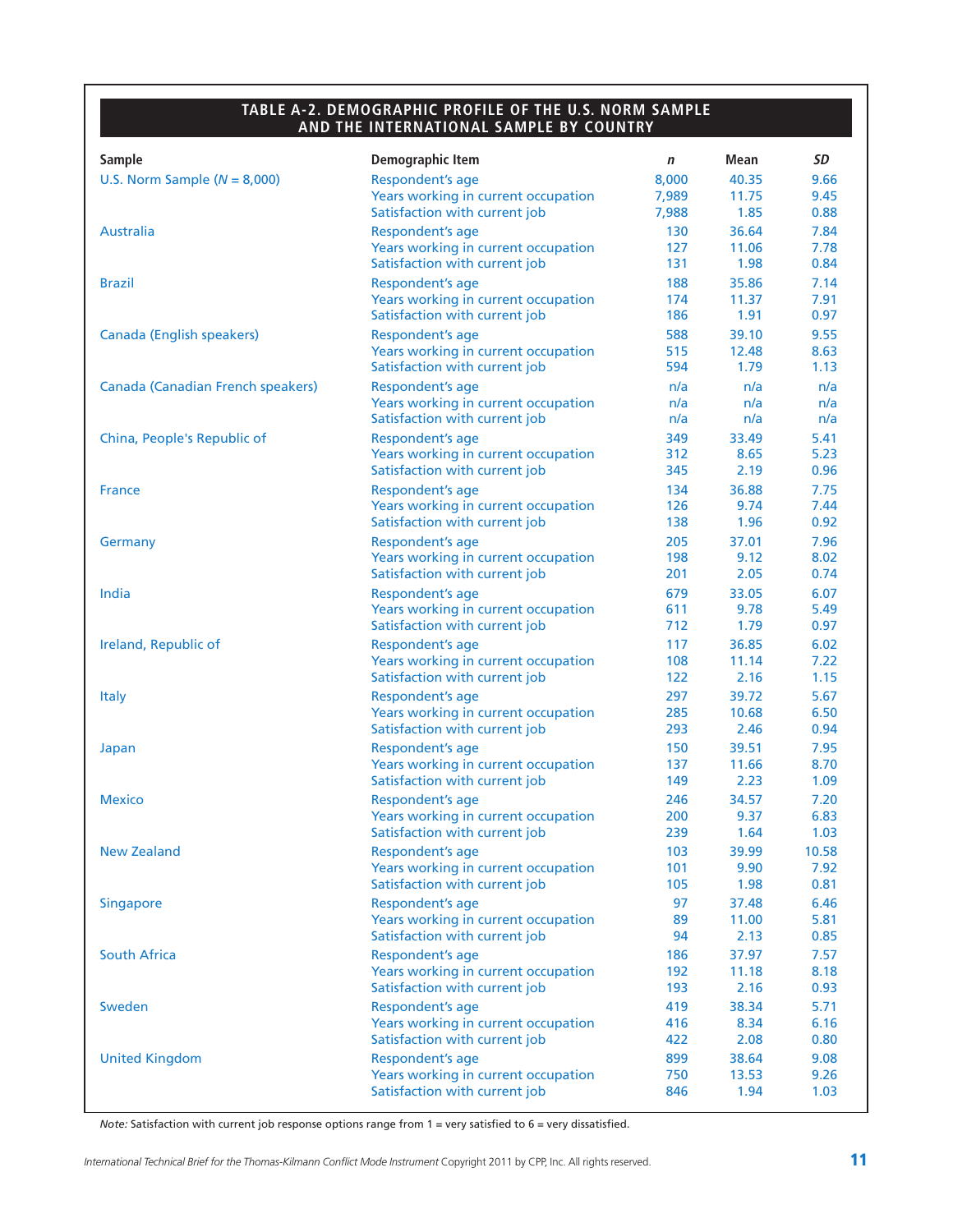**APPENDIX B: Competing Mode by Country APPENDIX B: Competing Mode by Country**

|                                                        |            | United Kingdom                       |                    | 5              | Ξ                       | $\overline{0}$  | $\overline{5}$ | $\frac{3}{4}$   | 56             | အိ                  | 29             | 58             | 3  | 5             | 99                                                                                                                                                                           |
|--------------------------------------------------------|------------|--------------------------------------|--------------------|----------------|-------------------------|-----------------|----------------|-----------------|----------------|---------------------|----------------|----------------|----|---------------|------------------------------------------------------------------------------------------------------------------------------------------------------------------------------|
|                                                        |            | uapams                               |                    | 4              |                         | $\overline{2}$  | 35             | SO <sub>1</sub> | 99             | 29                  | $\overline{8}$ | 93             | 96 | 99            | 91, Canada (English speakers) <i>n</i> = 635, Canada (Canadian French speakers) <i>n</i> = 962, People's Republic of China n = 370, France <i>n</i> = 159,<br>$\overline{0}$ |
|                                                        |            | South Africa                         | $\scriptstyle\sim$ | ဖ              | $\mathbf{\Omega}$       | $\overline{24}$ | $\Delta$       | 54              | 99             | 78                  | 2              | 93             | 96 | 5             | 8                                                                                                                                                                            |
|                                                        |            | <b>a</b> udebuis                     | $\sim$             | $\overline{a}$ | $\overline{6}$          | $\overline{5}$  | 45             | 60              | $\overline{7}$ | $\overline{\infty}$ | 89             | 95             | 86 | 8             | 86                                                                                                                                                                           |
|                                                        |            | <b>Dinable Sealand</b>               | 4                  | ഇ              | 24                      | $\overline{37}$ | 은              | ශී              | 75             | 2                   | 93             | 5              | 99 | 99            | 8                                                                                                                                                                            |
| U.S. NORM SAMPLE AND                                   |            | <b>Mexico</b>                        |                    | 4              | ∞                       | ⊵               | 30             | 45              | 59             | 89                  | 29             | 88             | 95 | $\frac{8}{5}$ | 99                                                                                                                                                                           |
| COMPETING                                              |            | ueder                                | $\scriptstyle\sim$ | ∞              | $\overline{\mathbf{8}}$ | $\overline{a}$  | $\frac{8}{3}$  | 62              | $\mathbf{z}$   | 84                  | 5              | 96             | 98 | 99            | $\overline{8}$                                                                                                                                                               |
| HE                                                     |            | ltaly                                | $\scriptstyle\sim$ | ဖ              | 4                       | 25              | 35             | $\overline{a}$  | 59             |                     | 85             | 5              | 56 | $\frac{8}{5}$ | 99                                                                                                                                                                           |
| <b>COUNTRY</b><br><b>FOR</b>                           |            | Republic of<br>Ireland,              | $\sim$             | ဖ              |                         | 23              | 39             | SS <sub>3</sub> | 65             | 75                  | 5              | 88             | 95 | 86            | 8                                                                                                                                                                            |
| <b>PERCENTILES</b><br>$\mathsf{B}^{\mathsf{Y}}$<br>بىر | Percentile | eibnl                                |                    | ဖ              | m                       | 23              |                | <b>SS</b>       | 67             | $\overline{78}$     | 86             | 92             | 96 | 99            | 8                                                                                                                                                                            |
| SAMPL                                                  |            | Germany                              |                    | ↴              | ≘                       | 22              | 36             | \$              | 5              | 2                   | 83             | 5              | 96 | 86            | $\overline{5}$                                                                                                                                                               |
| <b>INTERNATIONA</b><br>AND                             |            | <b>France</b>                        |                    | m              | ∞                       | Ē               | 29             | $\overline{4}$  | 55             | 89                  | 29             | 89             | 95 | 8             | 99                                                                                                                                                                           |
| W SCORES                                               |            | Republic of<br>China, People's       |                    |                | თ,                      | 32              | 45             | င္စ             |                | 82                  | 8              | 95             | 86 | 90            | ၜၟ                                                                                                                                                                           |
| <u>يہ</u>                                              |            | French speakers)<br>Canada (Canadian |                    |                |                         |                 | ₩              | င္မွ            |                | 83                  | ဓ              | $\overline{5}$ | 5  | 99            | $\overline{5}$                                                                                                                                                               |
| TABLE B-1                                              |            | speakers)<br>Canada (English         |                    |                |                         | 33              | $\frac{1}{6}$  | 59              |                | 82                  | 90             | $\overline{a}$ | 96 | 86            | 8                                                                                                                                                                            |
|                                                        |            | Brazil                               |                    |                | $\mathbf{\sim}$         | $\overline{2}$  | $\overline{a}$ | 47              | 29             | F                   | 88             | 92             | 96 | 99            | Note: U.S. Norm Sample N = 8,000, Australia n = 143, Brazil n =<br>99                                                                                                        |
|                                                        |            | Australia                            |                    |                |                         | 20              | ႙              | 근               | 문              | යි                  | 74             | 84             | 92 | 86            | $\overline{8}$                                                                                                                                                               |
|                                                        |            | <b>J.S. Norm Sample</b>              | m                  | ⊇              | $\overline{20}$         | $\overline{5}$  | \$             | 57              | 69             | 29                  | 5              | 3              | 96 | 86            | $\overline{8}$                                                                                                                                                               |
|                                                        |            | Score<br>Raw                         |                    |                |                         |                 |                |                 | ເດ             |                     | $\infty$       | თ              |    |               | $\mathbf{\sim}$                                                                                                                                                              |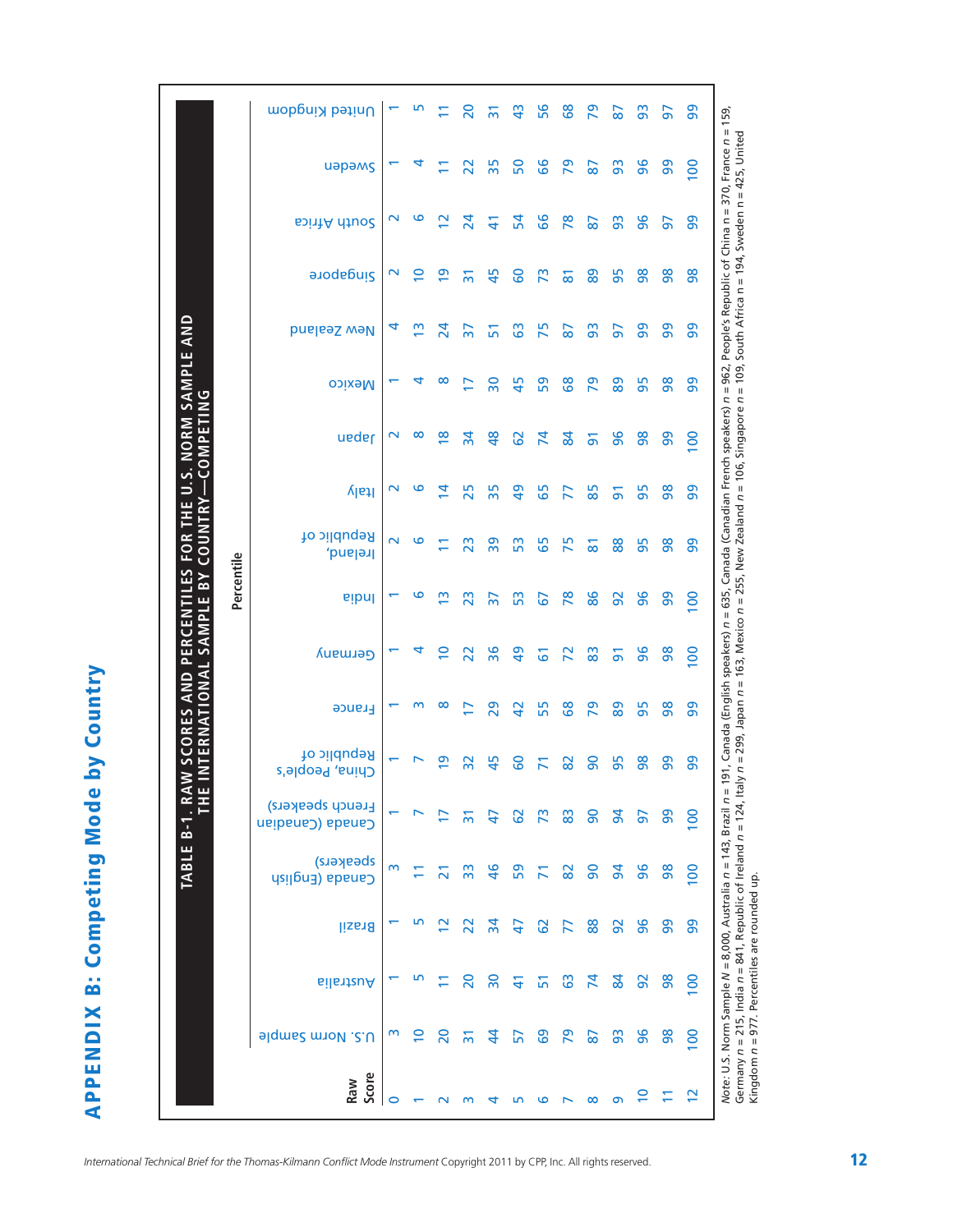|                                                                                                  |            | United Kingdom                        | $8 - 12$               | $4 - 7$                   | $0 - 3$                                            |                                                                                                                                                                    |
|--------------------------------------------------------------------------------------------------|------------|---------------------------------------|------------------------|---------------------------|----------------------------------------------------|--------------------------------------------------------------------------------------------------------------------------------------------------------------------|
|                                                                                                  |            | иәрәмς                                | $7 - 12$               | $4-6$                     | $0 - 3$                                            | 191, Canada (English speakers) <i>n</i> = 635, Canada (Canadian French speakers) <i>n</i> = 962, People's Republic of China <i>n</i> = 370, France <i>n</i> = 159, |
|                                                                                                  |            | <b>South Africa</b>                   | $7 - 12$               | $4-6$                     | $0 - 3$                                            |                                                                                                                                                                    |
|                                                                                                  |            | <b>Singapore</b>                      | $7-12$                 | $3 - 6$                   | $0 - 2$                                            |                                                                                                                                                                    |
|                                                                                                  |            | New Zealand                           | $6 - 12$               | $3-5$                     | $0 - 2$                                            |                                                                                                                                                                    |
|                                                                                                  |            | <b>Mexico</b>                         | $8 - 12$               | $4 - 7$                   | $0 - 3$                                            |                                                                                                                                                                    |
| <b>COMPETING</b>                                                                                 |            | naqal                                 | $7 - 12$               | $3 - 6$                   | $0 - 2$                                            |                                                                                                                                                                    |
|                                                                                                  |            | ltaly                                 | $7 - 12$               | $3 - 6$                   | $0 - 2$                                            |                                                                                                                                                                    |
| RES AND INTERPRETIVE CATEGORIES FOR THE U.S. NORM SAMPLE AND<br>INTERNATIONAL SAMPLE BY COUNTRY- |            | Republic of<br>Ireland,               | $8 - 12$               | $4 - 7$                   | $0 - 3$                                            |                                                                                                                                                                    |
|                                                                                                  |            | <b>lndia</b>                          | $7 - 12$               | $4-6$                     | $0 - 3$                                            |                                                                                                                                                                    |
|                                                                                                  | Raw Scores | Germany                               | $8 - 12$               | $4 - 7$                   | $0 - 3$                                            |                                                                                                                                                                    |
|                                                                                                  |            | France                                | $8 - 12$               | $4 - 7$                   | $0 - 3$                                            |                                                                                                                                                                    |
|                                                                                                  |            | Republic of<br>China, People's        | $7 - 12$               | $3 - 6$                   | $0 - 2$                                            |                                                                                                                                                                    |
|                                                                                                  |            | <b>French speakers)</b><br>Canadianco | $7 - 12$               | <mark>ე</mark><br>ო       | $0 - 2$                                            |                                                                                                                                                                    |
|                                                                                                  |            | speskers)<br>Canada (English          | $7 - 12$               | $\frac{6}{3}$             | $0 - 2$                                            |                                                                                                                                                                    |
| <b>TABLE B-2. RAW SCO</b> I<br>THE                                                               |            | Brazil                                | $7 - 12$               | $4-6$                     | $0 - 3$                                            |                                                                                                                                                                    |
|                                                                                                  |            | <b>GilentauA</b>                      | $9 - 12$               | $4-8$                     | $0 - 3$                                            |                                                                                                                                                                    |
|                                                                                                  |            | <b>Sample</b><br>International        | $7 - 12$               | $3 - 6$                   | $0 - 2$                                            |                                                                                                                                                                    |
|                                                                                                  |            | U.S. Norm Sample                      | $7 - 12$               | $\frac{6}{3}$             | $0 - 2$                                            |                                                                                                                                                                    |
|                                                                                                  |            | Category<br>pretive<br>Inter-         | $High$<br>(top<br>25%) | Medium<br>(middle<br>50%) | $\frac{\text{(bottom}}{\text{25%)}}$<br><b>No7</b> | Note: U.S. Norm Sample N = 8,000, Australia n = 143, Brazil n =                                                                                                    |

Germany *n* = 215, India n = 841, Republic of Ireland n = 124, Italy n = 299, Japan n = 163, Mexico n = 255, New Zealand n = 106, Singapore n = 109, South Africa n = 194, Sweden n = 425, United<br>Kingdom *n* = 977. Percenti Germany n = 215, India n = 841, Republic of Ireland n = 124, Italy n = 299, Japan n = 163, Wexico n = 255, New Zealand n = 106, Singapore n = 109, South Africa n = 194, Sweden n = 425, United Kingdom *n* = 977. Percentiles are rounded up. Interpretive ranges that differ between the U.S. Norm Sample and the International Sample are shaded.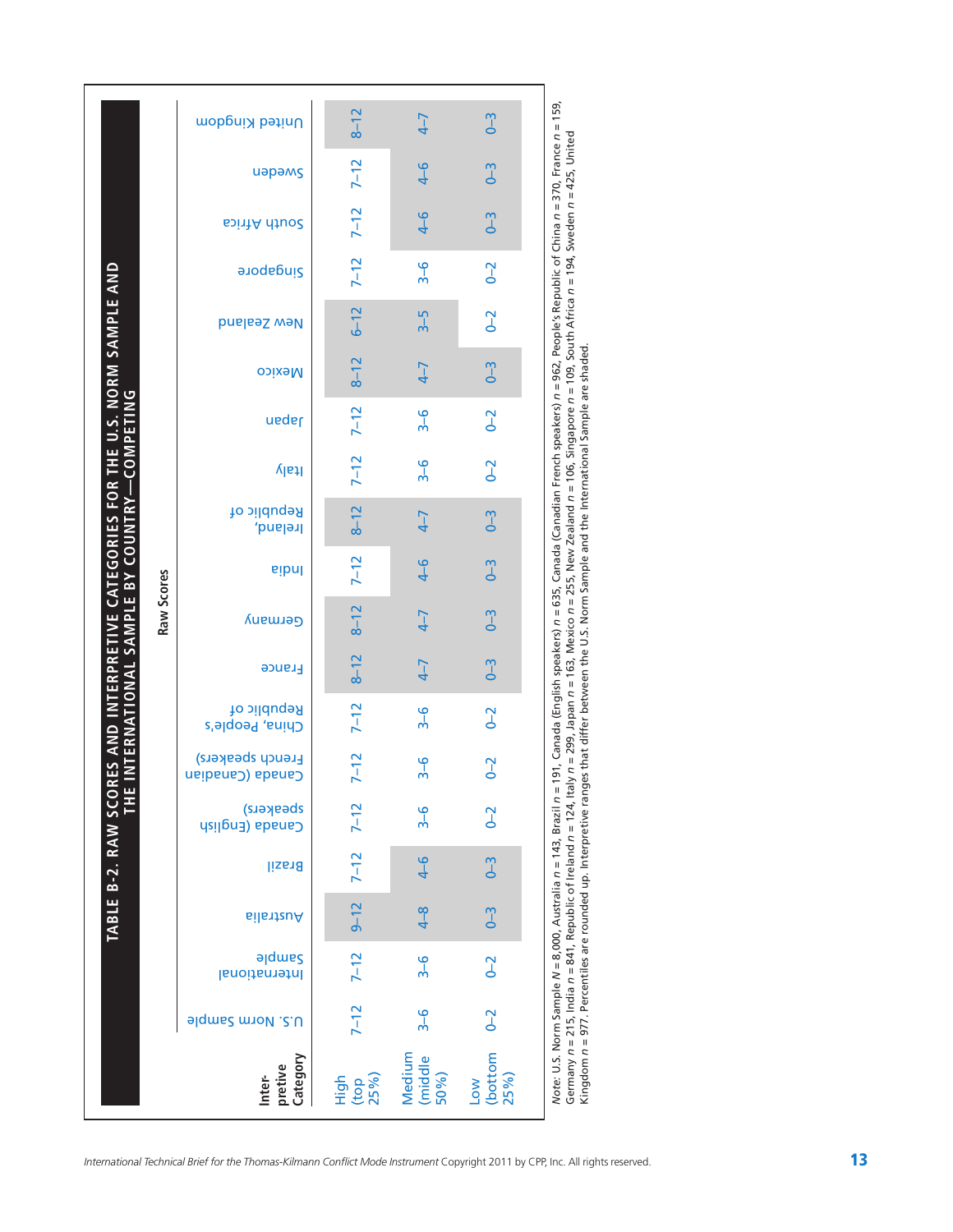#### **TABLE B-3. TUKEY HSD COMPARISONS BETWEEN THE U.S. NORM SAMPLE AND THE INTERNATIONAL SAMPLE BY COUNTRY—COMPETING**

|                                                        | <b>Mean</b>             | <b>Standard</b> |                   |               |
|--------------------------------------------------------|-------------------------|-----------------|-------------------|---------------|
| Comparison                                             | Difference <sup>1</sup> | <b>Error</b>    | $\boldsymbol{p}$  | Cohen's $d^2$ |
| <b>U.S. Norm Sample vs. Australia</b>                  | $-1.126*$               | 0.230           | .000 <sub>1</sub> | $-.40$        |
| U.S. Norm Sample vs. Brazil                            | $-0.472$                | 0.200           | .635              | $-.18$        |
| U.S. Norm Sample vs. Canada (English speakers)         | 0.220                   | 0.112           | .889              | .08           |
| U.S. Norm Sample vs. Canada (Canadian French speakers) | 0.189                   | 0.093           | .855              | .07           |
| U.S. Norm Sample vs. China, People's Republic of       | 0.182                   | 0.145           | .999              | .07           |
| U.S. Norm Sample vs. France                            | $-0.994*$               | 0.218           | .001              | $-.37$        |
| U.S. Norm Sample vs. Germany                           | $-0.585$                | 0.189           | .154              | $-.21$        |
| U.S. Norm Sample vs. India                             | $-0.281$                | 0.099           | .288              | $-.10$        |
| U.S. Norm Sample vs. Ireland, Republic of              | $-0.468$                | 0.247           | .913              | $-.17$        |
| U.S. Norm Sample vs. Italy                             | $-0.379$                | 0.161           | .640              | $-.14$        |
| U.S. Norm Sample vs. Japan                             | 0.317                   | 0.216           | .993              | .12           |
| U.S. Norm Sample vs. Mexico                            | $-0.896*$               | 0.174           | .000              | $-.33$        |
| U.S. Norm Sample vs. New Zealand                       | 0.581                   | 0.267           | .768              | .21           |
| U.S. Norm Sample vs. Singapore                         | 0.217                   | 0.263           | 1.000             | .08           |
| U.S. Norm Sample vs. South Africa                      | $-0.269$                | 0.198           | .997              | $-.10$        |
| U.S. Norm Sample vs. Sweden                            | $-0.400$                | 0.136           | .228              | $-.15$        |
| U.S. Norm Sample vs. United Kingdom                    | $-0.906*$               | 0.092           | .000.             | $-.32$        |

*Note:* U.S. Norm Sample *N* = 8,000, Australia *n* = 143, Brazil *n* = 191, Canada (English speakers) *n* = 635, Canada (Canadian French speakers) *n* = 962, People's Republic of China n = 370, France n = 159, Germany *n* = 215, India n = 841, Republic of Ireland *n* = 124, Italy *n* = 299, Japan *n* = 163, Mexico *n* = 255, New Zealand *n* = 106, Singapore *n* = 109, South Africa *n* = 194, Sweden *n* = 425, United Kingdom *n* = 977. Percentiles are rounded up.

1Mean difference is equal to U.S. Norm Sample mean minus individual country sample mean.

<sup>2</sup>Cohen's *d* was calculated using the means and standard deviations of the U.S. Norm Sample and each of the individual country samples. The formula is as follows: ((U.S. mean – individual country mean)/SQRT(((U.S. std. dev. \* U.S. std. dev.) + (individual country std. dev. \* individual country std. dev.))/2)).  $*$ *p* < .05.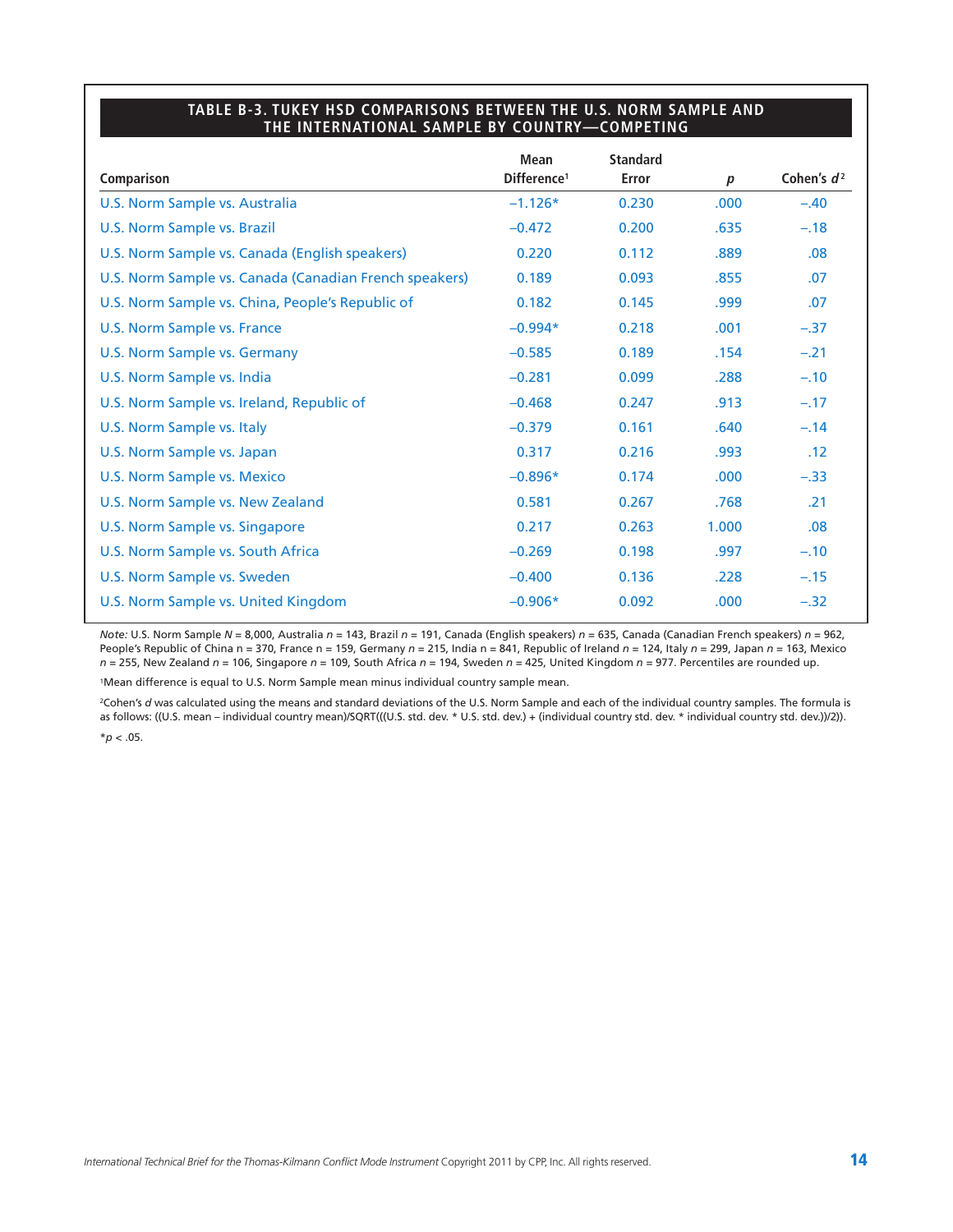### **TABLE B-4. MEAN DIFFERENCES BETWEEN WOMEN AND MEN IN THE U.S. NORM SAMPLE AND THE INTERNATIONAL SAMPLE BY COUNTRY—COMPETING**

|                                   |             | Women     |             | Men       |            |                  |           |
|-----------------------------------|-------------|-----------|-------------|-----------|------------|------------------|-----------|
| <b>Sample</b>                     | <b>Mean</b> | <b>SD</b> | <b>Mean</b> | <b>SD</b> | t          | $\boldsymbol{p}$ | Cohen's d |
| <b>U.S. Norm Sample</b>           | 4.21        | 2.68      | 5.16        | 2.83      | $-15.481*$ | .000             | $-.34$    |
| <b>Australia</b>                  | 4.70        | 2.77      | 6.32        | 2.79      | $-2.991*$  | .003             | $-.58$    |
| <b>Brazil</b>                     | 4.60        | 2.30      | 5.43        | 2.55      | $-1.973$   | .050             | $-.34$    |
| <b>Canada (English speakers)</b>  | 3.84        | 2.69      | 5.22        | 2.65      | $-6.369*$  | .000             | $-.52$    |
| Canada (Canadian French speakers) | 4.23        | 2.43      | 4.83        | 2.58      | $-3.671*$  | .000             | $-.24$    |
| China, People's Republic of       | 4.16        | 2.37      | 4.76        | 2.52      | $-2.173*$  | .030             | $-.25$    |
| France                            | 5.10        | 2.31      | 6.04        | 2.68      | $-1.906$   | .059             | $-.38$    |
| Germany                           | 4.67        | 2.68      | 5.47        | 2.60      | $-1.718$   | .087             | $-.30$    |
| India                             | 4.35        | 2.53      | 4.92        | 2.56      | $-2.280*$  | .023             | $-.22$    |
| Ireland, Republic of              | 4.65        | 2.68      | 5.37        | 2.84      | $-1.283$   | .202             | $-.26$    |
| <b>Italy</b>                      | 4.94        | 2.77      | 5.09        | 2.70      | $-0.354$   | .723             | $-.05$    |
| Japan                             | 4.53        | 2.60      | 4.29        | 2.46      | 0.494      | .622             | .09       |
| <b>Mexico</b>                     | 4.91        | 2.53      | 6.03        | 2.66      | $-3.324*$  | .001             | $-.43$    |
| <b>New Zealand</b>                | 3.34        | 2.36      | 5.16        | 2.66      | $-3.667*$  | .000             | $-.72$    |
| <b>Singapore</b>                  | 4.28        | 2.70      | 4.53        | 2.62      | $-0.443$   | .659             | $-.09$    |
| <b>South Africa</b>               | 4.35        | 2.34      | 5.32        | 2.76      | $-2.470*$  | .014             | $-.38$    |
| Sweden                            | 4.41        | 2.37      | 5.32        | 2.46      | $-3.291*$  | .001             | $-.38$    |
| <b>United Kingdom</b>             | 5.18        | 2.77      | 5.89        | 2.78      | $-3.108*$  | .002             | $-.26$    |

*Note:* U.S. Norm Sample *N* = 8,000, Australia *n* = 143, Brazil *n* = 191, Canada (English speakers) *n* = 635, Canada (Canadian French speakers) *n* = 962, People's Republic of China *n* = 370, France *n* = 159, Germany *n* = 215, India *n* = 841, Republic of Ireland *n* = 124, Italy n = 299, Japan *n* = 163, Mexico *n* = 255, New Zealand *n* = 106, Singapore *n* = 109, South Africa *n* = 194, Sweden *n* = 425, United Kingdom *n* = 977. Percentiles are rounded up.

 $*$ *p* < .05.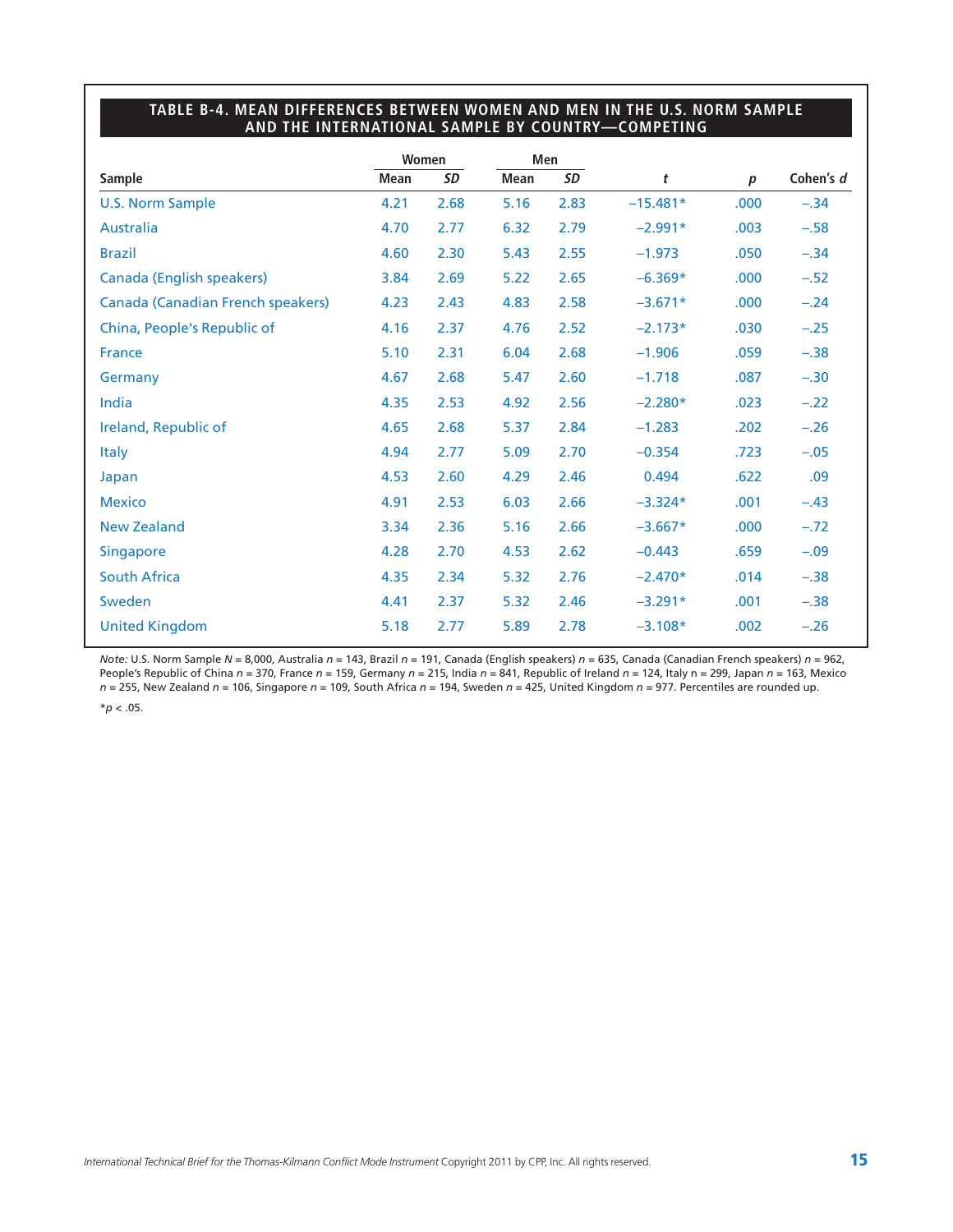**APPENDIX C: Collaborating Mode by Country APPENDIX C: Collaborating Mode by Country**

|                                               |            | United Kingdom                       | $\circ$ | 0                  | $\sim$ | ဖ                  | m                       | 24                       | $\overline{a}$  | 57             | 73              | 86             | $\overline{5}$ | 86 | $\overline{0}$                                                                                                                              |
|-----------------------------------------------|------------|--------------------------------------|---------|--------------------|--------|--------------------|-------------------------|--------------------------|-----------------|----------------|-----------------|----------------|----------------|----|---------------------------------------------------------------------------------------------------------------------------------------------|
|                                               |            | uapams                               | 0       |                    |        | თ                  | ⊵                       | 28                       | $\frac{3}{4}$   | 59             | 75              | 88             | 95             | 8  | 191, Canada (English speakers) n = 635, Canada (Canadian French speakers) n = 962, People's Republic of China n = 370, France n = 159,<br>8 |
|                                               |            | South Africa                         | 0       |                    |        | m                  | თ                       | 20                       | $\frac{1}{2}$   | \$             | 2               | 82             | 93             | 8  | 8                                                                                                                                           |
|                                               |            | <b>a</b> udebuis                     | 0       |                    | m      | ဖ                  | $\simeq$                | $\overline{2}$           | 5               | 29             | F               | 89             | 5              | 99 | $\overline{100}$                                                                                                                            |
|                                               |            | <b>Dinable Sealand</b>               | 0       |                    | m      |                    |                         | $\overline{32}$          | $\overline{a}$  | 2              | 29              | 8              | 95             | 8  | 8                                                                                                                                           |
| NORM SAMPLE AND                               |            | <b>Mexico</b>                        | o       |                    |        |                    | $\overline{\mathbf{C}}$ | 25                       | $\frac{3}{4}$   | 29             | 77              | $\overline{6}$ | 50             | 99 | 99                                                                                                                                          |
| ABORATING                                     |            | ueder                                | 0       |                    |        |                    | 24                      | $\overline{a}$           | 55              | $\overline{2}$ | 85              | 93             | 86             | 99 | 99                                                                                                                                          |
| THE U.S.<br>L1OD                              |            | ltaly                                | 0       |                    |        |                    | 22                      | $\frac{8}{3}$            | 56              | Ξ              | $\overline{a}$  | 3              | 5              | 99 | 99                                                                                                                                          |
| <b>RY</b><br><b>COUNT</b>                     |            | Republic of<br>Ireland,              | 0       |                    |        | అ                  |                         | స                        | 36              | 57             | 76              | $\overline{8}$ | $\overline{5}$ | 8  | 8                                                                                                                                           |
| W SCORES AND PERCENTILES FOR<br>$\mathsf{BY}$ | Percentile | <b>eibnl</b>                         | 0       |                    | m      | $\infty$           | $\frac{8}{1}$           | $\overline{5}$           | $\frac{8}{5}$   | යි             | $\overline{78}$ | 88             | 96             | 99 | $\overline{5}$                                                                                                                              |
| SAMPLE                                        |            | Germany                              | 0       | 0                  |        | m                  | 25                      | $\overline{a}$           | 8               | 75             | 88              | 5              | 99             | 8  | 8                                                                                                                                           |
| TERNATIONAL                                   |            | France                               | 0       | 0                  | $\sim$ | $\infty$           | $\overline{a}$          | $\overline{3}$           | 51              | <b>G</b>       | $\overline{a}$  | $\overline{5}$ | 99             | 99 | 99                                                                                                                                          |
|                                               |            | Republic of<br>China, People's       | 0       | $\scriptstyle\sim$ | ဖ      | $\scriptstyle\sim$ | 23                      | 39                       | 56              | 75             | 89              | 56             | 99             | 99 | 8                                                                                                                                           |
|                                               |            | French speakers)<br>Canada (Canadian | 0       | ⊂                  |        |                    | $\bullet$               | 28                       | 9               | 65             | 80              | వ్             | 5              | 99 | $\overline{100}$                                                                                                                            |
| TABLE C-1                                     |            | speakers)<br>Canada (English         |         |                    |        | ∞                  | 15                      | 26                       | $\Delta$        | 57             | R               | $\mathbf{g}$   | 92             | 5  | $\overline{0}$                                                                                                                              |
|                                               |            | <b>Brazil</b>                        |         |                    |        | ဖ                  | m                       | $\overline{\phantom{0}}$ | $\frac{8}{4}$   | 89             | 83              | 3              | 99             | 99 | Note: U.S. Norm Sample N = 8,000, Australia n = 143, Brazil n =<br>99                                                                       |
|                                               |            | Australia                            |         |                    |        | ဖ                  | ₫                       | 25                       | $\overline{37}$ | 52             | 20              | 85             | $\overline{a}$ | 86 | $\overline{0}$                                                                                                                              |
|                                               |            | <b>Jonna Sample</b>                  | c       |                    |        |                    | m                       | 26                       | 근               | 58             | 74              | 2              | 95             | 99 | $\overline{0}$                                                                                                                              |
|                                               |            | Score<br>Raw                         |         |                    |        |                    |                         |                          |                 |                | ထ               | ത              |                |    | $\mathbf{\mathsf{N}}$                                                                                                                       |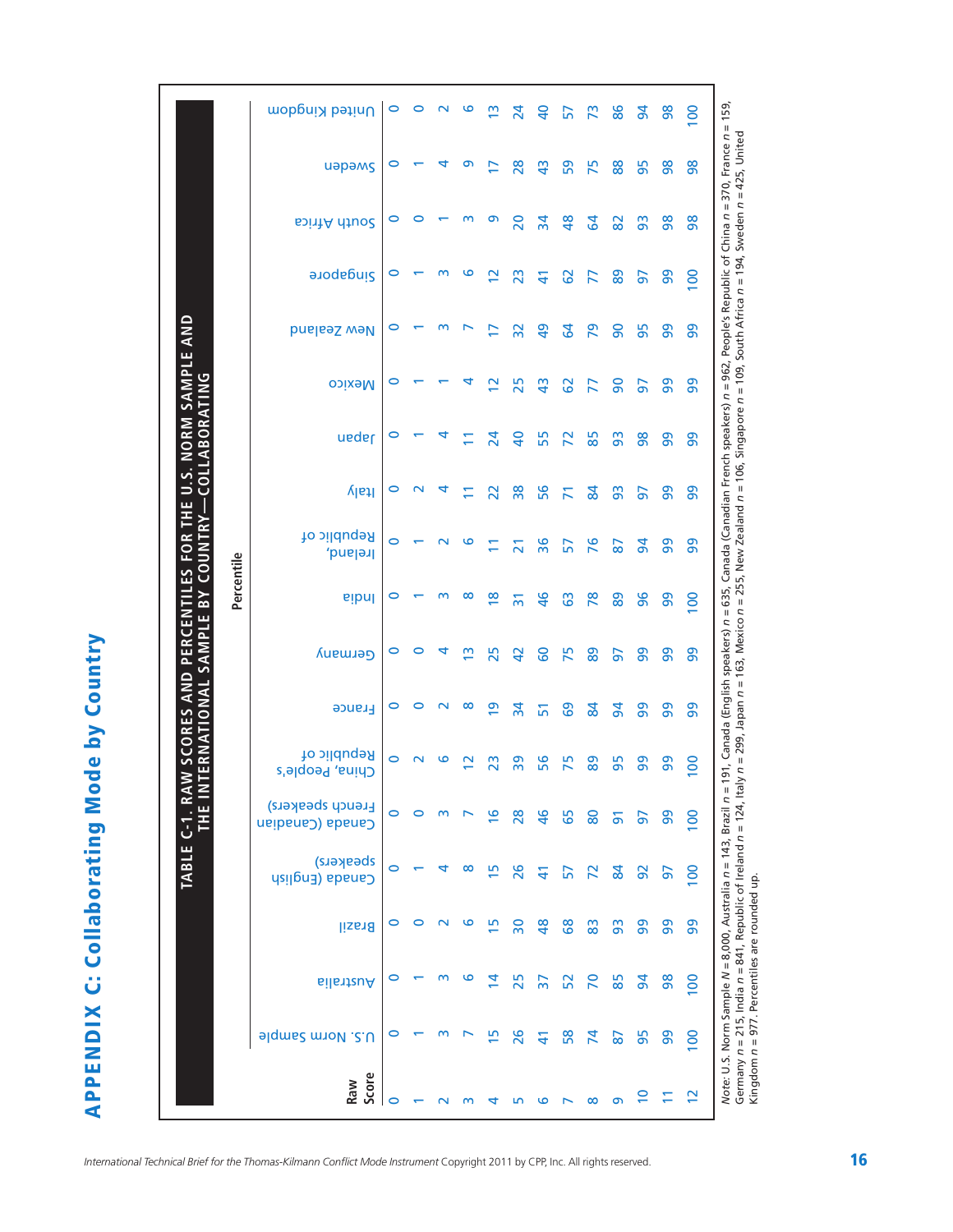|                                                              | United Kingdom                      | $9 - 12$                   | $6 - 8$                | $6 - 5$                       |                                                                                                                                        |
|--------------------------------------------------------------|-------------------------------------|----------------------------|------------------------|-------------------------------|----------------------------------------------------------------------------------------------------------------------------------------|
|                                                              | uapams                              | $9 - 12$                   | $5-8$                  | $\overline{6}$                | 191, Canada (English speakers) n = 635, Canada (Canadian French speakers) n = 962, People's Republic of China n = 370, France n = 159, |
|                                                              | <b>South Africa</b>                 | $9 - 12$                   | $\frac{8}{6}$          | $6 - 5$                       |                                                                                                                                        |
|                                                              | <b>Singapore</b>                    | $8 - 12$                   | $6 - 7$                | $6 - 5$                       |                                                                                                                                        |
|                                                              | New Zealand                         | $8 - 12$                   | $5 - 7$                | $\overline{0}$                |                                                                                                                                        |
| RES AND INTERPRETIVE CATEGORIES FOR THE U.S. NORM SAMPLE AND | <b>Mexico</b>                       | $8 - 12$                   | $6 - 7$                | $6 - 5$                       |                                                                                                                                        |
| COLLABORATING                                                | neqsl                               | $8 - 12$                   | $5 - 7$                | $\overline{4}$                |                                                                                                                                        |
|                                                              | ltaly                               | $8 - 12$                   | $5-7$                  | $\overline{0}$                |                                                                                                                                        |
|                                                              | Republic of<br>Ireland,             | $8 - 12$                   | $6 - 7$                | $6 - 5$                       |                                                                                                                                        |
| <b>COUNTRY</b><br>$\overline{5}$                             | <b>Pipul</b>                        | $8 - 12$                   | $5 - 7$                | $\overline{0}$                |                                                                                                                                        |
| Raw Scores                                                   | Germany                             | $7 - 12$                   | $4-6$                  | $0 - 3$                       |                                                                                                                                        |
|                                                              | France                              | $8 - 12$                   | $5 - 7$                | $\overline{6}$                |                                                                                                                                        |
| TERNATIONAL SAMPLE                                           | Republic of<br>China, People's      | $8 - 12$                   | $5 - 7$                | $\overline{0}$                |                                                                                                                                        |
|                                                              | French speakers)<br>Canada (Canaban | $8 - 12$                   | $5 - 7$                | $\overline{6}$                |                                                                                                                                        |
| M<br>H<br>H<br>H<br>TABLE C-2. RAW SCO                       | speskers)<br>Canada (English        | $9 - 12$                   | $5-8$                  | $\overline{C}$                |                                                                                                                                        |
|                                                              | <b>Brazil</b>                       | $8 - 12$                   | $5 - 7$                | $\overline{4}$                |                                                                                                                                        |
|                                                              | <b>GilatzuA</b>                     | $9 - 12$                   | $6 - 8$                | $6 - 5$                       |                                                                                                                                        |
|                                                              | <b>alqmund</b><br>International     | $8 - 12$                   | $5 - 7$                | $\overline{4}$                |                                                                                                                                        |
|                                                              | U.S. Norm Sample                    | $9 - 12$                   | $5-8$                  | $\overline{6}$                |                                                                                                                                        |
|                                                              | Category<br>pretive<br>Inter-       | $High$<br>$(top$<br>$25%)$ | Medium<br>(middle 50%) | (bottom<br>25%)<br><b>NO7</b> | Note: U.S. Norm Sample N = 8,000, Australia n = 143, Brazil n =                                                                        |

Germany n = 215, India n = 841, Republic of Ireland n = 124, Italy n = 299, Japan n = 163, Mexico n = 255, New Zealand n = 106, Singapore n = 109, South Africa n = 194, Sweden n = 425, United<br>Kingdom n = 977. Percentiles a Germany n = 215, India n = 841, Republic of Ireland n = 124, Italy n = 299, Japan n = 163, Wexico n = 255, New Zealand n = 106, Singapore n = 109, South Africa n = 194, Sweden n = 425, United Kingdom *n* = 977. Percentiles are rounded up. Interpretive ranges that differ between the U.S. Norm Sample and the International Sample are shaded.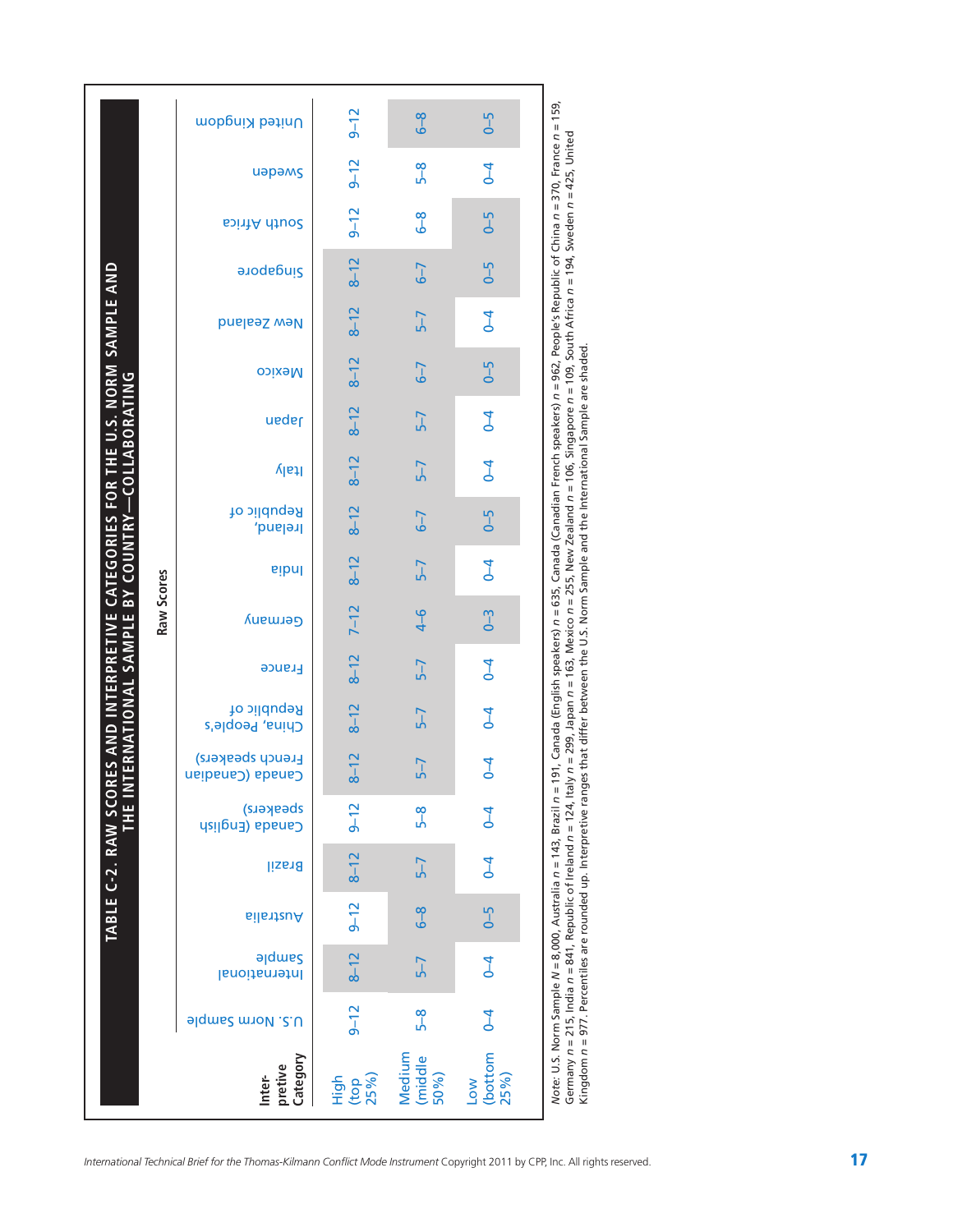#### **TABLE C-3. TUKEY HSD COMPARISONS BETWEEN THE U.S. NORM SAMPLE AND THE INTERNATIONAL SAMPLE BY COUNTRY—COLLABORATING**

|                                                        | <b>Mean</b>             | <b>Standard</b> |                   |                  |
|--------------------------------------------------------|-------------------------|-----------------|-------------------|------------------|
| Comparison                                             | Difference <sup>1</sup> | Error           | $\boldsymbol{p}$  | Cohen's $d^2$    |
| U.S. Norm Sample vs. Australia                         | $-0.172$                | 0.184           | 1.000             | $-.08$           |
| <b>U.S. Norm Sample vs. Brazil</b>                     | 0.433                   | 0.159           | .367              | .21              |
| U.S. Norm Sample vs. Canada (English speakers)         | $-0.039$                | 0.090           | 1.000             | $-.02$           |
| U.S. Norm Sample vs. Canada (Canadian French speakers) | $0.319*$                | 0.074           | .002              | .15              |
| U.S. Norm Sample vs. China, People's Republic of       | $0.923*$                | 0.116           | .000              | .43              |
| U.S. Norm Sample vs. France                            | 0.593                   | 0.174           | .066              | .28              |
| U.S. Norm Sample vs. Germany                           | $1.034*$                | 0.150           | .000              | .50 <sub>1</sub> |
| U.S. Norm Sample vs. India                             | $0.316*$                | 0.079           | .008              | .14              |
| U.S. Norm Sample vs. Ireland, Republic of              | $-0.103$                | 0.197           | 1.000             | $-.05$           |
| U.S. Norm Sample vs. Italy                             | $0.763*$                | 0.128           | .000 <sub>1</sub> | .35              |
| U.S. Norm Sample vs. Japan                             | $0.805*$                | 0.172           | .000              | .37              |
| U.S. Norm Sample vs. Mexico                            | 0.082                   | 0.138           | 1.000             | .04              |
| U.S. Norm Sample vs. New Zealand                       | 0.344                   | 0.213           | .980              | .16              |
| U.S. Norm Sample vs. Singapore                         | 0.091                   | 0.210           | 1.000             | .04              |
| U.S. Norm Sample vs. South Africa                      | $-0.494$                | 0.158           | .147              | $-.23$           |
| U.S. Norm Sample vs. Sweden                            | 0.149                   | 0.108           | .997              | .07              |
| U.S. Norm Sample vs. United Kingdom                    | $-0.098$                | 0.074           | .998              | $-.04$           |

*Note:* U.S. Norm Sample *N* = 8,000, Australia *n* = 143, Brazil *n* = 191, Canada (English speakers) *n* = 635, Canada (Canadian French speakers) *n* = 962, People's Republic of China *n* = 370, France *n* = 159, Germany *n* = 215, India *n* = 841, Republic of Ireland *n* = 124, Italy *n* = 299, Japan *n* = 163, Mexico *n* = 255, New Zealand *n* = 106, Singapore *n* = 109, South Africa *n* = 194, Sweden *n* = 425, United Kingdom *n* = 977. Percentiles are rounded up.

1Mean difference is equal to U.S. Norm Sample mean minus individual country sample mean.

<sup>2</sup>Cohen's *d* was calculated using the means and standard deviations of the U.S. Norm Sample and each of the individual country samples. The formula is as follows: ((U.S. mean – individual country mean)/SQRT(((U.S. std. dev. \* U.S. std. dev.) + (individual country std. dev. \* individual country std. dev.))/2)).  $*$ *p* < .05.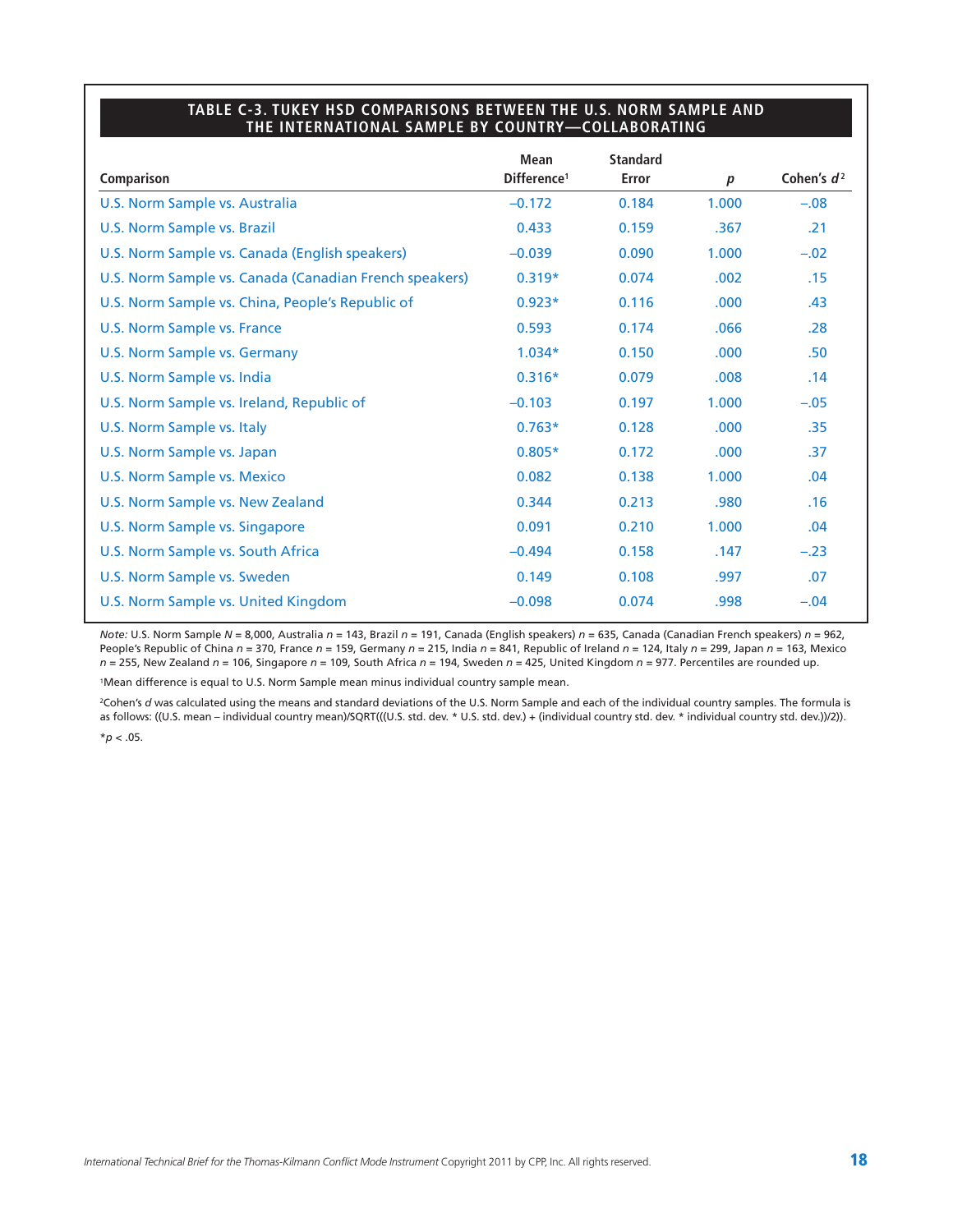## **TABLE C-4. MEAN DIFFERENCES BETWEEN WOMEN AND MEN IN THE U.S. NORM SAMPLE AND THE INTERNATIONAL SAMPLE BY COUNTRY—COLLABORATING**

|                                   |             | Women     | Men         |           |           |                  |           |
|-----------------------------------|-------------|-----------|-------------|-----------|-----------|------------------|-----------|
| <b>Sample</b>                     | <b>Mean</b> | <b>SD</b> | <b>Mean</b> | <b>SD</b> | t         | $\boldsymbol{p}$ | Cohen's d |
| <b>U.S. Norm Sample</b>           | 6.47        | 2.21      | 6.50        | 2.20      | $-0.512$  | .608             | $-.01$    |
| <b>Australia</b>                  | 5.84        | 2.19      | 7.00        | 2.21      | $-2.712*$ | .008             | $-.53$    |
| <b>Brazil</b>                     | 5.96        | 1.88      | 6.07        | 1.89      | $-0.338$  | .736             | $-.06$    |
| <b>Canada (English speakers)</b>  | 6.35        | 2.40      | 6.73        | 2.34      | $-2.002*$ | .046             | $-.16$    |
| Canada (Canadian French speakers) | 6.02        | 2.01      | 6.35        | 2.04      | $-2.499*$ | .013             | $-.16$    |
| China, People's Republic of       | 5.76        | 2.05      | 5.41        | 2.04      | 1.530     | .127             | .17       |
| France                            | 6.00        | 1.95      | 5.87        | 1.94      | 0.358     | .721             | .07       |
| Germany                           | 6.36        | 1.80      | 5.28        | 1.93      | $3.191*$  | .002             | .58       |
| India                             | 6.15        | 2.45      | 6.20        | 2.16      | $-0.230$  | .818             | $-.02$    |
| Ireland, Republic of              | 6.88        | 2.01      | 6.46        | 2.11      | 1.003     | .318             | .20       |
| <b>Italy</b>                      | 6.45        | 2.28      | 5.57        | 2.14      | $2.597*$  | .010             | .40       |
| Japan                             | 5.84        | 2.15      | 5.63        | 2.15      | 0.516     | .607             | .10       |
| <b>Mexico</b>                     | 6.40        | 1.85      | 6.43        | 2.01      | $-0.125$  | .901             | $-.02$    |
| <b>New Zealand</b>                | 6.02        | 2.06      | 6.25        | 2.25      | $-0.545$  | .587             | $-.11$    |
| <b>Singapore</b>                  | 6.46        | 1.65      | 6.37        | 2.23      | 0.223     | .824             | .05       |
| <b>South Africa</b>               | 6.93        | 2.09      | 7.06        | 2.10      | $-0.410$  | .683             | $-.06$    |
| Sweden                            | 6.68        | 2.17      | 6.25        | 2.34      | 1.630     | .104             | .19       |
| <b>United Kingdom</b>             | 6.24        | 2.03      | 6.82        | 2.17      | $-3.336*$ | .001             | $-.28$    |

*Note:* U.S. Norm Sample *N* = 8,000, Australia *n* = 143, Brazil *n* = 191, Canada (English speakers) *n* = 635, Canada (Canadian French speakers) *n* = 962, People's Republic of China *n* = 370, France *n* = 159, Germany *n* = 215, India *n* = 841, Republic of Ireland *n* = 124, Italy *n* = 299, Japan *n* = 163, Mexico *n* = 255, New Zealand *n* = 106, Singapore *n* = 109, South Africa *n* = 194, Sweden *n* = 425, United Kingdom *n* = 977. Percentiles are rounded up.

 $*$ *p* < .05.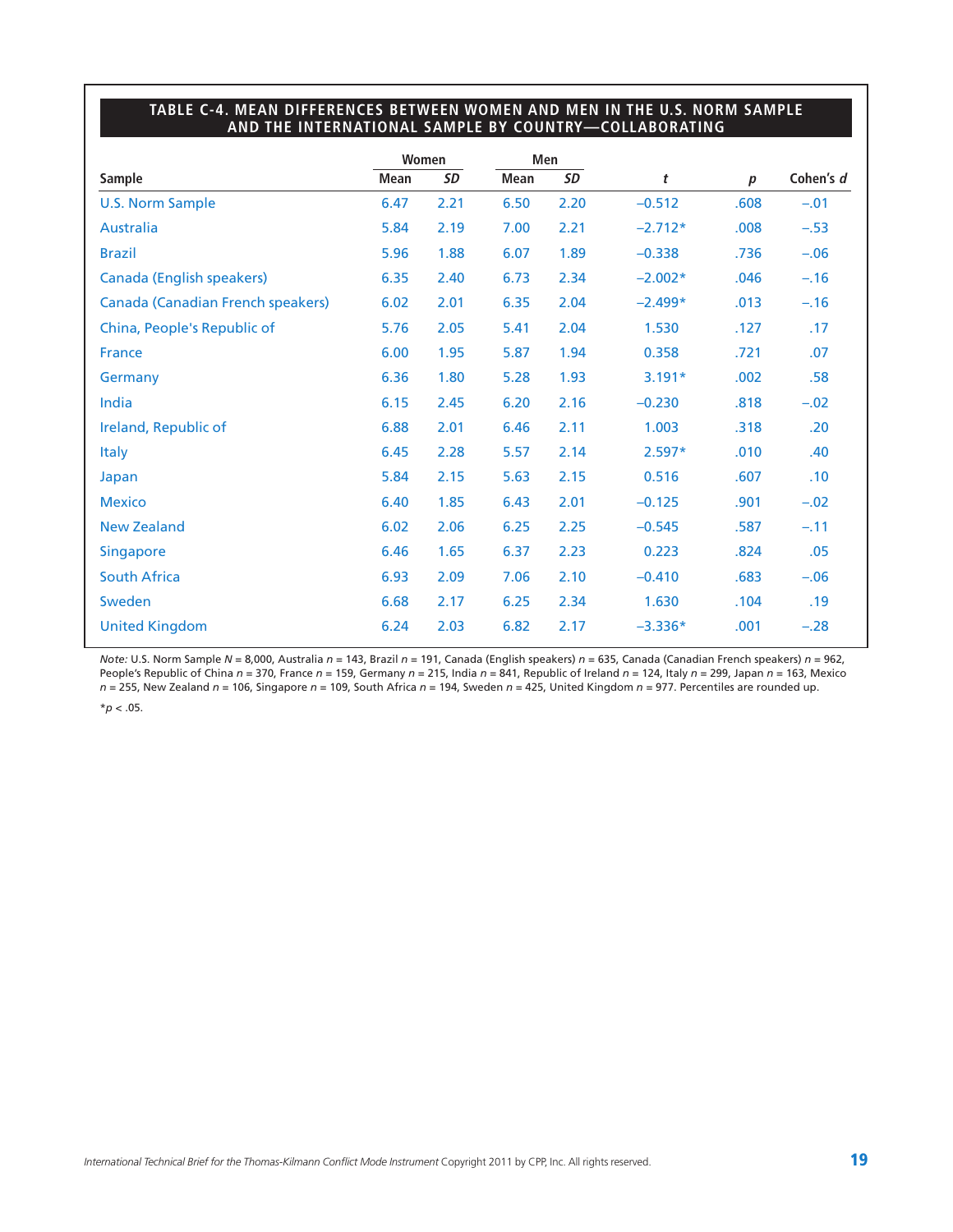**APPENDIX D: Compromising Mode by Country APPENDIX D: Compromising Mode by Country**

|                                                       |            | United Kingdom                       | $\circ$ | $\circ$ | $\overline{\phantom{0}}$ | $\sim$ | ∞                        | $\frac{8}{1}$  | $\overline{3}$  | $\frac{4}{6}$  | 5                   | 75             | 87             | 96              | 99                                                                   |
|-------------------------------------------------------|------------|--------------------------------------|---------|---------|--------------------------|--------|--------------------------|----------------|-----------------|----------------|---------------------|----------------|----------------|-----------------|----------------------------------------------------------------------|
|                                                       |            | uapams                               | 0       | 0       | $\sim$                   | 4      | $\overline{\phantom{0}}$ | 4              | 27              | $\frac{4}{3}$  | 3                   | 78             | $\overline{5}$ | 98              | $\overline{5}$                                                       |
|                                                       |            | South Africa                         | 0       |         |                          |        | ဖ                        | 4              | 27              | \$             | 60                  | 76             | 89             | 96              | ႙ၟ                                                                   |
|                                                       |            | <b>Singapore</b>                     | 0       |         |                          |        |                          | െ              | $\overline{6}$  | 32             | $\frac{8}{2}$       | 89             | 85             | $\overline{a}$  | 86                                                                   |
|                                                       |            | <b>pueless well</b>                  | 0       |         |                          |        |                          | $\overline{2}$ | 28              | \$             | 67                  | $\overline{a}$ | $\overline{5}$ | 86              | $\overline{100}$                                                     |
| U.S. NORM SAMPLE AND                                  |            | <b>Nexico</b>                        | 0       | 0       |                          | ⊂      | $\scriptstyle\sim$       | ဖ              | $\overline{5}$  | 28             | $\ddot{4}$          | 51             | 29             | 93              | $\frac{8}{5}$                                                        |
| COMPROMISING                                          |            | ueder                                | 0       | 0       |                          |        |                          | 28             | $\frac{8}{3}$   | 99             | $\overline{\infty}$ | 89             | 96             | 99              | $\overline{5}$                                                       |
| HE                                                    |            | ltaly                                | 0       |         |                          |        | ∞                        | $\overline{9}$ | 29              | $\overline{4}$ | 59                  | 76             | 88             | 96              | 99                                                                   |
| R٢<br><b>COUNT</b><br><b>FOR</b>                      |            | Republic of<br>Ireland,              | 0       | 0       |                          |        | ဖ                        | 4              | 25              | $\overline{a}$ | 56                  |                | 85             | 95              | 8                                                                    |
| W SCORES AND PERCENTILES<br>$\mathsf{B}^{\mathsf{Y}}$ | Percentile | <b>eibnl</b>                         | 0       |         |                          | ဖ      | $\overline{4}$           | 24             | 38              | 55             | 72                  | 85             | $\overline{5}$ | 98              | $\overline{8}$                                                       |
| SAMPLE                                                |            | Germany                              | 0       | 0       | 0                        |        | m                        |                | Ю               | ဣ              | 52                  | 89             | 83             | 95              | 8                                                                    |
| TERNATIONAL                                           |            | <b>France</b>                        | 0       | 0       | 0                        |        | m                        | ↖              | Þ               | $\overline{3}$ | $\frac{6}{4}$       | 99             | 29             | 92              | 99                                                                   |
|                                                       |            | Republic of<br>China, People's       | $\circ$ |         |                          | m      | ∞                        |                | $\overline{30}$ | 47             | 54                  | 29             | 90             | 96              | ၅                                                                    |
| ضح                                                    |            | French speakers)<br>Canada (Canadian | $\circ$ |         |                          |        |                          |                |                 | 20             | $\overline{a}$      | S3             | 73             | 88              | 96                                                                   |
| TABLE D-1                                             |            | speakers)<br>Canada (English         | 0       | ⊂       |                          |        | ڡ                        | 2              | 21              | $\overline{a}$ | 59                  | 75             | 2              | 95              | Note: U.S. Norm Sample N = 8,000, Australia n = 143, Brazil n =<br>8 |
|                                                       |            | Brazil                               | 0       |         |                          |        |                          | ՠ              | ≗               | 25             | $\frac{3}{4}$       | 29             | 80             | $\overline{92}$ | 98                                                                   |
|                                                       |            | Australia                            |         |         |                          |        |                          | ڡۣ             | 29              | 47             | 99                  | 29             | వ్             | 50              | 99                                                                   |
|                                                       |            | 9lqms2 m10V.2.U                      | 0       |         |                          |        |                          | m              |                 | Э              | 58                  | 75             | $\overline{8}$ | 95              | 8                                                                    |
|                                                       |            | Score<br>Raw                         |         |         |                          |        |                          |                |                 |                | ထ                   | ത              | $\circ$        |                 | $\mathbf{\Omega}$                                                    |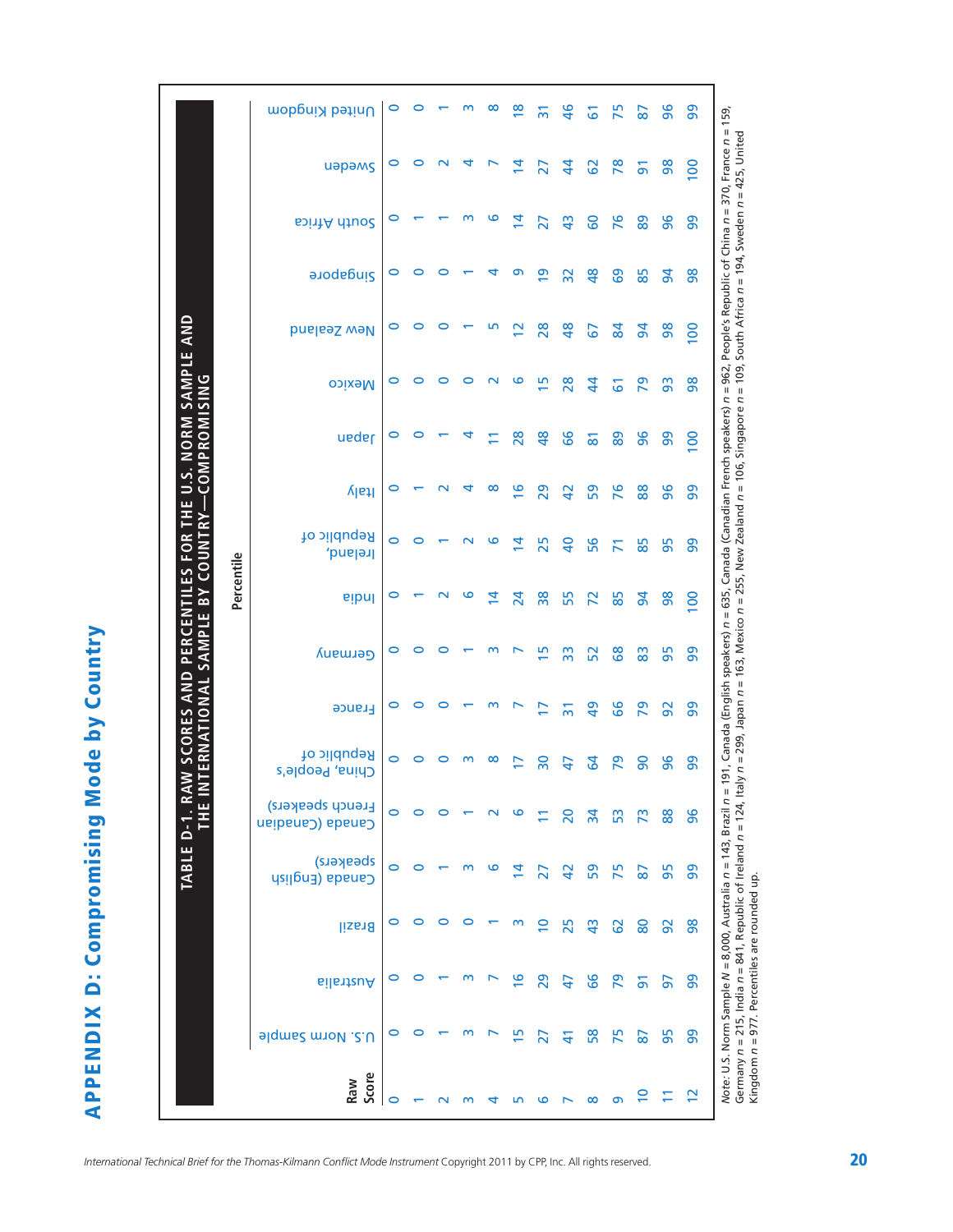|                                                              |            | <b>Singapore</b>                | $9 - 12$<br>$10 - 12$     | $6 - 8$<br>$7 - 9$        | $6 - 5$<br>$\frac{6}{6}$ | 191, Canada (English speakers) n = 635, Canada (Canadian French speakers) n = 962, People's Republic of China n = 370, France n = 159,<br>ly n = 299, Japan n = 163, Mexico n = 255, New Zealand n = 106, Singapore n = 109, South Africa n = 194, Sweden n = 425, United                |
|--------------------------------------------------------------|------------|---------------------------------|---------------------------|---------------------------|--------------------------|------------------------------------------------------------------------------------------------------------------------------------------------------------------------------------------------------------------------------------------------------------------------------------------|
|                                                              |            | New Zealand                     | $9 - 12$                  | $6-8$                     | $6 - 5$                  |                                                                                                                                                                                                                                                                                          |
|                                                              |            | <b>Mexico</b>                   | $\frac{1}{2}$             | $7-9$                     | $\frac{6}{6}$            |                                                                                                                                                                                                                                                                                          |
|                                                              |            | neqsl                           | $8 - 12$                  | $5-7$                     | $\overline{6}$           |                                                                                                                                                                                                                                                                                          |
| -COMPROMISING                                                |            | ltaly                           | $9 - 12$                  | $\frac{8}{6}$             | $6 - 5$                  |                                                                                                                                                                                                                                                                                          |
| CATEGORIES FOR THE U.S. NORM SAMPLE AND                      |            | Republic of<br>Ireland,         | $10 - 12$                 | $6 - 9$                   | $6 - 5$                  |                                                                                                                                                                                                                                                                                          |
|                                                              |            | pibnl                           | $9 - 12$                  | $6 - 8$                   | $6 - 5$                  |                                                                                                                                                                                                                                                                                          |
|                                                              | Raw Scores | Germany                         | $10-12$ $10-12$           | $7-9$                     | $6 - 6$                  |                                                                                                                                                                                                                                                                                          |
|                                                              |            | France                          |                           | $7-9$                     | $\frac{6}{6}$            |                                                                                                                                                                                                                                                                                          |
| <b>TERNATIONAL SAMPLE BY COUNTRY</b><br>RES AND INTERPRETIVE |            | Republic of<br>China, People's  | $9 - 12$                  | $6-8$                     | $6 - 5$                  |                                                                                                                                                                                                                                                                                          |
|                                                              |            | French speakers)<br>Canadianco  | $11 - 12$                 | $8 - 10$                  | $\sqrt{-7}$              |                                                                                                                                                                                                                                                                                          |
| <b>NHE IHE</b>                                               |            | speskers)<br>Canada (English    | $9 - 12$                  | $\frac{8}{6}$             | $6 - 5$                  |                                                                                                                                                                                                                                                                                          |
| TABLE D-2. RAW SCO                                           |            | <b>Brazil</b>                   | $10 - 12$                 | $8-9$                     | $\sqrt{-7}$              |                                                                                                                                                                                                                                                                                          |
|                                                              |            | Australia                       | $9 - 12$                  | $6 - 8$                   | $0 - 5$                  |                                                                                                                                                                                                                                                                                          |
|                                                              |            | <b>alqmund</b><br>International | $10-12$ $10-12$           | $\overline{6}$ -9         | $\overline{5}$           |                                                                                                                                                                                                                                                                                          |
|                                                              |            | <b>J.S. Norm Sample</b>         |                           | $\overline{6}$ -9         | $6 - 5$                  |                                                                                                                                                                                                                                                                                          |
|                                                              |            | Category<br>pretive<br>Inter-   | $_{25\%}^{(top)}$<br>High | Medium<br>(middle<br>50%) | (bottom<br>25%)<br>Low   | Kingdom n = 977. Percentiles are rounded up. Interpretive ranges that differ between the U.S. Norm Sample and the International Sample are shaded<br>Germany n = 215, India n = 841, Republic of Ireland n = 124, Ita<br>Note: U.S. Norm Sample N = 8,000, Australia n = 143, Brazil n = |

International Technical Brief for the Thomas-Kilmann Conflict Mode Instrument Copyright 2011 by CPP, Inc. All rights reserved.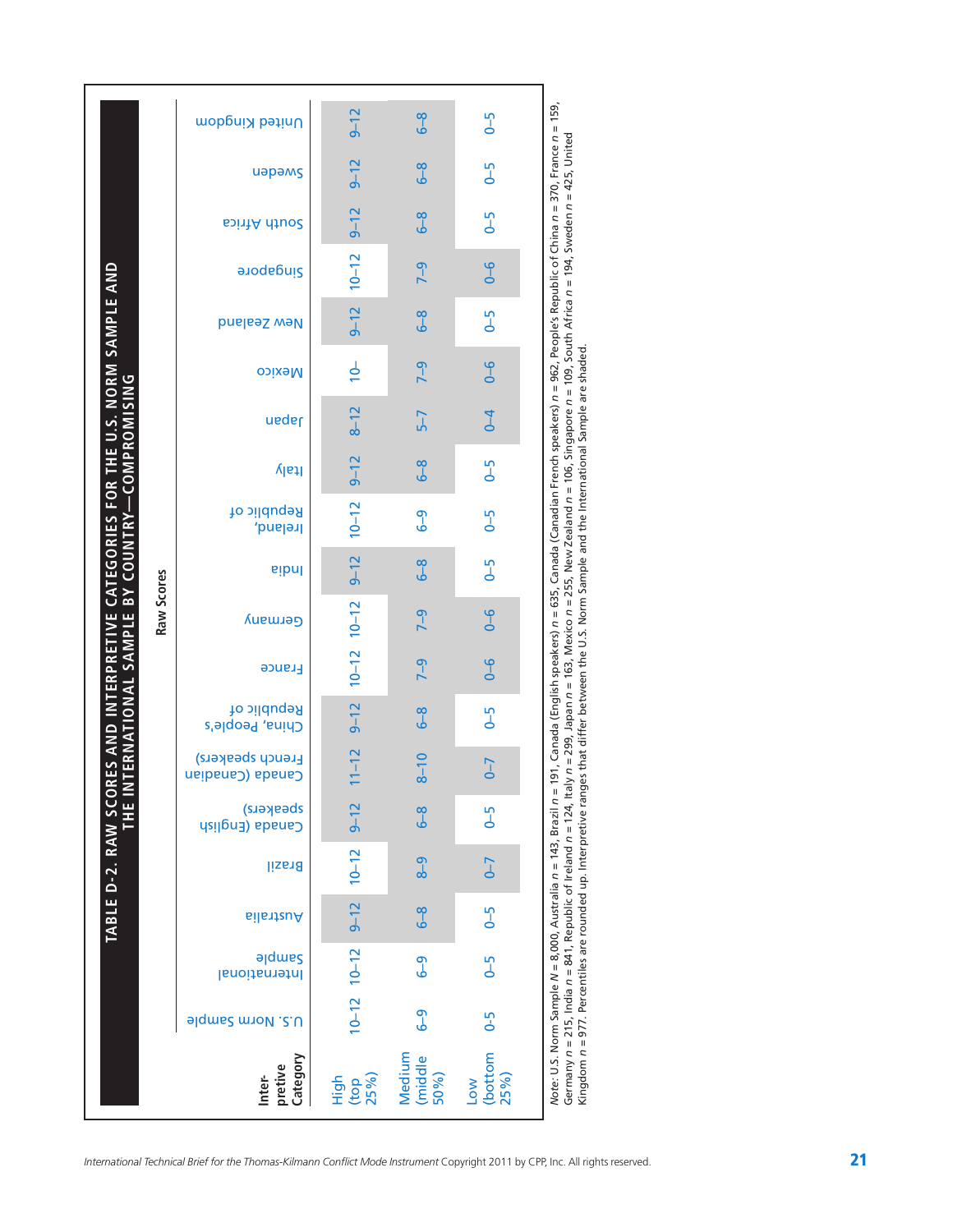#### **TABLE D-3. TUKEY HSD COMPARISONS BETWEEN THE U.S. NORM SAMPLE AND THE INTERNATIONAL SAMPLE BY COUNTRY—COMPROMISING**

|                                                        | <b>Mean</b>             | <b>Standard</b> |                   |               |
|--------------------------------------------------------|-------------------------|-----------------|-------------------|---------------|
| Comparison                                             | Difference <sup>1</sup> | <b>Error</b>    | $\boldsymbol{p}$  | Cohen's $d^2$ |
| U.S. Norm Sample vs. Australia                         | 0.282                   | 0.182           | .987              | .13           |
| U.S. Norm Sample vs. Brazil                            | $-0.944*$               | 0.158           | .000              | $-.47$        |
| U.S. Norm Sample vs. Canada (English speakers)         | $-0.003$                | 0.089           | 1.000             | .00.          |
| U.S. Norm Sample vs. Canada (Canadian French speakers) | $-1.240*$               | 0.074           | .000              | $-.59$        |
| U.S. Norm Sample vs. China, People's Republic of       | 0.271                   | 0.115           | .643              | .13           |
| U.S. Norm Sample vs. France                            | $-0.635*$               | 0.173           | .028              | $-.30$        |
| U.S. Norm Sample vs. Germany                           | $-0.527*$               | 0.149           | .045              | $-.25$        |
| U.S. Norm Sample vs. India                             | $0.821*$                | 0.078           | .000 <sub>1</sub> | .37           |
| U.S. Norm Sample vs. Ireland, Republic of              | $-0.126$                | 0.196           | 1.000             | $-.06$        |
| U.S. Norm Sample vs. Italy                             | 0.104                   | 0.127           | 1.000             | .05           |
| U.S. Norm Sample vs. Japan                             | $1.152*$                | 0.171           | .000              | .56           |
| U.S. Norm Sample vs. Mexico                            | $-0.801*$               | 0.138           | .000              | $-.38$        |
| U.S. Norm Sample vs. New Zealand                       | 0.281                   | 0.211           | .998              | .14           |
| U.S. Norm Sample vs. Singapore                         | $-0.505$                | 0.209           | .593              | $-.24$        |
| U.S. Norm Sample vs. South Africa                      | 0.061                   | 0.157           | 1.000             | .03           |
| U.S. Norm Sample vs. Sweden                            | 0.182                   | 0.108           | .968              | .08           |
| U.S. Norm Sample vs. United Kingdom                    | 0.177                   | 0.073           | .591              | .08           |

*Note:* U.S. Norm Sample *N* = 8,000, Australia *n* = 143, Brazil *n* = 191, Canada (English speakers) *n* = 635, Canada (Canadian French speakers) *n* = 962, People's Republic of China *n* = 370, France *n* = 159, Germany *n* = 215, India *n* = 841, Republic of Ireland *n* = 124, Italy *n* = 299, Japan *n* = 163, Mexico *n* = 255, New Zealand *n* = 106, Singapore *n* = 109, South Africa *n* = 194, Sweden *n* = 425, United Kingdom *n* = 977. Percentiles are rounded up.

1Mean difference is equal to U.S. Norm Sample mean minus individual country sample mean.

<sup>2</sup>Cohen's *d* was calculated using the means and standard deviations of the U.S. Norm Sample and each of the individual country samples. The formula is as follows: ((U.S. mean – individual country mean)/SQRT(((U.S. std. dev. \* U.S. std. dev.) + (individual country std. dev. \* individual country std. dev.))/2)). \**p* < .05.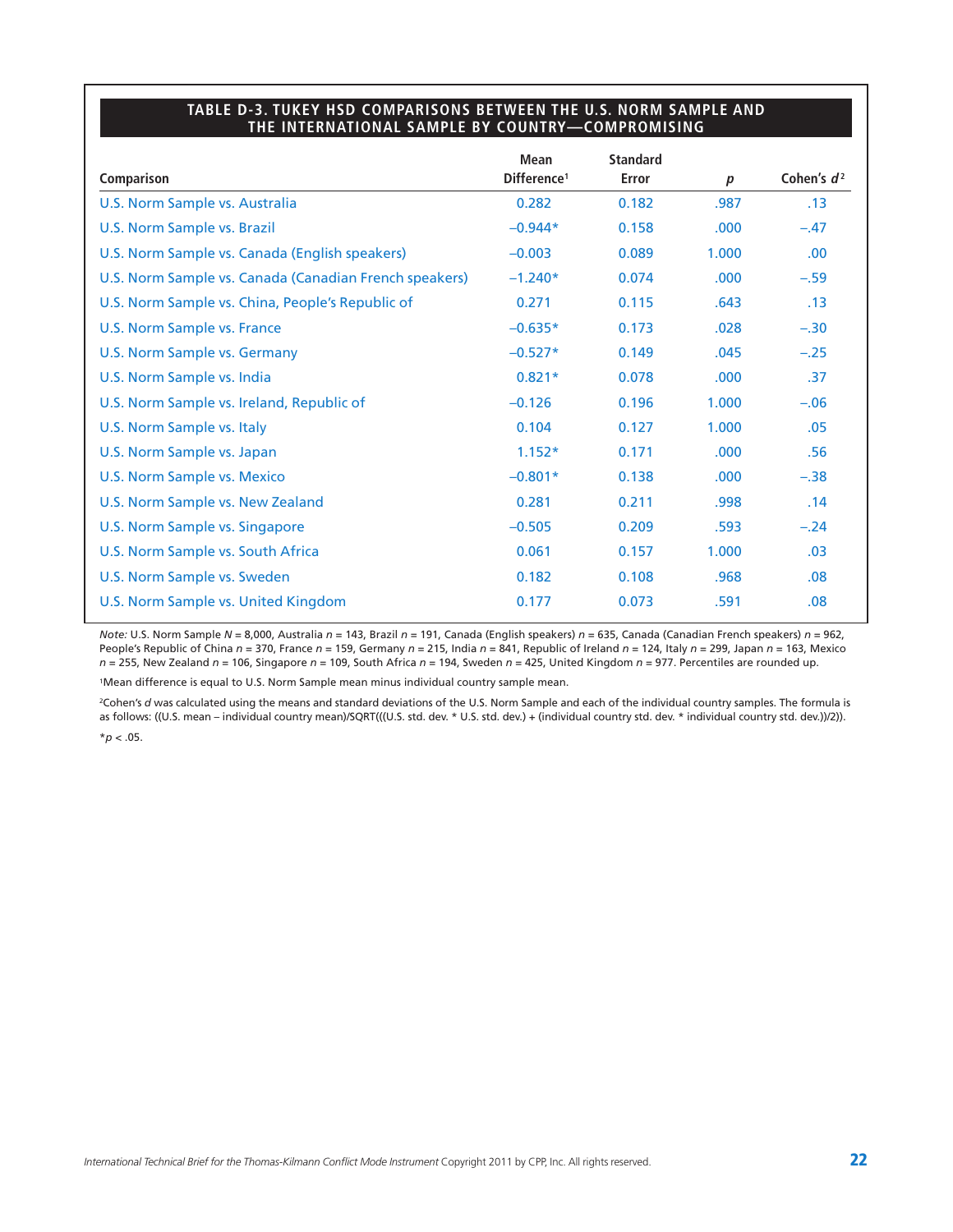## **TABLE D-4. MEAN DIFFERENCES BETWEEN WOMEN AND MEN IN THE U.S. NORM SAMPLE AND THE INTERNATIONAL SAMPLE BY COUNTRY—COMPROMISING**

|                                   |             | Women     |      | Men       |          |                  |           |
|-----------------------------------|-------------|-----------|------|-----------|----------|------------------|-----------|
| <b>Sample</b>                     | <b>Mean</b> | <b>SD</b> | Mean | <b>SD</b> | t        | $\boldsymbol{p}$ | Cohen's d |
| <b>U.S. Norm Sample</b>           | 7.59        | 2.13      | 7.25 | 2.24      | $6.960*$ | .000             | .16       |
| <b>Australia</b>                  | 7.05        | 2.13      | 7.30 | 2.15      | $-0.585$ | .560             | $-.12$    |
| <b>Brazil</b>                     | 8.48        | 1.61      | 8.28 | 1.84      | 0.656    | .513             | .12       |
| <b>Canada (English speakers)</b>  | 7.56        | 2.07      | 7.24 | 2.32      | 1.832    | .068             | .15       |
| Canada (Canadian French speakers) | 8.72        | 1.93      | 8.59 | 2.12      | 1.053    | .293             | .06       |
| China, People's Republic of       | 7.24        | 2.12      | 7.07 | 2.14      | 0.711    | .478             | .08       |
| <b>France</b>                     | 8.44        | 2.21      | 7.89 | 1.85      | 1.452    | .149             | .27       |
| Germany                           | 8.00        | 1.91      | 7.89 | 1.95      | 0.306    | .760             | .06       |
| India                             | 7.11        | 2.03      | 6.57 | 2.23      | $2.477*$ | .013             | .25       |
| Ireland, Republic of              | 8.44        | 2.05      | 7.18 | 2.20      | 2.894*   | .005             | .59       |
| <b>Italy</b>                      | 7.51        | 1.96      | 7.28 | 2.35      | 0.645    | .519             | .11       |
| Japan                             | 6.47        | 1.77      | 6.22 | 1.99      | 0.688    | .493             | .13       |
| <b>Mexico</b>                     | 8.13        | 1.91      | 8.29 | 2.00      | $-0.645$ | .519             | $-.08$    |
| <b>New Zealand</b>                | 7.25        | 1.59      | 7.00 | 2.13      | 0.692    | .490             | .13       |
| <b>Singapore</b>                  | 8.18        | 1.83      | 7.88 | 2.07      | 0.735    | .464             | .15       |
| <b>South Africa</b>               | 7.73        | 2.00      | 7.16 | 2.23      | 1.783    | .076             | .27       |
| Sweden                            | 7.56        | 1.88      | 7.10 | 2.15      | 1.956    | .051             | .23       |
| <b>United Kingdom</b>             | 7.40        | 2.15      | 7.13 | 2.30      | 1.447    | .148             | .12       |

*Note:* U.S. Norm Sample *N* = 8,000, Australia *n* = 143, Brazil *n* = 191, Canada (English speakers) *n* = 635, Canada (Canadian French speakers) *n* = 962, People's Republic of China *n* = 370, France *n* = 159, Germany *n* = 215, India *n* = 841, Republic of Ireland *n* = 124, Italy *n* = 299, Japan *n* = 163, Mexico *n* = 255, New Zealand *n* = 106, Singapore *n* = 109, South Africa *n* = 194, Sweden *n* = 425, United Kingdom *n* = 977. Percentiles are rounded up.  $*$ *p* < .05.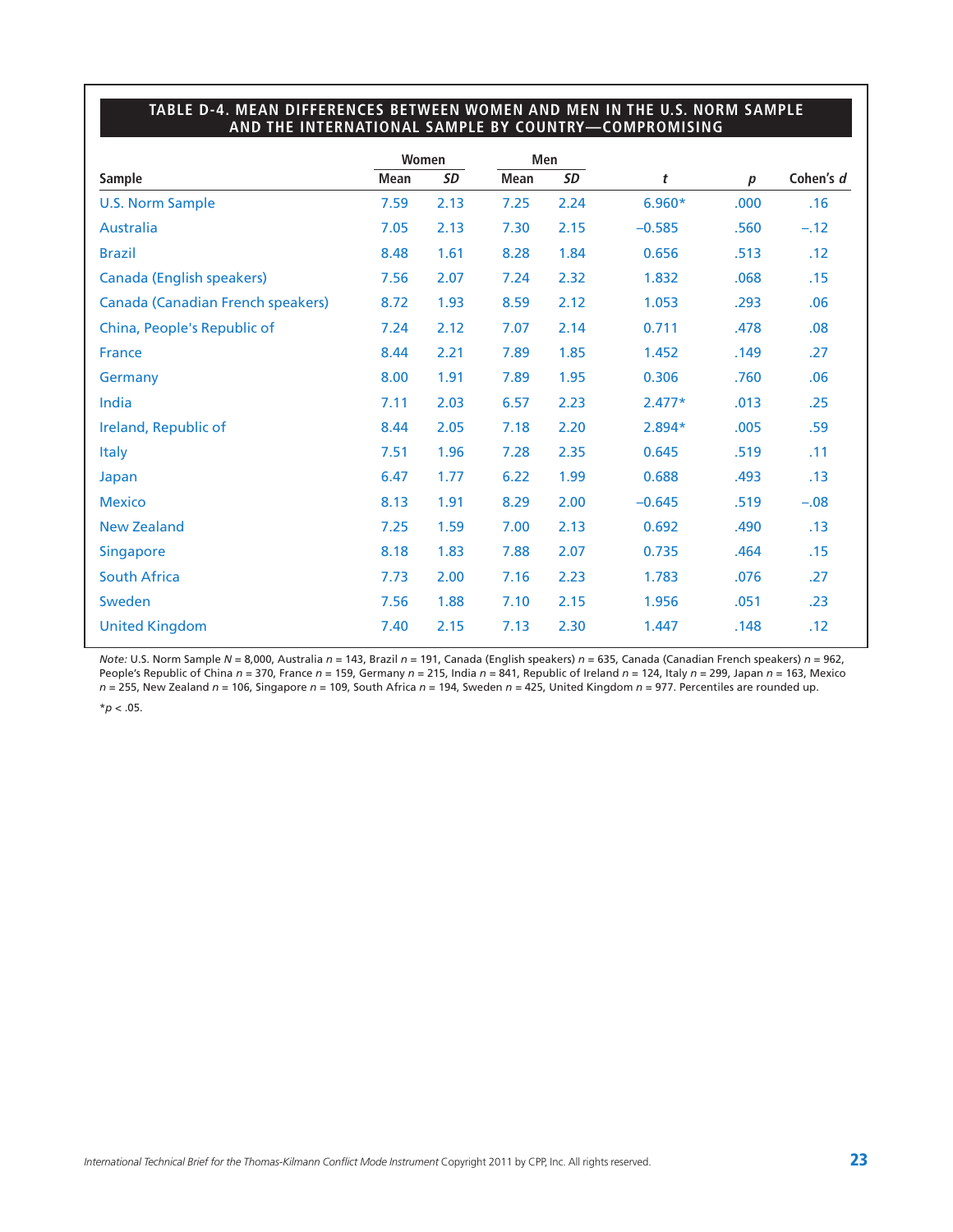**APPENDIX E: Avoiding Mode by Country APPENDIX E: Avoiding Mode by Country**

|                                             |            | United Kingdom                 | 0 | $\mathbf{\sim}$         | ဖ       | $\mathbf{\underline{\omega}}$ | 23              | 57             | 52              | 99            | 29                  | 89             | 95             | 86 | $\overline{0}$                                                                                                                                          |
|---------------------------------------------|------------|--------------------------------|---|-------------------------|---------|-------------------------------|-----------------|----------------|-----------------|---------------|---------------------|----------------|----------------|----|---------------------------------------------------------------------------------------------------------------------------------------------------------|
|                                             |            | uapams                         | 0 |                         | m       | თ                             | $\overline{6}$  | 32             | ဍ               | 89            | 82                  | 92             | 86             | 8  | 91, Canada (English speakers) n = 635, Canada (Canadian French speakers) n = 962, People's Republic of China n = 370, France n = 159,<br>$\overline{0}$ |
|                                             |            | South Africa                   | o |                         | ՠ       | ဖ                             |                 | ဣ              | \$              | යි            | $\overline{78}$     | 8              | 5              | 8  | 8                                                                                                                                                       |
|                                             |            | <b>Singapore</b>               | 0 | ⊂                       |         | m                             | Ξ               | 20             | 33              | 50            | 73                  | 88             | 95             | 8  | ႙ၟ                                                                                                                                                      |
|                                             |            | <b>Dinable Sealand</b>         |   |                         |         | ഥ                             | 2               | $\overline{9}$ | 28              | $\frac{1}{6}$ | 65                  | 80             | 89             | 96 | $\overline{100}$                                                                                                                                        |
|                                             |            | <b>Mexico</b>                  |   |                         | ဖ       | m                             | 26              | $\overline{a}$ | 55              | 20            | 83                  | $\overline{5}$ | 57             | 99 | S                                                                                                                                                       |
| THE U.S. NORM SAMPLE AND<br><b>AVOIDING</b> |            | ueder                          | 0 |                         |         | 4                             | თ               | $\frac{8}{1}$  | $\overline{32}$ | $\frac{6}{7}$ | 69                  | 85             | $\overline{5}$ | 98 | $\overline{0}$                                                                                                                                          |
|                                             |            | ltaly                          |   |                         |         | m                             | $\mathbf{\sim}$ | 22             | 35              | 50            | 59                  | 29             | 90             | 96 | ၜၟ                                                                                                                                                      |
| <b>COUNTRY</b><br><b>FOR</b>                |            | Republic of<br>Ireland,        | 0 | $\mathsf{N}$            | $\circ$ | $\overline{4}$                | 24              | 36             | 5               | 67            | $\overline{\infty}$ | 90             | 96             | 8  | $\overline{0}$                                                                                                                                          |
| BY<br>SCORES AND PERCENTILES<br>SAMPLE      | Percentile | <b>eibnl</b>                   | 0 |                         | m       | ဖ                             | m               | $\overline{2}$ | 36              | 52            | 89                  | 82             | 92             | 86 | $\overline{0}$                                                                                                                                          |
|                                             |            | Germany                        | 0 |                         | m       | $\overline{C}$                | ಸ               | $\frac{1}{2}$  | $\frac{8}{2}$   | යි            | $\overline{78}$     | 88             | 96             | 8  | 8                                                                                                                                                       |
| INTERNATIONAL                               |            | <b>France</b>                  |   |                         | m       | ∞                             | <u>ღ</u>        | $\frac{8}{3}$  | 57              |               | 83                  | $\overline{5}$ | 96             | 99 | S                                                                                                                                                       |
| $\geq$                                      |            | Republic of<br>China, People's | 0 |                         |         |                               | ဖ               | თ              | $\frac{3}{4}$   | 52            |                     | 86             | $\overline{5}$ | ႙ၟ | 99                                                                                                                                                      |
| . RA                                        |            | French speakers)<br>Canadianco |   | m                       | ထ       | $\overline{9}$                | 28              | $\frac{3}{4}$  | 58              |               | 83                  | <u>ნ</u>       | 96             | 86 | $\overline{0}$                                                                                                                                          |
| TABLE E-1                                   |            | speakers)<br>Canada (English   | 0 | $\overline{\mathsf{N}}$ | m       |                               | 20              | ဣ              | $\frac{8}{4}$   | 2             | $\overline{78}$     | 88             | $\overline{5}$ | 86 | $\overline{0}$                                                                                                                                          |
|                                             |            | <b>Brazil</b>                  |   |                         |         | ∞                             | ₾               | $\overline{a}$ | 51              | 59            | $\overline{78}$     | 88             | 95             | 99 | Note: U.S. Norm Sample N = 8,000, Australia n = 143, Brazil n =<br>99                                                                                   |
|                                             |            | Australia                      |   |                         |         | 20                            | గ్              | 45             | 59              | 89            | 76                  | 85             | $\overline{a}$ | 99 | $\overline{0}$                                                                                                                                          |
|                                             |            | <b>J.S. Norm Sample</b>        |   |                         | అ       | $\mathbf{\sim}$               | 22              | 34             | \$              | 65            | $\overline{78}$     | 88             | 95             | 86 | $\overline{8}$                                                                                                                                          |
|                                             |            | Score<br>Raw                   |   |                         |         |                               |                 |                |                 |               | ထ                   | ത              |                |    |                                                                                                                                                         |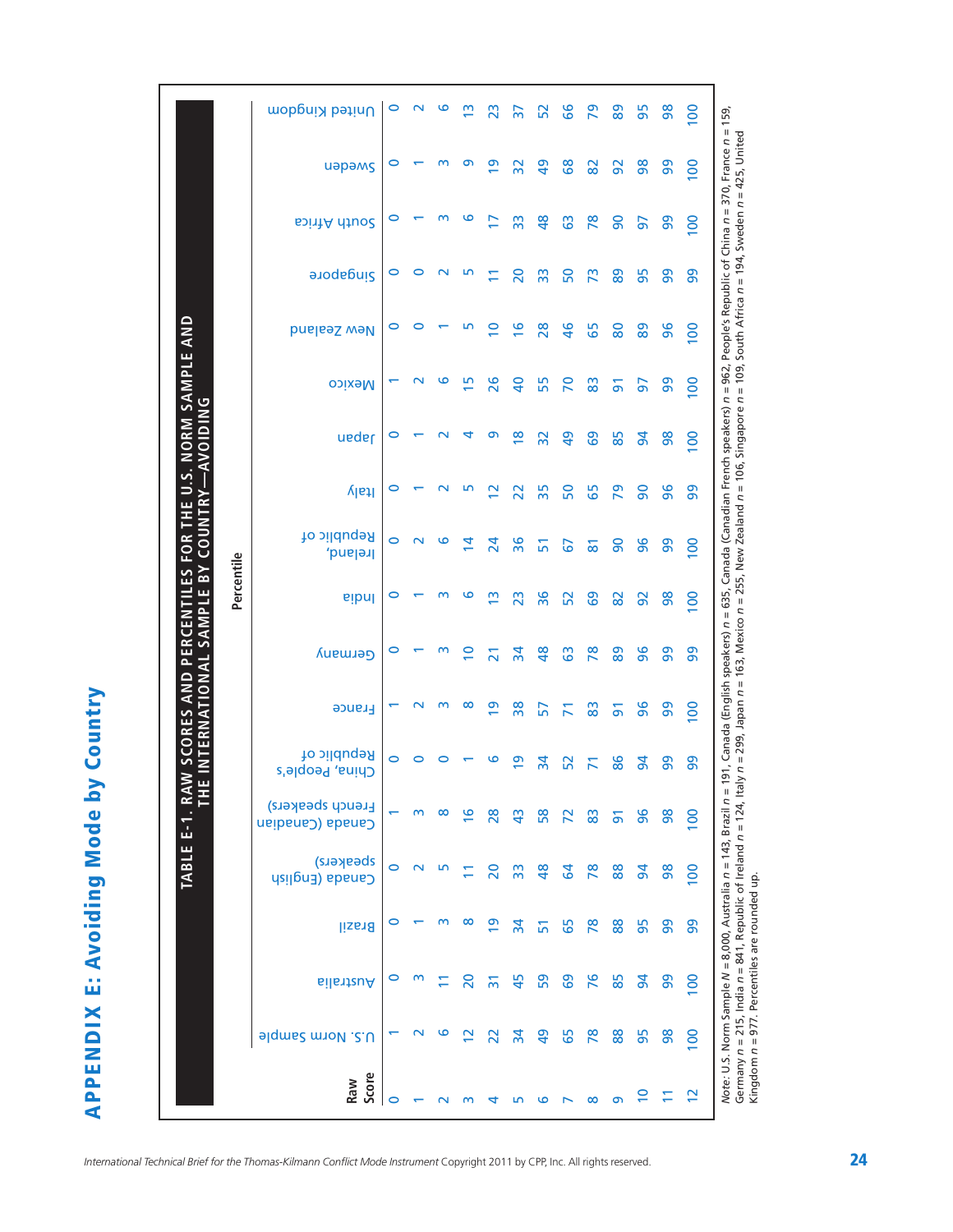|                                                                                | United Kingdom                              | $8 - 12$                      | $5-7$                     | $\overline{6}$                |                                                                                                                                                                    |
|--------------------------------------------------------------------------------|---------------------------------------------|-------------------------------|---------------------------|-------------------------------|--------------------------------------------------------------------------------------------------------------------------------------------------------------------|
|                                                                                | uapams                                      | $8 - 12$                      | $5 - 7$                   | $\overline{4}$                |                                                                                                                                                                    |
|                                                                                | <b>South Africa</b>                         | $8 - 12$                      | $5-7$                     | $\overline{6}$                |                                                                                                                                                                    |
|                                                                                | <b>Singapore</b>                            | $9 - 12$                      | $6 - 8$                   | $6 - 5$                       |                                                                                                                                                                    |
|                                                                                | New Zealand                                 | $9 - 12$                      | $6 - 8$                   | $6 - 5$                       |                                                                                                                                                                    |
|                                                                                | <b>Mexico</b>                               | $8 - 12$                      | $4 - 7$                   | $0 - 3$                       |                                                                                                                                                                    |
| <b>AVOIDING</b>                                                                | neqal                                       | $9 - 12$                      | $6 - 8$                   | $6 - 5$                       |                                                                                                                                                                    |
|                                                                                | ltaly                                       | $9 - 12$                      | $6 - 8$                   | $6 - 5$                       |                                                                                                                                                                    |
| INTERNATIONAL SAMPLE BY COUNTRY-                                               | Republic of<br>Ireland,                     | $8 - 12$                      | $5 - 7$                   | $6 - 4$                       | 191, Canada (English speakers) <i>n</i> = 635, Canada (Canadian French speakers) <i>n</i> = 962, People's Republic of China <i>n</i> = 370, France <i>n</i> = 159, |
|                                                                                | <b>Pipul</b>                                | $9 - 12$                      | $6 - 8$                   | $0 - 5$                       |                                                                                                                                                                    |
| Raw Scores                                                                     | Germany                                     | $8 - 12$                      | $5-7$                     | $\overline{6}$                |                                                                                                                                                                    |
|                                                                                | <b>France</b>                               | $8 - 12$                      | $5-7$                     | $\overline{4}$                |                                                                                                                                                                    |
|                                                                                | Republic of<br>China, People's              | $9 - 12$                      | $6 - 8$                   | $6 - 5$                       |                                                                                                                                                                    |
|                                                                                | <b>French speakers)</b><br>Canada (Canabian | $8 - 12$                      | $4 - 7$                   | $0 - 3$                       |                                                                                                                                                                    |
| Ë                                                                              | speskers)<br>Canada (English                | $8 - 12$                      | $5 - 7$                   | $\overline{4}$                |                                                                                                                                                                    |
| TABLE E-2. RAW SCORES AND INTERPRETIVE CATEGORIES FOR THE U.S. NORM SAMPLE AND | Brazil                                      | $8 - 12$                      | $5-7$                     | $\overline{4}$                |                                                                                                                                                                    |
|                                                                                | <b>GilantauA</b>                            | $8 - 12$                      | $4 - 7$                   | $0 - 3$                       |                                                                                                                                                                    |
|                                                                                | <b>aldmes</b><br>International              | $8 - 12$                      | $5-7$                     | $\overline{6}$                |                                                                                                                                                                    |
|                                                                                | U.S. Norm Sample                            | $8 - 12$                      | $5-7$                     | $\overline{4}$                |                                                                                                                                                                    |
|                                                                                | Category<br>pretive<br>Inter-               | $(\text{top}$<br>25%)<br>High | Medium<br>(middle<br>50%) | (bottom<br>25%)<br><b>NO7</b> | Note: U.S. Norm Sample N = 8,000, Australia n = 143, Brazil n =                                                                                                    |

425, United Germany n = 215, India n = 841, Republic of Ireland n = 124, Italy n = 299, Japan n = 163, Mexico n = 255, New Zealand n = 106, Singapore n = 109, South Africa n = 194, Sweden n = 425, United 94, Sweden n Africa Germany *n* = 215, India n = 841, Republic of Ireland n = 124, Italy n = 299, Japan n = 163, Mexico n = 255, New Zealand n = 106, Singapore n = 109, South<br>Kingdom *n* = 977. Percentiles are rounded up. Interpretive ranges Kingdom *n* = 977. Percentiles are rounded up. Interpretive ranges that differ between the U.S. Norm Sample and the International Sample are shaded.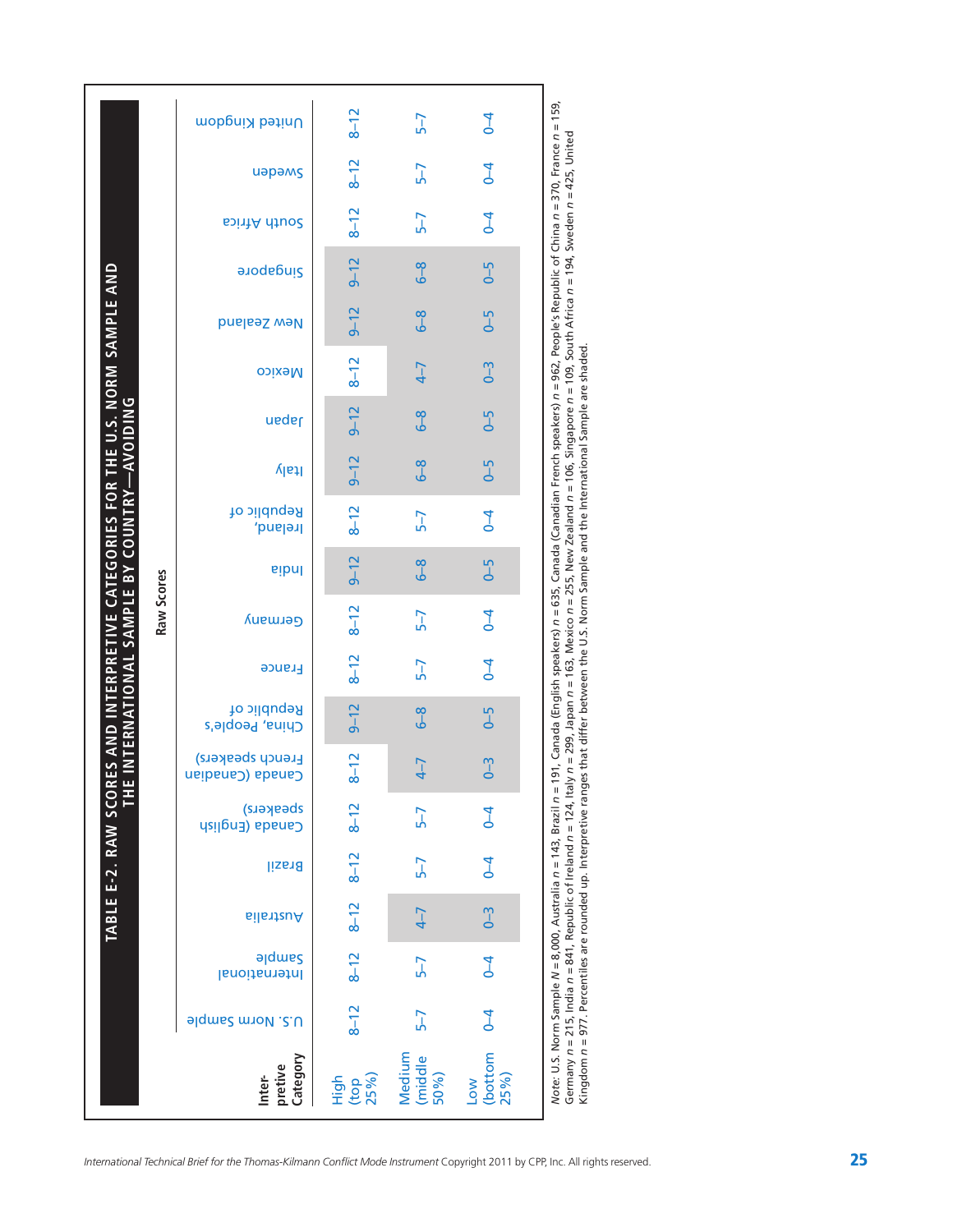#### **TABLE E-3. TUKEY HSD COMPARISONS BETWEEN THE U.S. NORM SAMPLE AND THE INTERNATIONAL SAMPLE BY COUNTRY—AVOIDING**

|                                                        | <b>Mean</b>             | <b>Standard</b> |                   |               |
|--------------------------------------------------------|-------------------------|-----------------|-------------------|---------------|
| Comparison                                             | Difference <sup>1</sup> | Error           | $\boldsymbol{p}$  | Cohen's $d^2$ |
| U.S. Norm Sample vs. Australia                         | 0.482                   | 0.201           | .608              | .19           |
| U.S. Norm Sample vs. Brazil                            | $-0.046$                | 0.174           | 1.000             | $-.02$        |
| U.S. Norm Sample vs. Canada (English speakers)         | $-0.048$                | 0.098           | 1.000             | $-.02$        |
| U.S. Norm Sample vs. Canada (Canadian French speakers) | $0.513*$                | 0.081           | .000 <sub>1</sub> | .21           |
| U.S. Norm Sample vs. China, People's Republic of       | $-0.819*$               | 0.127           | .000 <sub>1</sub> | $-.38$        |
| U.S. Norm Sample vs. France                            | 0.231                   | 0.191           | .999              | .10           |
| U.S. Norm Sample vs. Germany                           | $-0.040$                | 0.164           | 1.000             | $-.02$        |
| U.S. Norm Sample vs. India                             | $-0.700*$               | 0.086           | .000              | $-.30$        |
| U.S. Norm Sample vs. Ireland, Republic of              | 0.185                   | 0.215           | 1.000             | .08           |
| U.S. Norm Sample vs. Italy                             | $-0.891*$               | 0.140           | .000              | $-.38$        |
| U.S. Norm Sample vs. Japan                             | $-0.835*$               | 0.188           | .001              | $-.37$        |
| <b>U.S. Norm Sample vs. Mexico</b>                     | 0.397                   | 0.151           | .435              | .17           |
| U.S. Norm Sample vs. New Zealand                       | $-1.065*$               | 0.233           | .001              | $-.45$        |
| U.S. Norm Sample vs. Singapore                         | $-0.676$                | 0.230           | .227              | $-.30$        |
| U.S. Norm Sample vs. South Africa                      | $-0.101$                | 0.173           | 1.000             | $-.04$        |
| U.S. Norm Sample vs. Sweden                            | 0.077                   | 0.118           | 1.000             | .03           |
| U.S. Norm Sample vs. United Kingdom                    | 0.159                   | 0.081           | .884              | .07           |

*Note:* U.S. Norm Sample *N* = 8,000, Australia *n* = 143, Brazil *n* = 191, Canada (English speakers) *n* = 635, Canada (Canadian French speakers) *n* = 962, People's Republic of China *n* = 370, France *n* = 159, Germany *n* = 215, India *n* = 841, Republic of Ireland *n* = 124, Italy *n* = 299, Japan *n* = 163, Mexico *n* = 255, New Zealand *n* = 106, Singapore *n* = 109, South Africa *n* = 194, Sweden *n* = 425, United Kingdom *n* = 977. Percentiles are rounded up.

1Mean difference is equal to U.S. Norm Sample mean minus individual country sample mean.

<sup>2</sup>Cohen's *d* was calculated using the means and standard deviations of the U.S. Norm Sample and each of the individual country samples. The formula is as follows: ((U.S. mean – individual country mean)/SQRT(((U.S. std. dev. \* U.S. std. dev.) + (individual country std. dev. \* individual country std. dev.))/2)).  $*$ *p* < .05.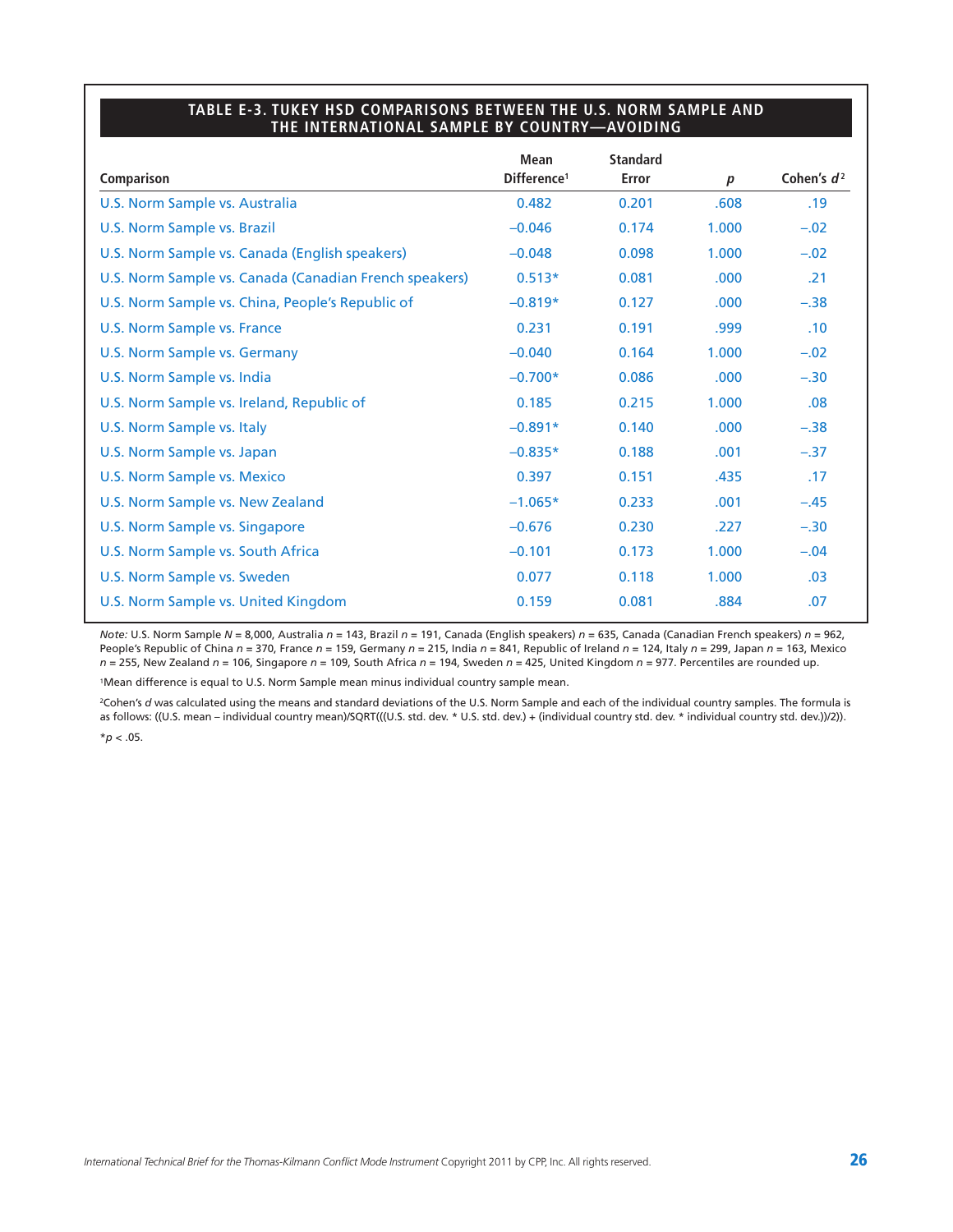## **TABLE E-4. MEAN DIFFERENCES BETWEEN WOMEN AND MEN IN THE U.S. NORM SAMPLE AND THE INTERNATIONAL SAMPLE BY COUNTRY—AVOIDING**

|                                          |             | Women     |             | Men       |          |                  |                  |
|------------------------------------------|-------------|-----------|-------------|-----------|----------|------------------|------------------|
| <b>Sample</b>                            | <b>Mean</b> | <b>SD</b> | <b>Mean</b> | <b>SD</b> | t        | $\boldsymbol{p}$ | Cohen's d        |
| <b>U.S. Norm Sample</b>                  | 6.19        | 2.46      | 5.91        | 2.39      | $5.250*$ | .000             | .12              |
| <b>Australia</b>                         | 6.27        | 2.75      | 5.23        | 2.61      | $2.017*$ | .046             | .39              |
| <b>Brazil</b>                            | 6.56        | 2.12      | 5.91        | 2.24      | 1.756    | .081             | .30 <sub>0</sub> |
| <b>Canada (English speakers)</b>         | 6.32        | 2.41      | 5.86        | 2.37      | $2.354*$ | .019             | .19              |
| <b>Canada (Canadian French speakers)</b> | 5.82        | 2.62      | 5.18        | 2.19      | 4.033*   | .000             | .27              |
| China, People's Republic of              | 6.93        | 1.91      | 6.94        | 1.86      | $-0.058$ | .954             | $-.01$           |
| France                                   | 5.87        | 2.09      | 5.72        | 2.14      | 0.367    | .714             | .07              |
| Germany                                  | 5.54        | 2.14      | 6.15        | 2.31      | $-1.502$ | .135             | $-.27$           |
| India                                    | 6.99        | 2.35      | 6.74        | 2.24      | 1.104    | .270             | .11              |
| Ireland, Republic of                     | 5.74        | 2.72      | 5.93        | 2.32      | $-0.402$ | .689             | $-.08$           |
| <b>Italy</b>                             | 6.65        | 2.46      | 7.00        | 2.27      | $-0.951$ | .343             | $-.15$           |
| Japan                                    | 6.82        | 2.10      | 7.04        | 1.93      | $-0.593$ | .554             | $-.11$           |
| <b>Mexico</b>                            | 6.29        | 2.34      | 5.26        | 2.32      | 3.407*   | .001             | .44              |
| <b>New Zealand</b>                       | 7.49        | 2.35      | 6.57        | 2.07      | $2.072*$ | .041             | .42              |
| <b>Singapore</b>                         | 6.87        | 2.04      | 6.60        | 2.03      | 0.650    | .517             | .13              |
| <b>South Africa</b>                      | 6.28        | 2.02      | 6.02        | 2.18      | 0.835    | .405             | .12              |
| Sweden                                   | 5.77        | 2.12      | 6.05        | 2.09      | $-1.190$ | .235             | $-.13$           |
| <b>United Kingdom</b>                    | 6.10        | 2.45      | 5.67        | 2.41      | $2.174*$ | .030             | .18              |

*Note:* U.S. Norm Sample *N* = 8,000, Australia *n* = 143, Brazil *n* = 191, Canada (English speakers) *n* = 635, Canada (Canadian French speakers) *n* = 962, People's Republic of China *n* = 370, France *n* = 159, Germany *n* = 215, India *n* = 841, Republic of Ireland *n* = 124, Italy *n* = 299, Japan *n* = 163, Mexico *n* = 255, New Zealand *n* = 106, Singapore *n* = 109, South Africa *n* = 194, Sweden *n* = 425, United Kingdom *n* = 977. Percentiles are rounded up.

 $*$ *p* < .05.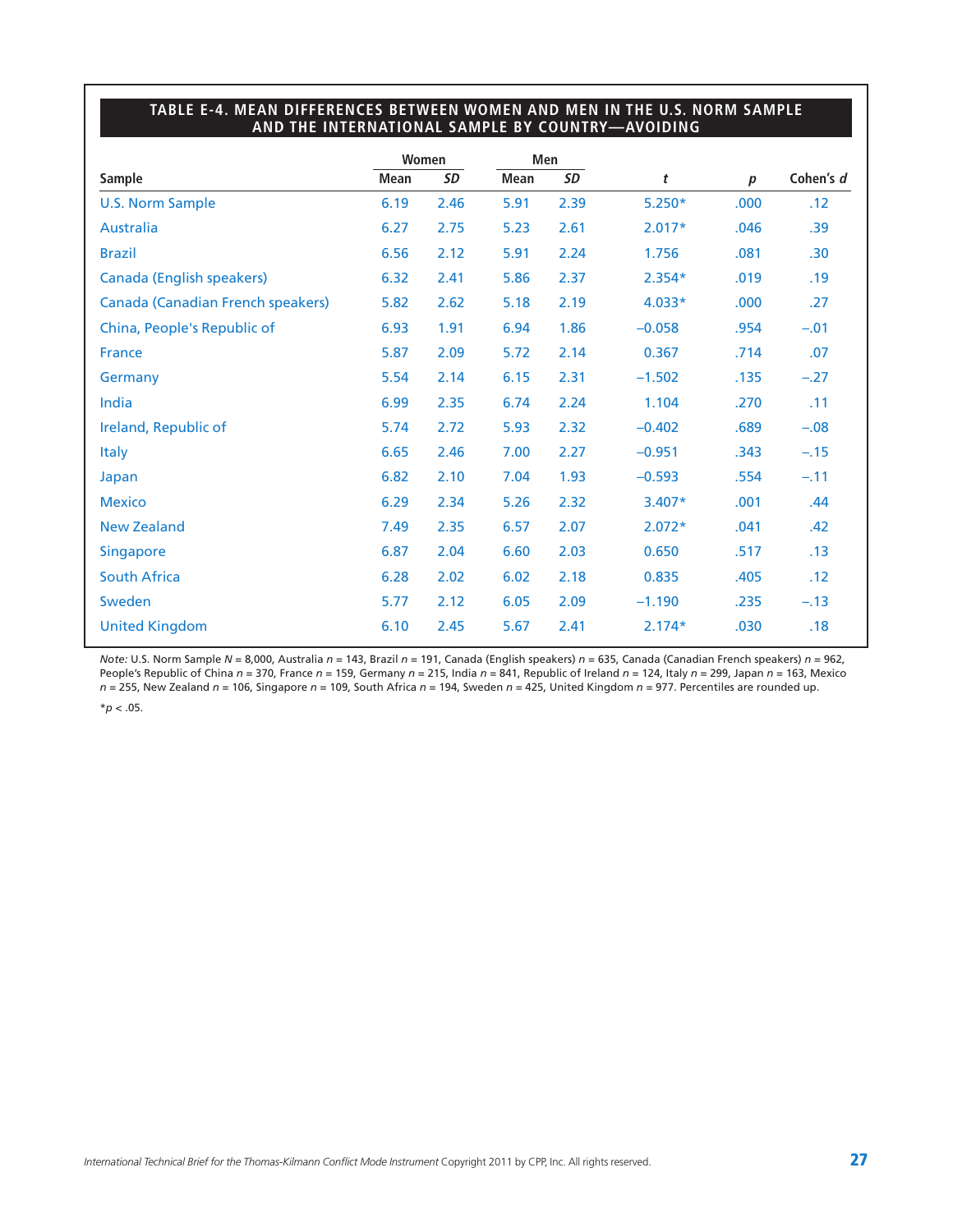**APPENDIX F: Accommodating Mode by Country APPENDIX F: Accommodating Mode by Country**

|                                                | United Kingdom                       | $\circ$ | $\sim$             | $\overline{0}$     | 24             | $\overline{a}$ | 57             | $\mathsf{R}$   | 84 | 93                 | 57             | 99               | 99               | $\overline{100}$ |
|------------------------------------------------|--------------------------------------|---------|--------------------|--------------------|----------------|----------------|----------------|----------------|----|--------------------|----------------|------------------|------------------|------------------|
|                                                | uapams                               | 0       |                    | ↴                  | ≅              | 26             | $\overline{4}$ | යි             | 80 | 8                  | 96             | 99               | 99               | $\overline{100}$ |
|                                                | South Africa                         | 0       | m                  |                    | 26             | $\frac{3}{4}$  | S9             | 75             | 88 | $\overline{a}$     | 96             | 98               | 99               | 8                |
|                                                | <b>Singapore</b>                     | 4       | თ                  |                    | 28             | $\overline{4}$ | <b>GO</b>      | $\mathbf{z}$   | 83 | 90                 | 5              | $\overline{5}$   | 99               | $\overline{8}$   |
| <b>NORM SAMPLE</b>                             | <b>Dinable Sealand</b>               |         | 4                  | $\bar{\mathbf{c}}$ | 25             | $\frac{3}{4}$  | S9             | 74             | 28 | 95                 | 8              | 99               | 99               | ႙ၟ               |
|                                                | <b>Mexico</b>                        |         | m                  | Ξ                  | 32             | 50             | 89             | $\overline{8}$ | 90 | 56                 | 98             | 99               | 99               | ၜၟ               |
| <b>ACCOMMODATING</b>                           | neqsl                                |         | m                  | $\infty$           | ڡ              | 25             | 35             | $\frac{8}{4}$  | 8g | $\overline{\circ}$ | $\overline{5}$ | 98               | 99               | 99               |
|                                                | ltaly                                | 0       | $\scriptstyle\sim$ | ∞                  | $\frac{8}{1}$  | 33             | 51             | 89             | 83 | 54                 | 86             | 99               | 99               | $\overline{0}$   |
| COUNTRY                                        | Republic of<br>Ireland,              | $\circ$ | $\mathsf{m}$       | $\infty$           | 20             | 38             | 55             | 20             | 83 | 92                 | 5              | $\overline{100}$ | 99               | $\overline{0}$   |
| Percentile<br>$\mathsf{B}^{\mathsf{Y}}$<br>بىر | <b>eibnl</b>                         | 0       | $\sim$             | ဖ                  | 4              | 27             | $\overline{a}$ | 59             | 74 | 85                 | 93             | 50               | 99               | 8                |
| SAMPL                                          | Germany                              | 0       |                    | ဖ                  | $\frac{1}{2}$  | 30             | 47             | 29             | F  | 8                  | 57             | 99               | 99               | 8                |
| ERNATIONAL                                     | France                               | 0       | $\sim$             | ō                  | 25             | $\frac{3}{4}$  | <b>S</b>       | 75             | 86 | 95                 | 100            | 100              | 99               | $\overline{0}$   |
|                                                | Republic of<br>China, People's       | 0       |                    |                    |                |                | 55             | 52             | 5  | 80                 | ဓ              | 57               | 99               | $\overline{0}$   |
|                                                | French speakers)<br>Canada (Canadian | $\circ$ |                    |                    |                |                | ဍ              | မြ             |    | စ္စ                | 56             | 99               | 99               | $\overline{0}$   |
|                                                | speakers)<br>Canada (English         | 0       | $\sim$             | ဖ                  | $\overline{5}$ | 28             | \$             | 5              | 24 | 83                 | 5              | 5                | 99               | 8                |
|                                                | Brazil                               |         |                    |                    | 27             | 45             | င္ယ            | 80             | 90 | 56                 | $\frac{8}{5}$  | 99               | 99               | $\overline{0}$   |
|                                                | Australia                            |         |                    | თ                  | 23             | $\overline{a}$ | 55             | 89             | 83 | 92                 | 96             | 98               | 8                | 8                |
|                                                | U.S. Norm Sample                     | 0       |                    |                    | $\overline{9}$ | 30             | $\frac{6}{5}$  | 29             | 76 | 2                  | $\overline{a}$ | 98               | $\overline{100}$ | $\overline{8}$   |
|                                                | Score<br><b>Raw</b>                  |         |                    |                    |                |                |                |                |    |                    |                |                  |                  |                  |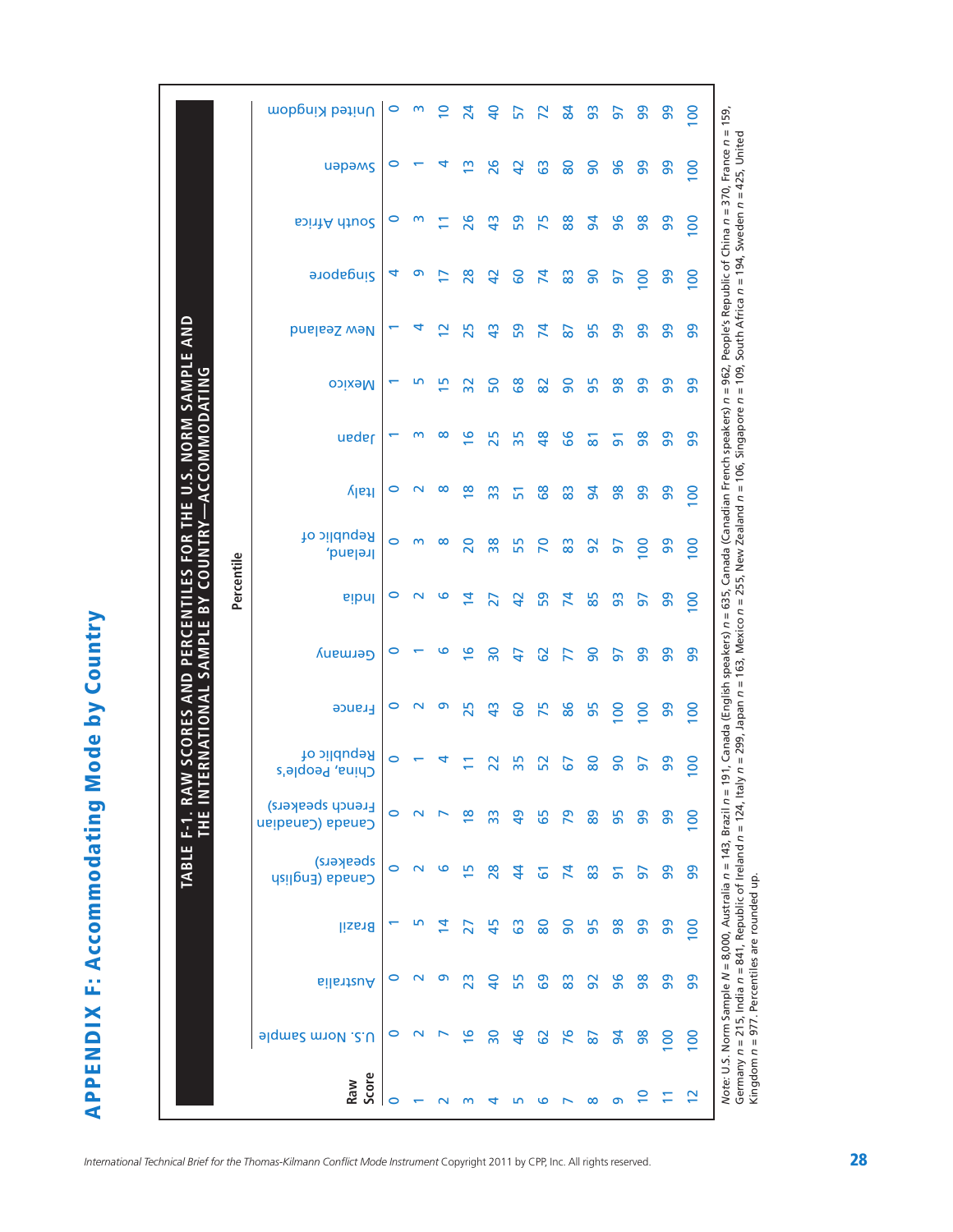|                                                              | United Kingdom                        | $7 - 12$                  | $4-6$                     | $\sqrt{0}$             |                                                                                                                                                                                                                                                                                                                                                                                                                                                        |
|--------------------------------------------------------------|---------------------------------------|---------------------------|---------------------------|------------------------|--------------------------------------------------------------------------------------------------------------------------------------------------------------------------------------------------------------------------------------------------------------------------------------------------------------------------------------------------------------------------------------------------------------------------------------------------------|
|                                                              | uapams                                | $7 - 12$                  | $4-6$                     | $\sqrt{0}$             |                                                                                                                                                                                                                                                                                                                                                                                                                                                        |
|                                                              | <b>South Africa</b>                   | $6 - 12$                  | $3-5$                     | $0 - 2$                |                                                                                                                                                                                                                                                                                                                                                                                                                                                        |
|                                                              | <b>Singapore</b>                      | $7 - 12$                  | $3 - 6$                   | $0 - 2$                |                                                                                                                                                                                                                                                                                                                                                                                                                                                        |
|                                                              | New Zealand                           | $7 - 12$                  | $3 - 6$                   | $0 - 2$                |                                                                                                                                                                                                                                                                                                                                                                                                                                                        |
|                                                              | <b>Mexico</b>                         | $6 - 12$                  | $3-5$                     | $0 - 2$                |                                                                                                                                                                                                                                                                                                                                                                                                                                                        |
|                                                              | neqsl                                 | $8 - 12$                  | $5 - 7$                   | $\overline{4}$         |                                                                                                                                                                                                                                                                                                                                                                                                                                                        |
| <b>ACCOMMODATING</b>                                         | ltaly                                 | $7 - 12$                  | $4-6$                     | $0 - 3$                |                                                                                                                                                                                                                                                                                                                                                                                                                                                        |
| RES AND INTERPRETIVE CATEGORIES FOR THE U.S. NORM SAMPLE AND | Republic of<br>Ireland,               | $7 - 12$                  | $4-6$                     | $\sqrt{2}$             | 191, Canada (English speakers) n = 635, Canada (Canadian French speakers) n = 962, People's Republic of China n = 370, France n = 159,                                                                                                                                                                                                                                                                                                                 |
| <b>ERNATIONAL SAMPLE BY COUNTRY-</b>                         | <b>Pipul</b>                          | $8 - 12$                  | $4 - 7$                   | $\sqrt{2}$             |                                                                                                                                                                                                                                                                                                                                                                                                                                                        |
| Raw Scores                                                   | Germany                               | $7 - 12$                  | $4-6$                     | $\sqrt{2}$             |                                                                                                                                                                                                                                                                                                                                                                                                                                                        |
|                                                              | France                                | $7-12$                    | $4-6$                     | $\sqrt{0}$             |                                                                                                                                                                                                                                                                                                                                                                                                                                                        |
|                                                              | Republic of<br>China, People's        | $8 - 12$                  | $5-7$                     | $\overline{6}$         |                                                                                                                                                                                                                                                                                                                                                                                                                                                        |
|                                                              | <b>French speakers)</b><br>Canadianco | $7 - 12$                  | $4 - 6$                   | $\sqrt{2}$             |                                                                                                                                                                                                                                                                                                                                                                                                                                                        |
| THE IN                                                       | speskers)<br>Canada (English          | $8 - 12$                  | $4 - 7$                   | $\sqrt{2}$             |                                                                                                                                                                                                                                                                                                                                                                                                                                                        |
|                                                              | <b>Brazil</b>                         | $6 - 12$                  | $3-5$                     | $0 - 2$                |                                                                                                                                                                                                                                                                                                                                                                                                                                                        |
| TABLE F-2. RAW SCOI                                          | Australia                             | $7 - 12$                  | $4-6$                     | $\sqrt{0}$             |                                                                                                                                                                                                                                                                                                                                                                                                                                                        |
|                                                              | <b>Sample</b><br>International        | $7 - 12$                  | $4-6$                     | $\sqrt{2}$             |                                                                                                                                                                                                                                                                                                                                                                                                                                                        |
|                                                              | <b>J.S. Norm Sample</b>               | $7 - 12$                  | $4-6$                     | $\sqrt{2}$             |                                                                                                                                                                                                                                                                                                                                                                                                                                                        |
|                                                              | Category<br>pretive<br>Inter-         | High<br>$_{25\%}^{(top)}$ | Medium<br>(middle<br>50%) | (bottom<br>25%)<br>Low | Germany $n = 215$ , India $n = 841$ , Republic of Ireland $n = 124$ , Italy $n = 299$ , Japan $n = 163$ , Mexico $n = 255$ , New Zealand $n = 106$ , Singapore $n = 109$ , South Africa $n = 194$ , Sweden $n = 425$ , United<br>Kingdom n = 977. Percentiles are rounded up. Interpretive ranges that differ between the U.S. Norm Sample and the International Sample are shaded.<br>Note: U.S. Norm Sample N = 8,000, Australia n = 143, Brazil n = |

Kingdom *n* = 977. Percentiles are rounded up. Interpretive ranges that differ between the U.S. Norm Sample and the International Sample are shaded.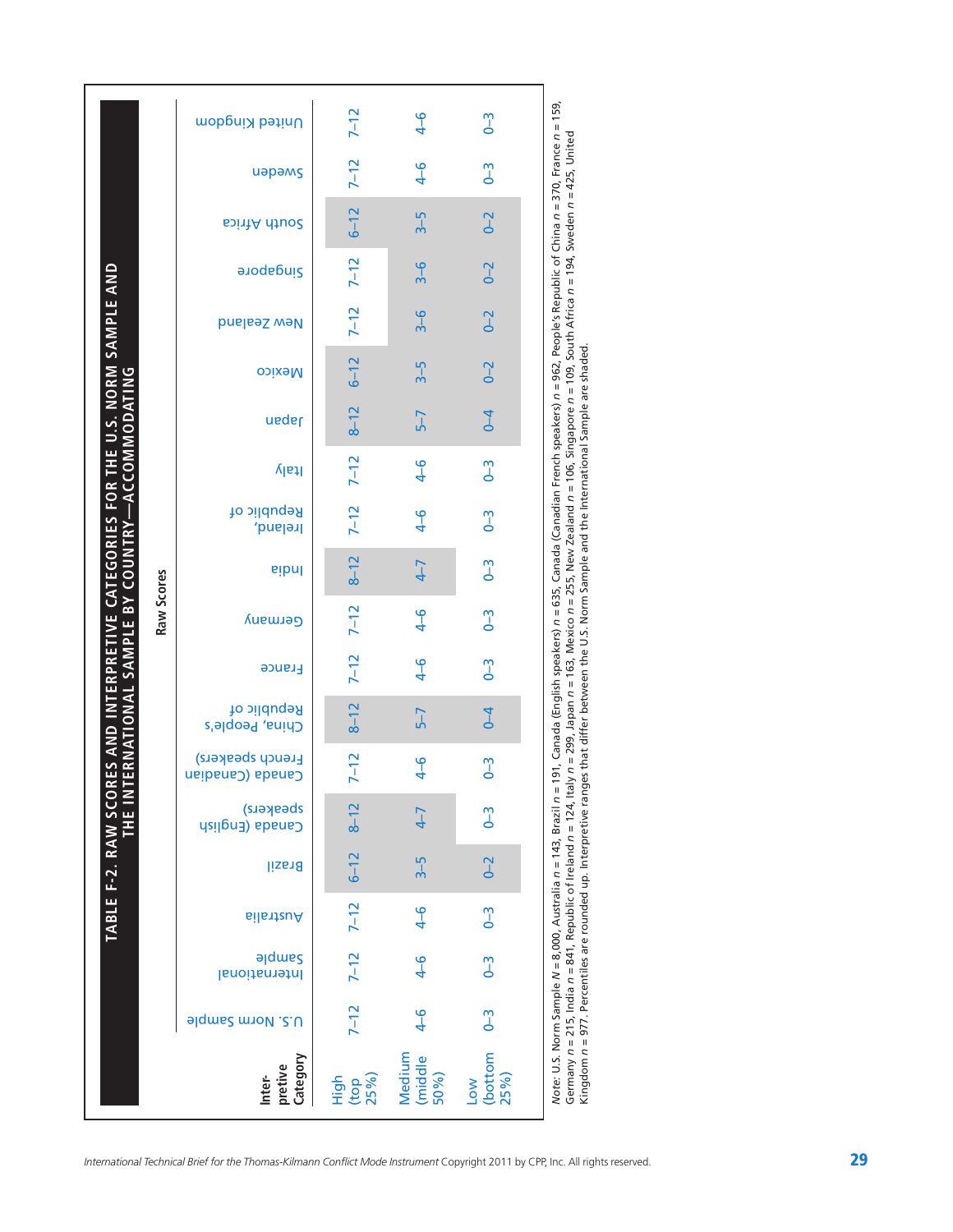#### **TABLE F-3. TUKEY HSD COMPARISONS BETWEEN THE U.S. NORM SAMPLE AND THE INTERNATIONAL SAMPLE BY COUNTRY—ACCOMMODATING**

|                                                        | <b>Mean</b>             | <b>Standard</b> |                  |                  |
|--------------------------------------------------------|-------------------------|-----------------|------------------|------------------|
| Comparison                                             | Difference <sup>1</sup> | Error           | $\boldsymbol{p}$ | Cohen's $d^2$    |
| U.S. Norm Sample vs. Australia                         | 0.534                   | 0.186           | .270             | .24              |
| <b>U.S. Norm Sample vs. Brazil</b>                     | $1.029*$                | 0.162           | .000.            | .48              |
| U.S. Norm Sample vs. Canada (English speakers)         | $-0.131$                | 0.091           | .994             | $-.06$           |
| U.S. Norm Sample vs. Canada (Canadian French speakers) | 0.219                   | 0.075           | .249             | .10              |
| U.S. Norm Sample vs. China, People's Republic of       | $-0.557*$               | 0.117           | .000             | .25              |
| U.S. Norm Sample vs. France                            | $0.806*$                | 0.177           | .001             | .38 <sub>0</sub> |
| U.S. Norm Sample vs. Germany                           | 0.117                   | 0.152           | 1.000            | .05              |
| U.S. Norm Sample vs. India                             | $-0.156$                | 0.080           | .893             | $-.07$           |
| U.S. Norm Sample vs. Ireland, Republic of              | 0.512                   | 0.200           | .479             | .24              |
| U.S. Norm Sample vs. Italy                             | 0.403                   | 0.130           | .156             | .19              |
| U.S. Norm Sample vs. Japan                             | $-1.438*$               | 0.175           | .000             | $-.62$           |
| U.S. Norm Sample vs. Mexico                            | $1.218*$                | 0.140           | .000             | .57              |
| U.S. Norm Sample vs. New Zealand                       | $-0.141$                | 0.216           | 1.000            | $-.07$           |
| U.S. Norm Sample vs. Singapore                         | $0.873*$                | 0.213           | .005             | .37              |
| U.S. Norm Sample vs. South Africa                      | $0.802*$                | 0.160           | .000             | .37              |
| U.S. Norm Sample vs. Sweden                            | $-0.008$                | 0.110           | 1.000            | .00.             |
| U.S. Norm Sample vs. United Kingdom                    | $0.667*$                | 0.075           | .000.            | .31              |

*Note:* U.S. Norm Sample *N* = 8,000, Australia *n* = 143, Brazil *n* = 191, Canada (English speakers) *n* = 635, Canada (Canadian French speakers) *n* = 962, People's Republic of China *n* = 370, France *n* = 159, Germany *n* = 215, India *n* = 841, Republic of Ireland *n* = 124, Italy *n* = 299, Japan *n* = 163, Mexico *n* = 255, New Zealand *n* = 106, Singapore *n* = 109, South Africa *n* = 194, Sweden *n* = 425, United Kingdom *n* = 977. Percentiles are rounded up.

1Mean difference is equal to U.S. Norm Sample mean minus individual country sample mean.

<sup>2</sup>Cohen's *d* was calculated using the means and standard deviations of the U.S. Norm Sample and each of the individual country samples. The formula is as follows: ((U.S. mean – individual country mean)/SQRT(((U.S. std. dev. \* U.S. std. dev.) + (individual country std. dev. \* individual country std. dev.))/2)).  $*$ *p* < .05.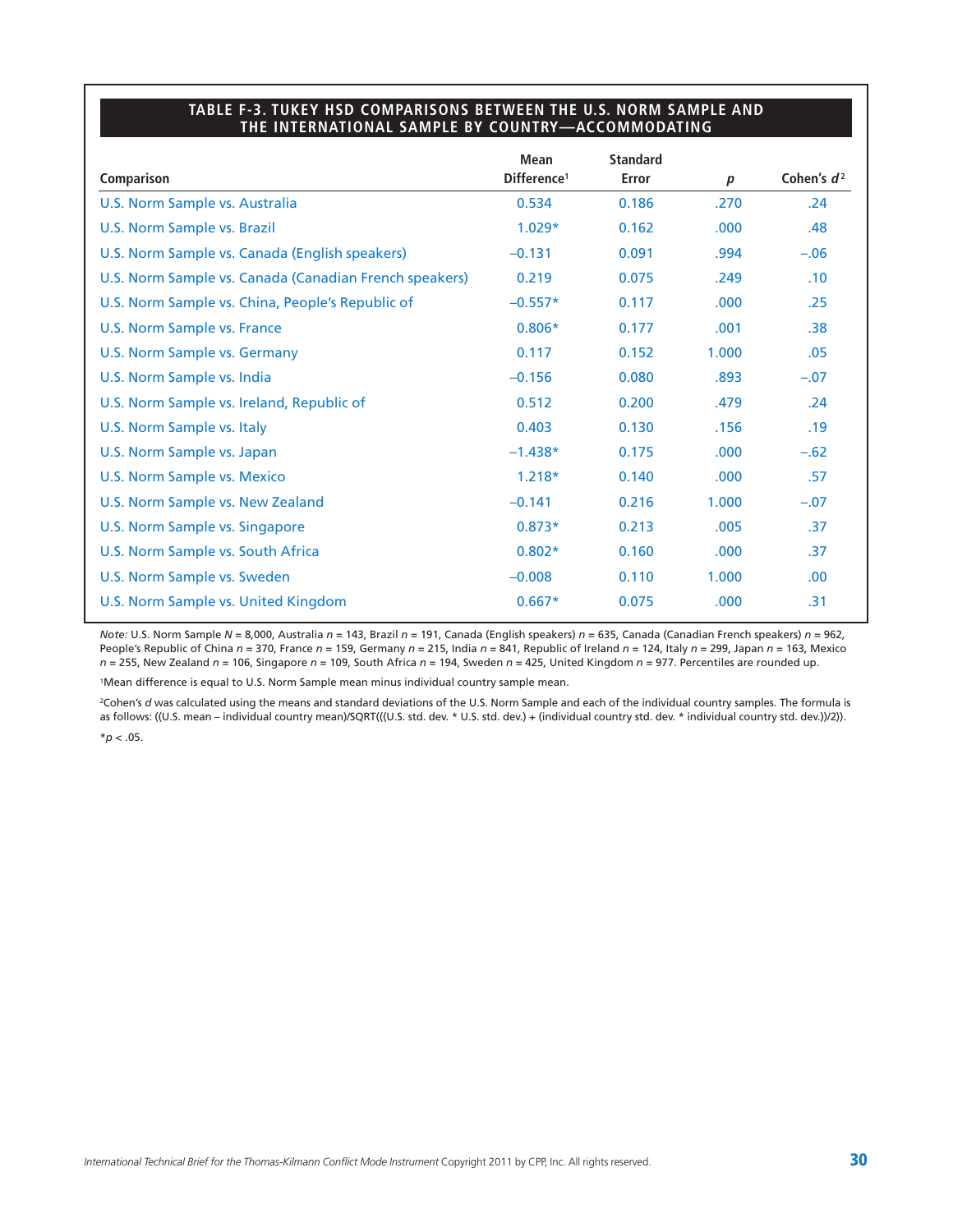## **TABLE F-4. MEAN DIFFERENCES BETWEEN WOMEN AND MEN IN THE U.S. NORM SAMPLE AND THE INTERNATIONAL SAMPLE BY COUNTRY—ACCOMMODATING**

|                                   |             | Women |             | Men  |           |                  |           |
|-----------------------------------|-------------|-------|-------------|------|-----------|------------------|-----------|
| <b>Sample</b>                     | <b>Mean</b> | SD    | <b>Mean</b> | SD   | t         | $\boldsymbol{p}$ | Cohen's d |
| <b>U.S. Norm Sample</b>           | 5.54        | 2.26  | 5.18        | 2.20 | $7.108*$  | .000             | .16       |
| <b>Australia</b>                  | 6.14        | 2.03  | 4.15        | 1.95 | $5.197*$  | .000             | 1.00      |
| <b>Brazil</b>                     | 4.40        | 2.27  | 4.31        | 1.99 | 0.243     | .808             | .04       |
| <b>Canada (English speakers)</b>  | 5.93        | 2.38  | 4.95        | 2.17 | $5.294*$  | .000             | .43       |
| Canada (Canadian French speakers) | 5.21        | 2.14  | 5.06        | 2.25 | 1.036     | .300             | .07       |
| China, People's Republic of       | 5.91        | 2.23  | 5.82        | 2.25 | 0.364     | .716             | .04       |
| France                            | 4.59        | 1.65  | 4.48        | 2.03 | 0.304     | .762             | .06       |
| Germany                           | 5.44        | 2.26  | 5.21        | 2.03 | 0.602     | .548             | .11       |
| India                             | 5.40        | 2.44  | 5.55        | 2.19 | $-0.719$  | .472             | $-.06$    |
| Ireland, Republic of              | 4.29        | 1.82  | 5.06        | 2.16 | $-1.827$  | .070             | $-.39$    |
| <b>Italy</b>                      | 4.45        | 2.02  | 5.06        | 1.97 | $-1.990*$ | .048             | $-.31$    |
| Japan                             | 6.34        | 2.32  | 6.81        | 2.44 | $-1.041$  | .300             | $-.20$    |
| <b>Mexico</b>                     | 4.27        | 1.96  | 3.98        | 2.09 | 1.097     | .274             | .14       |
| <b>New Zealand</b>                | 5.90        | 2.06  | 5.02        | 2.05 | $2.139*$  | .035             | .43       |
| <b>Singapore</b>                  | 4.21        | 2.46  | 4.63        | 2.57 | $-0.811$  | .419             | $-.17$    |
| <b>South Africa</b>               | 4.70        | 2.23  | 4.45        | 2.02 | 0.807     | .421             | .12       |
| Sweden                            | 5.58        | 2.19  | 5.28        | 1.90 | 1.365     | .173             | .15       |
| <b>United Kingdom</b>             | 5.08        | 2.25  | 4.49        | 2.04 | $3.447*$  | .001             | .27       |

*Note:* U.S. Norm Sample *N* = 8,000, Australia *n* = 143, Brazil *n* = 191, Canada (English speakers) *n* = 635, Canada (Canadian French speakers) *n* = 962, People's Republic of China *n* = 370, France *n* = 159, Germany *n* = 215, India *n* = 841, Republic of Ireland *n* = 124, Italy *n* = 299, Japan *n* = 163, Mexico *n* = 255, New Zealand *n* = 106, Singapore *n* = 109, South Africa *n* = 194, Sweden *n* = 425, United Kingdom *n* = 977. Percentiles are rounded up.  $*$ *p* < .05.

*International Technical Brief for the Thomas-Kilmann Conflict Mode Instrument* Copyright <sup>2011</sup> by CPP, Inc. All rights reserved. **31**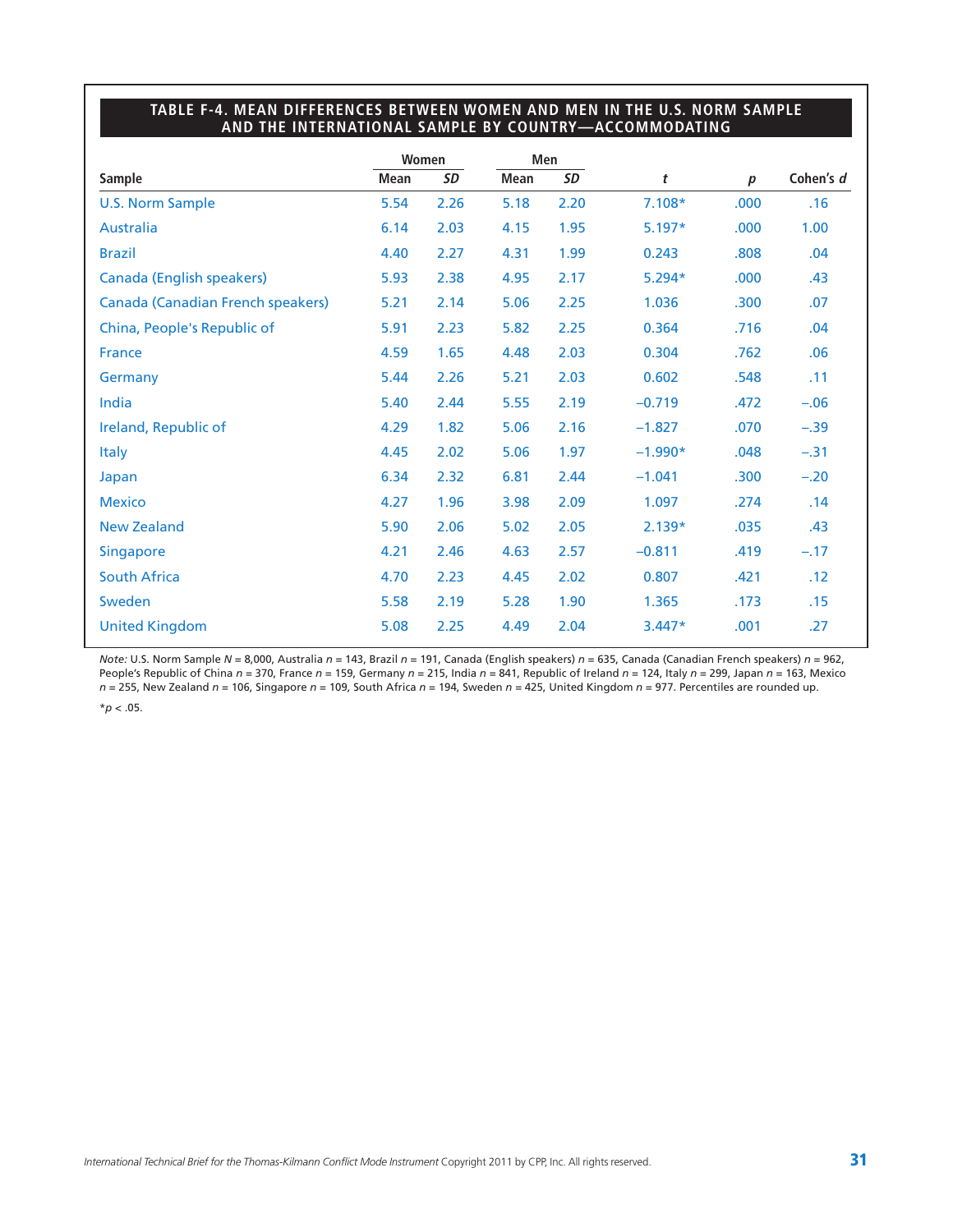**APPENDIX G: Percentile Medians for Women and Men in the APPENDIX G: Percentile Medians for Women and Men in the** U.S. Norm Sample and the International Sample by Country **U.S. Norm Sample and the International Sample by Country**

|                 |                         |           |        |                              |                                     |                                |        |         |                | Women—Percentile Median |       |                |               |                |           |                     |                 |                |
|-----------------|-------------------------|-----------|--------|------------------------------|-------------------------------------|--------------------------------|--------|---------|----------------|-------------------------|-------|----------------|---------------|----------------|-----------|---------------------|-----------------|----------------|
| <b>TKI Mode</b> | <b>J.S. Norm Sample</b> | ⊾ilaาtzuA | Brazil | speskers)<br>Canada (English | French speakers)<br>Canada (Canaban | Republic of<br>China, People's | France | Germany | <b>Pipul</b>   | Republic of<br>Ireland, | ltaly | neqal          | <b>Mexico</b> | New Zealand    | Singapore | <b>South Africa</b> | uapams          | United Kingdom |
| Competing       | 4                       | ၐွ        | ဣ      | 25                           | 39                                  | 39                             | 53     | ႙ၟ      | 39             | 39                      | 53    | $\frac{4}{6}$  | 53            | 25             | ႙ၟ        | ႙ၟ                  | ႙ၟ              | 53             |
| Collaborating   | 58                      | 29        | 45     | 45                           | 45                                  | 45                             | 45     | 45      | 45             | යි                      | ශී    | 45             | 45            | 45             | 45        | යි                  | <u>က</u>        | 45             |
| Compromising    | 58                      | 9         | 2      |                              |                                     | $\overline{a}$                 | 72     | 57      | $\overline{a}$ |                         | 57    | $\overline{a}$ | 57            | $\overline{a}$ | 57        | 57                  | $\overline{a}$  | ੩              |
| Avoiding        | 9                       | 47        | ශී     | 47                           |                                     | යි                             | 32     | 47      | ශී             | $\overline{4}$          | යි    | යි             | 55            | 77             | යි        | 47                  | $\overline{47}$ | $\overline{4}$ |
| Accommodating   | $\frac{4}{6}$           | 65        | 41     | 65                           | 9                                   | 65                             | 9      | 65      | 9              | ဣ                       | ဣ     | 72             | ွာ            | 65             | ွာ        | ွာ                  | 59              | අ              |

*n* = 198.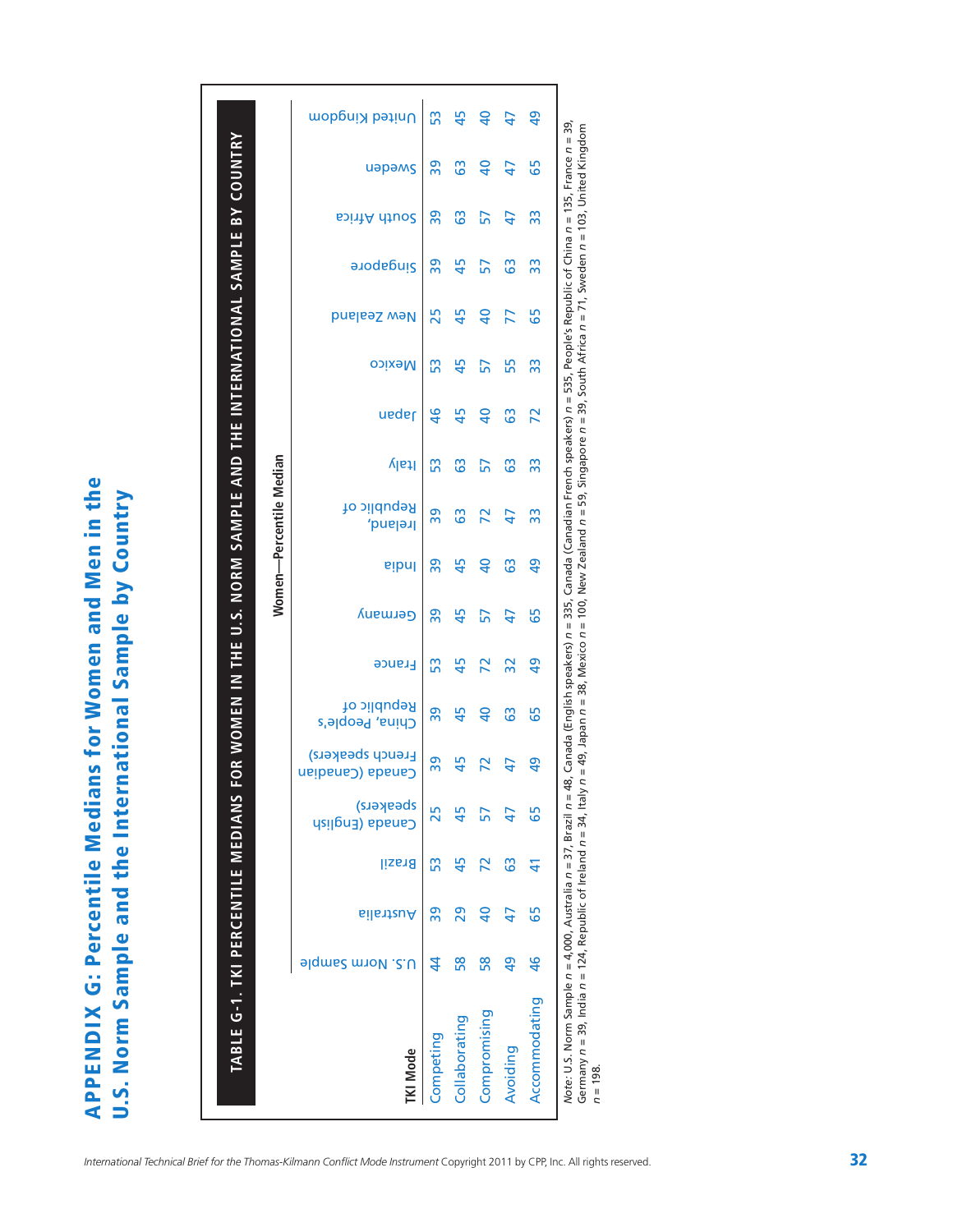|                                                                         |                       | United Kingdom                        | 89        | යි             | ੩              | 47              | ဣ             |
|-------------------------------------------------------------------------|-----------------------|---------------------------------------|-----------|----------------|----------------|-----------------|---------------|
|                                                                         |                       | иәрәмς                                | 53        | 45             | $\overline{a}$ | $\overline{47}$ | $\frac{9}{4}$ |
|                                                                         |                       | South Africa                          | 53        | යි             | $\overline{a}$ | 47              | ဣ             |
|                                                                         |                       | <b>Singapore</b>                      | 39        | යි             | 57             | යි              | ဒ္            |
|                                                                         |                       | New Zealand                           | 53        | 45             | $\overline{a}$ | 47              | 9             |
|                                                                         |                       | <b>Mexico</b>                         | 66        | 45             | 57             | 32              | က္က           |
| FOR MEN IN THE U.S. NORM SAMPLE AND THE INTERNATIONAL SAMPLE BY COUNTRY |                       | <b>ueder</b>                          | 39        | 45             | 26             | යි              | 29            |
|                                                                         |                       | ltaly                                 | 53        | 29             | 57             | යි              | 9             |
|                                                                         | Men-Percentile Median | Republic of<br>Ireland,               | 53        | යි             | $\overline{a}$ | 47              | 9             |
|                                                                         |                       | eibnl                                 | 53        | 45             | $\overline{a}$ | යි              | 65            |
|                                                                         |                       | Germany                               | 53        | 29             | 57             | 47              | $\frac{6}{4}$ |
|                                                                         |                       | <b>France</b>                         | 99        | 45             | 57             | 32              | ဣ             |
|                                                                         |                       | Republic of<br>China, People's        | 53        | $\overline{5}$ | 9              | යි              | 65            |
|                                                                         |                       | <b>French speakers)</b><br>Canadianco | 53        | 45             |                | သူ              | 9             |
|                                                                         |                       | speakers)<br>Canada (English          | SS        | ශී             |                |                 | $\frac{6}{2}$ |
|                                                                         |                       | <b>Brazil</b>                         | 53        | 45             | 57             | 47              | 33            |
|                                                                         |                       | Australia                             | 89        | යි             | $\overline{a}$ | 32              | 33            |
|                                                                         |                       | <b>J.S. Norm Sample</b>               | 57        | $\frac{8}{5}$  |                | 9               | $\frac{4}{6}$ |
| TABLE G-2. TKI PERCENTILE MEDIANS                                       |                       | <b>TKI Mode</b>                       | Competing | Collaborating  | Compromising   | Avoiding        | Accommodating |

Germany n = 160, India n = 564, Republic of Ireland n = 89, Italy n = 247, Japan n = 112, Mexico n = 146, New Zealand n = 44, Singapore n = 57, South Africa n = 120, Sweden n = 318, United Kingdom *n* = 580.